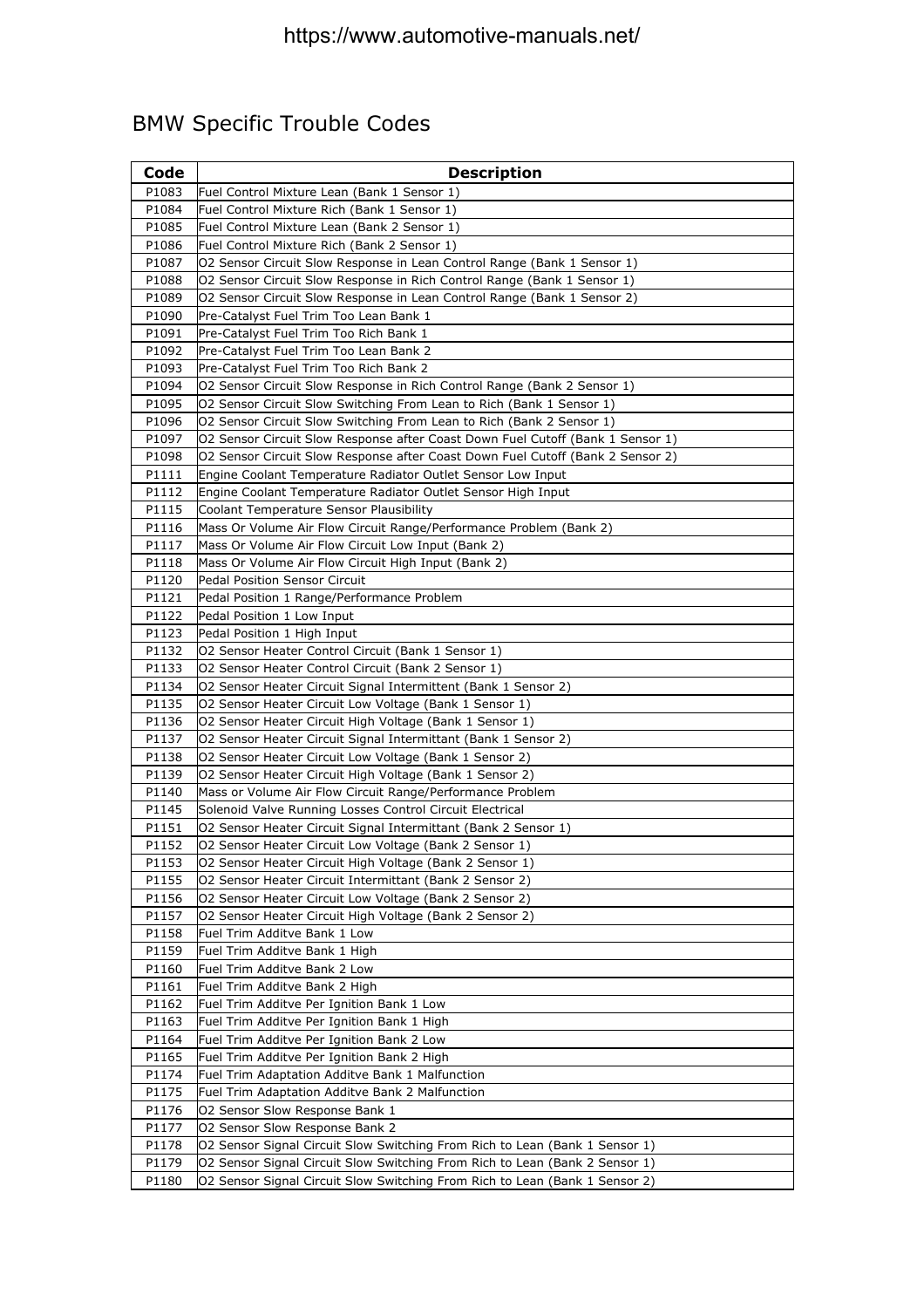| P1181          | O2 Sensor Signal Circuit Slow Switching From Rich to Lean (Bank 2 Sensor 2)             |
|----------------|-----------------------------------------------------------------------------------------|
| P1182          | O2 Sensor (Bank 1 Sensor 2) Open Circuit During Coast Down Fuel Cut-off                 |
| P1183          | O2 Sensor (Bank 2 Sensor 2) Open Circuit During Coast Down Fuel Cut-off                 |
| P1186          | O2 Sensor Heater Control Circuit (Bank 1 Sensor 2)                                      |
| P1187          | O2 Sensor Heater Control Circuit (Bank 2 Sensor 2)                                      |
| P1188          | Fuel Control (Bank 1 Sensor 1)                                                          |
| P1189          | Fuel Control (Bank 2 Sensor 1)                                                          |
| P1190          | Pre-catalyst Fuel Trim System Bank 1                                                    |
| P1191          | Pre-catalyst Fuel Trim System Bank 2                                                    |
| P1192          | Post-catalyst Fuel Trim System Bank 1                                                   |
| P1193          | Post-catalyst Fuel Trim System Bank 2                                                   |
| P1221          | Pedal Position Sensor 2 Range/Performance Problem                                       |
| P1222          | Pedal Position Sensor 2 Low Input                                                       |
| P1223          | Pedal Position Sensor 2 High Input                                                      |
| P1270          | Control Module Self-Test, Torque Monitoring                                             |
| P1271          | Ambient Air Pressure Sensor Electrical                                                  |
| P1283          | Switching Solenoid for Air Assisted Injection Valves Bank 1 Control Circuit Electrical  |
| P1284          | Switching Solenoid for Air Assisted Injection Valves Bank 1 Control Circuit Signal Low  |
| P1285          | Switching Solenoid for Air Assisted Injection Valves Bank 1 Control Circuit Signal High |
| P1287          | Switching Solenoid for Air Assisted Injection Valves Bank 2 Control Circuit Electrical  |
| P1288          | Switching Solenoid for Air Assisted Injection Valves Bank 2 Control Circuit Signal Low  |
| P1289          | Switching Solenoid for Air Assisted Injection Valves Bank 2 Control Circuit Signal High |
| P1313          | "A" Camshaft Position Plausibility                                                      |
| P1317          | "B" Camshaft Position Plausibility                                                      |
| P1327          | Knock Sensor 2 (Bank 1) Low Input                                                       |
| P1328          | Knock Sensor 2 (Bank 1) High Input                                                      |
| P1332          | Knock Sensor 4 Low Input                                                                |
| P1333          | Knock Sensor 4 High Input                                                               |
| P1340          | Multiple Cylinder Misfire During Start                                                  |
| P1341          | Multiple Cylinder Misfire With Fuel Cut-off                                             |
| P1342          | Misfire During Start Cylinder 1                                                         |
| P1343          | Misfire Cylinder 1 With Fuel Cut-off                                                    |
| P1344          | Misfire During Start Cylinder 2                                                         |
| P1345          | Misfire Cylinder 2 With Fuel Cut-off                                                    |
| P1346          | Misfire During Start Cylinder 3                                                         |
| P1347<br>P1348 | Misfire Cylinder 3 With Fuel Cut-off                                                    |
| P1349          | Misfire During Start Cylinder 4<br>Misfire Cylinder 4 With Fuel Cut-off                 |
| P1350          | Misfire During Start Cylinder 5                                                         |
| P1351          | Misfire Cylinder 5 With Fuel Cut-off                                                    |
| P1352          | Misfire During Start Cylinder 6                                                         |
| P1353          | Misfire Cylinder 6 With Fuel Cut-off                                                    |
| P1354          | Misfire During Start Cylinder 7                                                         |
| P1355          | Misfire Cylinder 7 With Fuel Cut-off                                                    |
| P1356          | Misfire During Start Cylinder 8                                                         |
| P1357          | Misfire Cylinder 8 With Fuel Cut-off                                                    |
| P1358          | Misfire During Start Cylinder 9                                                         |
| P1359          | Misfire Cylinder 9 With Fuel Cut-off                                                    |
| P1360          | Misfire During Start Cylinder 10                                                        |
| P1361          | Misfire Cylinder 10 With Fuel Cut-off                                                   |
| P1362          | Misfire During Start Cylinder 11                                                        |
| P1363          | Misfire Cylinder 11 With Fuel Cut-off                                                   |
| P1364          | Misfire During Start Cylinder 12                                                        |
| P1365          | Misfire Cylinder 12 With Fuel Cut-off                                                   |
| P1384          | Knock Sensor 3 Circuit                                                                  |
| P1385          | Knock Sensor 4 Circuit                                                                  |
| P1386          | Control Module Self-test, Knock Control Baseline Test Bank 1                            |
| P1396          | Crankshaft Position Sensor Segment Timing Plausibility                                  |
| P1397          | Camshaft Position Sensor "B" Circuit (Bank 1)                                           |
| P1400          | Heated Catalyst Battery Voltage or Current too Low During Heating (Bank 1)              |
| P1401          | Heated Catalyst Current too High During Heating (Bank 1)                                |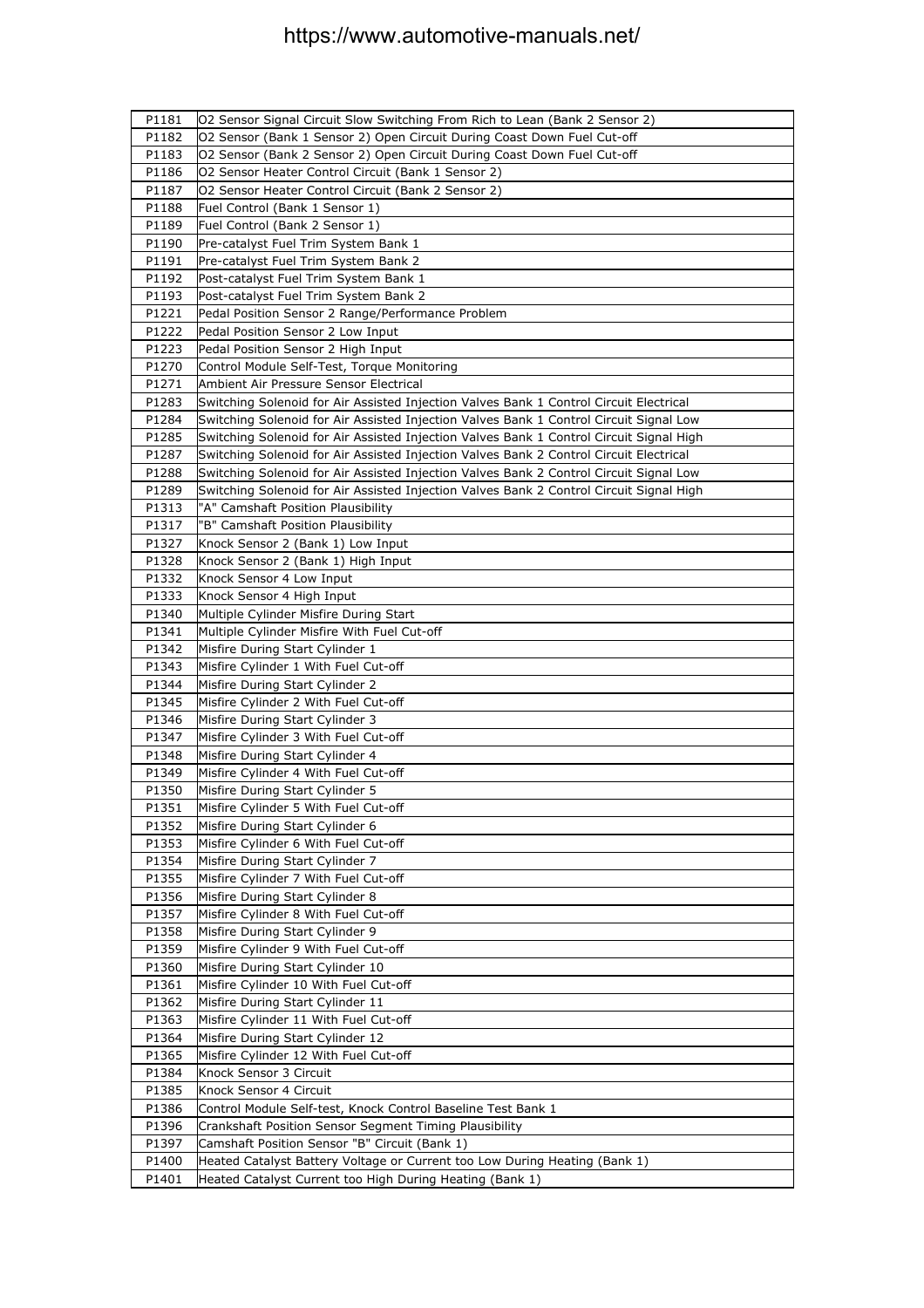| P1402 | Heated Catalyst Power Switch Overtemperature Condition (Bank 1)                       |
|-------|---------------------------------------------------------------------------------------|
| P1403 | Carbon Canister Shut Off valve Control Circuit Electrical                             |
| P1404 | Heated Catalyst Current too High During Heating (Bank 2)                              |
| P1405 | Heated Catalyst Power Switch Overtemperature Condition (Bank 2)                       |
| P1406 | Heated Catalyst Internal Control Module Checksum/ROM Error                            |
| P1413 | Secondary Air Injection Pump Relay Control Circuit Signal Low                         |
| P1414 | Secondary Air Injection System Monitor Circuit High                                   |
| P1420 | Secondary Air Valve Control Circuit Electrical                                        |
| P1421 | Secondary Air System Bank 1                                                           |
| P1422 | Secondary Air System Bank 2                                                           |
| P1432 | Secondary Air Injection System Incorrect Flow Detected                                |
| P1438 | Purge Control Valve Control Open Circuit                                              |
| P1439 | Purge Control Valve Control Circuit Signal Low                                        |
| P1440 | Purge Control Valve Control Circuit Signal High                                       |
| P1441 | Leakage Diagnostic Pump Control Open Circuit                                          |
| P1442 | Leakage Diagnostic Pump Control Circuit Signal Low                                    |
| P1443 | Leakage Diagnostic Pump Control Circuit Signal High                                   |
| P1444 | Diagnostic Module Tank Leakage (DM-TL) Pump Control Open Circuit                      |
| P1445 | Diagnostic Module Tank Leakage (DM-TL) Pump Control Circuit Signal Low                |
| P1446 | Diagnostic Module Tank Leakage (DM-TL) Pump Control Circuit Signal High               |
| P1447 | Diagnostic Module Tank Leakage (DM-TL) Pump Too High During Switching                 |
| P1448 | Diagnostic Module Tank Leakage (DM-TL) Pump Too Low During Switching                  |
| P1449 | Diagnostic Module Tank Leakage (DM-TL) Pump Too High                                  |
| P1450 | Diagnostic Module Tank Leakage (DM-TL) Switching Solenoid Open Circuit                |
| P1451 | Diagnostic Module Tank Leakage (DM-TL) Switching Solenoid Control Circuit Signal Low  |
| P1452 | Diagnostic Module Tank Leakage (DM-TL) Switching Solenoid Control Circuit Signal High |
| P1453 | Secondary Air Injection Pump Relay Control Circuit Electrical                         |
| P1454 | Secondary Air Injection Pump With Series Resistor Control Circuit Electrical          |
| P1456 | Heated Catalyst Heater Power Supply Open Circuit (Bank 1)                             |
| P1457 | Heated Catalyst Heater Power Switch Temperature Sensor Electrical (Bank 1)            |
| P1459 | Heated Catalyst Heater Power Supply Open Circuit (Bank 2)                             |
| P1460 | Heated Catalyst Heater Power Switch Temperature Sensor Electrical (Bank 2)            |
| P1461 | Heated Catalyst Gate Voltage Signal Low                                               |
| P1462 | Heated Catalyst Internal Control Module Checksum/ROM Error                            |
| P1463 | Heated Catalyst Battery Temperature Sensor 1 Electrical                               |
| P1464 | Heated Catalyst Battery Temperature Sensor 2 Electrical                               |
| P1465 | Heated Catalyst Battery Temperature Sensor 1 or 2 Plausibility                        |
| P1466 | Heated Catalyst Power Switch Temperature Sensor Plausibility                          |
| P1467 | Heated Catalyst Comparison Battery Voltages of Power Switches Plausibility            |
| P1468 | Heated Catalyst Battery Disconnecting Switch Plausibility                             |
| P1470 | Leakage Diagnostic Pump Control Circuit Electrical                                    |
| P1472 | Diagnostic Module Tank leakage (DM-TL) Switching Solenoid Control Circuit Electrical  |
| P1473 | Diagnostic Module Tank leakage (DM-TL) Pump Current Plausibility                      |
| P1475 | Leakage Diagnostic Pump Reed Switch Did Not Close                                     |
| P1476 | Leakage Diagnostic Pump Clamped Tube                                                  |
| P1477 | Leakage Diagnostic Pump Reed Switch Did Not Open                                      |
| P1500 | Idle Speed Control Valve Stuck Open                                                   |
| P1501 | Idle Speed Control Valve Stuck Closed                                                 |
| P1502 | Idle Speed Control Valve Closing Solenoid Control Circuit Signal High or Low          |
| P1503 | Idle Speed Control Valve Closing Solenoid Control Circuit Signal Low                  |
| P1504 | Idle Speed Control Valve Closing Solenoid Control Open Circuit                        |
| P1505 | Idle Speed Control Valve Closing Solenoid Control Circuit Electrial                   |
| P1506 | Idle Speed Control Valve Open Solenoid Control Circuit Signal High                    |
| P1507 | Idle Speed Control Valve Open Solenoid Control Circuit Signal Low                     |
| P1508 | Idle Speed Control Valve Opening Solenoid Control Open Circuit                        |
| P1509 | Idle Speed Control Valve Opening Solenoid Control Circuit Electrial                   |
| P1510 | Idle Speed Control Valve Stuck                                                        |
| P1511 | <b>DISA Control Circuit Electrical</b>                                                |
| P1512 | DISA Control Circuit Signal Low                                                       |
| P1513 | DISA Control Circuit Signal High                                                      |
| P1519 | "A" Camshaft Position Actuator Bank 1                                                 |
|       |                                                                                       |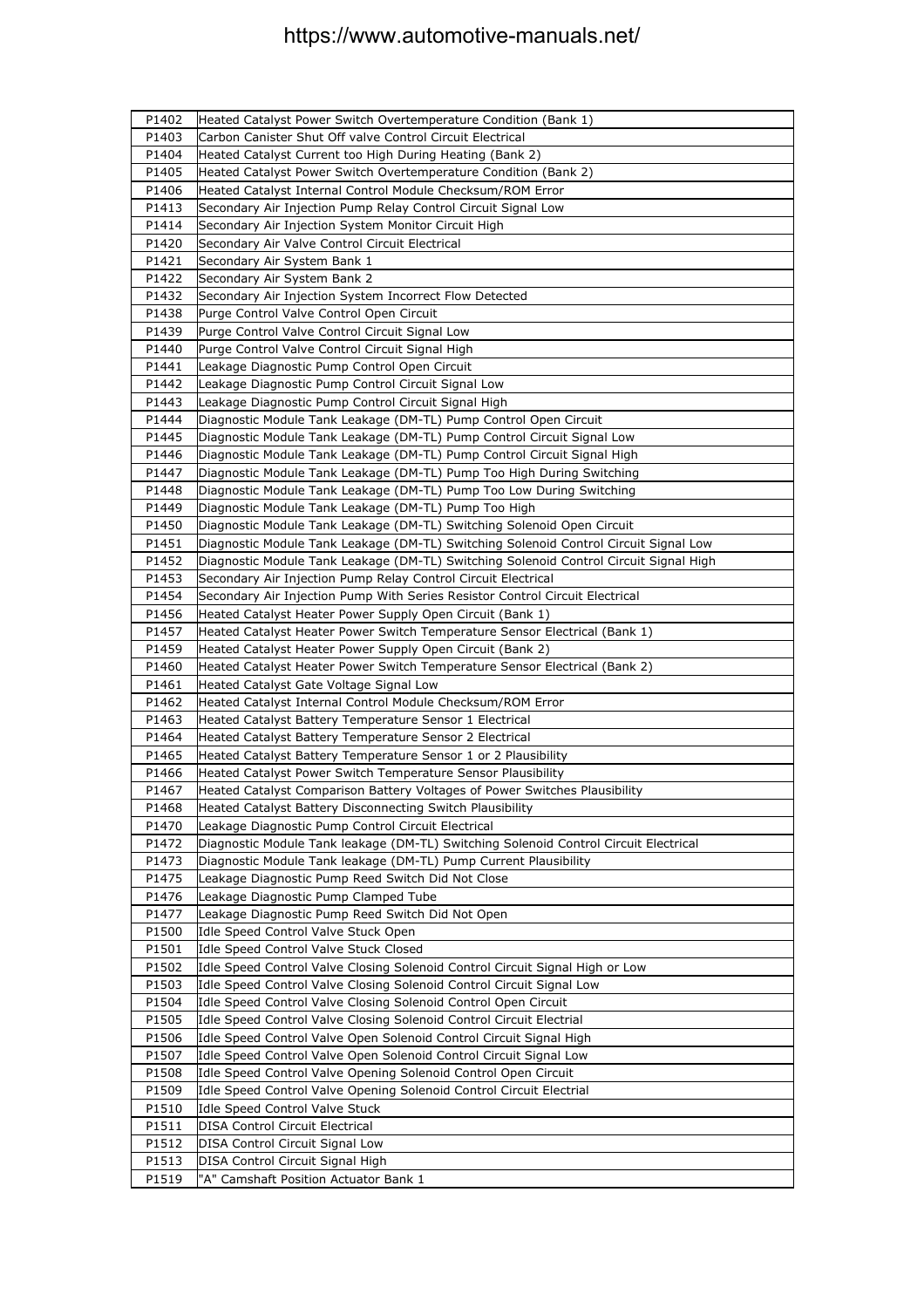| P1520 | "B" Camshaft Position Actuator Bank 1                                |
|-------|----------------------------------------------------------------------|
| P1522 | "A" Camshaft Position Actuator Bank 2                                |
| P1523 | "A" Camshaft Position Actuator Signal Low Bank 1                     |
| P1524 | "A" Camshaft Position Actuator Signal High Bank 1                    |
| P1525 | "A" Camshaft Position Actuator Control Open Circuit Bank 1           |
| P1526 | "A" Camshaft Position Actuator Control Open Circuit Bank 2           |
| P1527 | "A" Camshaft Position Actuator Control Circuit Signal Low Bank 1     |
| P1528 | "A" Camshaft Position Actuator Control Circuit Signal High Bank 1    |
| P1529 | "B" Camshaft Position Actuator Control Circuit Signal Low Bank 1     |
| P1530 | "B" Camshaft Position Actuator Control Circuit Signal High Bank 1    |
| P1531 | "B" Camshaft Position Actuator Control Open Circuit Bank 1           |
| P1532 | "B" Camshaft Position Actuator Control Open Circuit Bank 2           |
| P1533 | "B" Camshaft Position Actuator Control Circuit Signal Low Bank 2     |
| P1534 | "B" Camshaft Position Actuator Control Circuit Signal High Bank 2    |
| P1540 | <b>Pedal Position Sensor</b>                                         |
| P1541 | Pedal Position Sensor Double Error                                   |
| P1542 | Pedal Position Sensor Electrical                                     |
| P1543 | Pedal Position Sensor                                                |
| P1544 | Pedal Position Sensor                                                |
| P1545 | <b>Pedal Position Sensor</b>                                         |
| P1546 | Pedal Position Sensor                                                |
| P1550 | Idle Speed Control valve Closing Solenoid Control Circuit Electrical |
| P1551 | "A" Camshaft Position Actuator Control Open Circuit Bank 1           |
| P1552 | "A" Camshaft Position Actuator Control Open Circuit Bank 1           |
| P1556 | "A" Camshaft Position Actuator Control Open Circuit Bank 1           |
| P1560 | "B" Camshaft Position Actuator Control Open Circuit Bank 1           |
| P1564 | <b>Control Module Selection</b>                                      |
| P1565 | "B" Camshaft Position Actuator Control Open Circuit Bank 1           |
| P1569 | "A" Camshaft Position Actuator Control Open Circuit Bank 2           |
| P1580 | Throttle Valve Mechanically Stuck                                    |
| P1581 | "B" Camshaft Position Actuator Control Open Circuit Bank 2           |
| P1589 | Control Module Self Test, Knock Control Test Pulse Bank 1            |
| P1593 | <b>DISA Control Circuit Electrical</b>                               |
| P1594 | "B" Camshaft Position Actuator Control Open Circuit Bank 2           |
| P1602 | Control Module Self Test, Control Module Defective                   |
| P1603 | Control Module Self Test, Torque Monitoring                          |
| P1604 | Control Module Self Test, Speed Monitoring                           |
| P1607 | <b>CAN Version</b>                                                   |
| P1608 | Serial Communicating Link Control Module                             |
| P1609 | Serial Communicating Link EML                                        |
| P1611 | Serial Communicating Link Transmission Control Module                |
| P1619 | MAP Cooling Control Circuit Signal Low                               |
| P1620 | MAP Cooling Control Circuit Signal High                              |
| P1622 | MAP Cooling Control Circuit Electrical                               |
| P1623 | Pedal Position Sensor Potentiometer Supply                           |
| P1624 | Pedal Position Sensor Potentiometer Supply Channel 1 Electrical      |
| P1625 | Pedal Position Sensor Potentiometer Supply Channel 2 Electrical      |
| P1632 | Throttle Valve Adaptation; Adaptation Condition Not Met              |
| P1633 | Throttle Valve Adaptation; Limp Home Position                        |
| P1634 | Throttle Valve Adaptation; Spring Test Failed                        |
| P1635 | Throttle Valve Adaptation; Lower Mechanical Stop Not Adapted         |
| P1636 | Throttle Valve Control Circuit                                       |
| P1637 | Throttle Valve Position Control; Control Deviation                   |
| P1638 | Throttle Valve Position Control; Throttle Stuck Temporarily          |
| P1639 | Throttle Valve Position Control; Throttle Stuck Permanently          |
| P1640 | Internal Control Module (ROM/RAM) Error                              |
| P1690 | Malfunction Indicator Lamp (MIL) Electrical                          |
| P1734 | Pressure Control Solenoid "B" Electrical                             |
| P1738 | Pressure Control Solenoid "C" Electrical                             |
| P1743 | Pressure Control Solenoid "E" Electrical                             |
| P1744 | Pressure Control Solenoid "A" Electrical                             |
|       |                                                                      |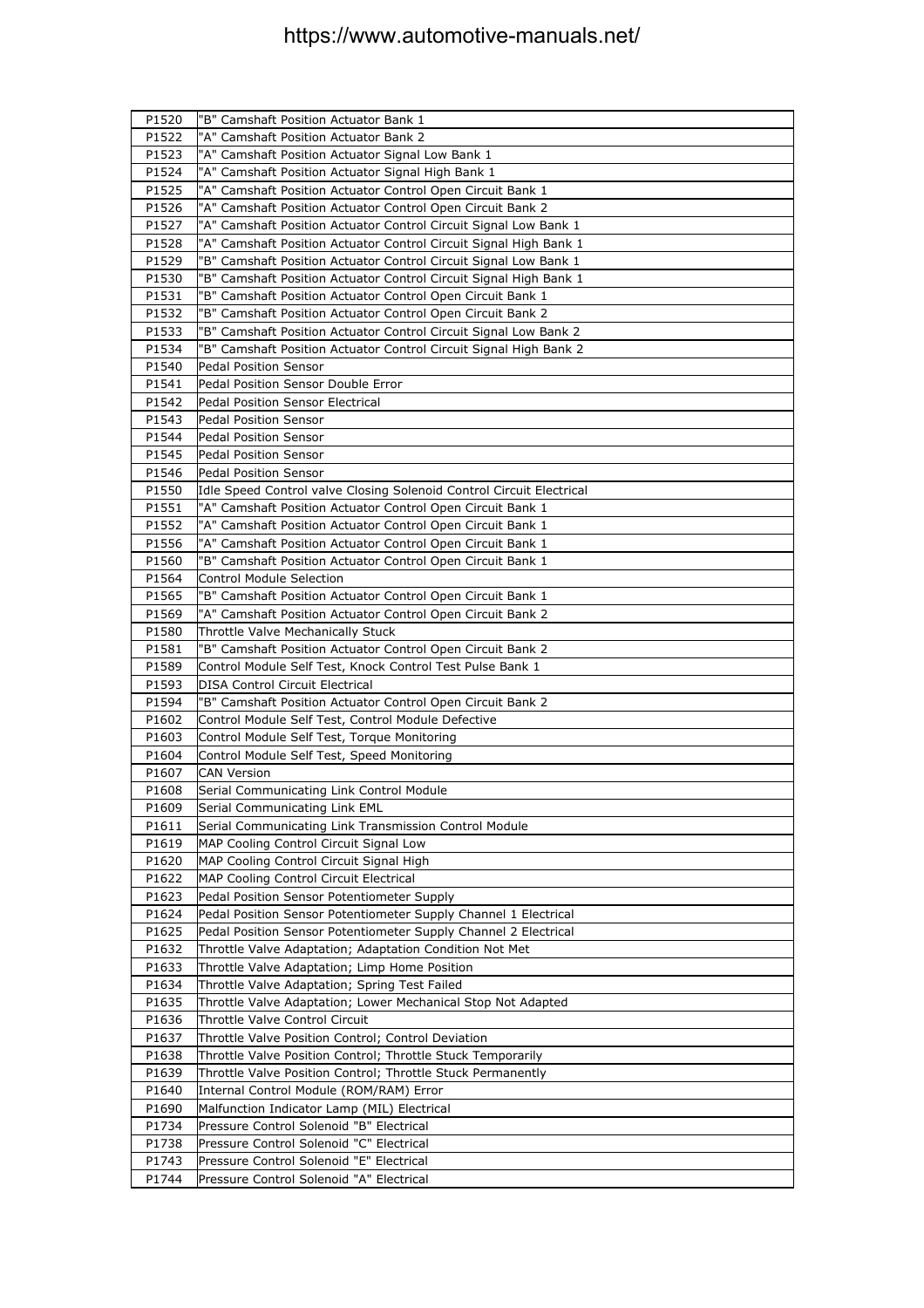| P1746 | Transmission Control Module Output Stage              |
|-------|-------------------------------------------------------|
| P1747 | <b>CAN Bus Monitoring</b>                             |
| P1748 | Transmission Control Module Self Test                 |
| P1749 | Secondary Pressure Solenoid Communication Error       |
| P1750 | Secondary Pressure Solenoid Circuit Range/Performance |
| P1751 | Secondary Pressure Solenoid Open Circuit              |
| P1761 | <b>Shift Solenoid Malfunction</b>                     |
| P1765 | <b>CAN Throttle Valve</b>                             |
| P1770 | CAN Torque Interface                                  |
| P1780 | <b>CAN Torque Reduction</b>                           |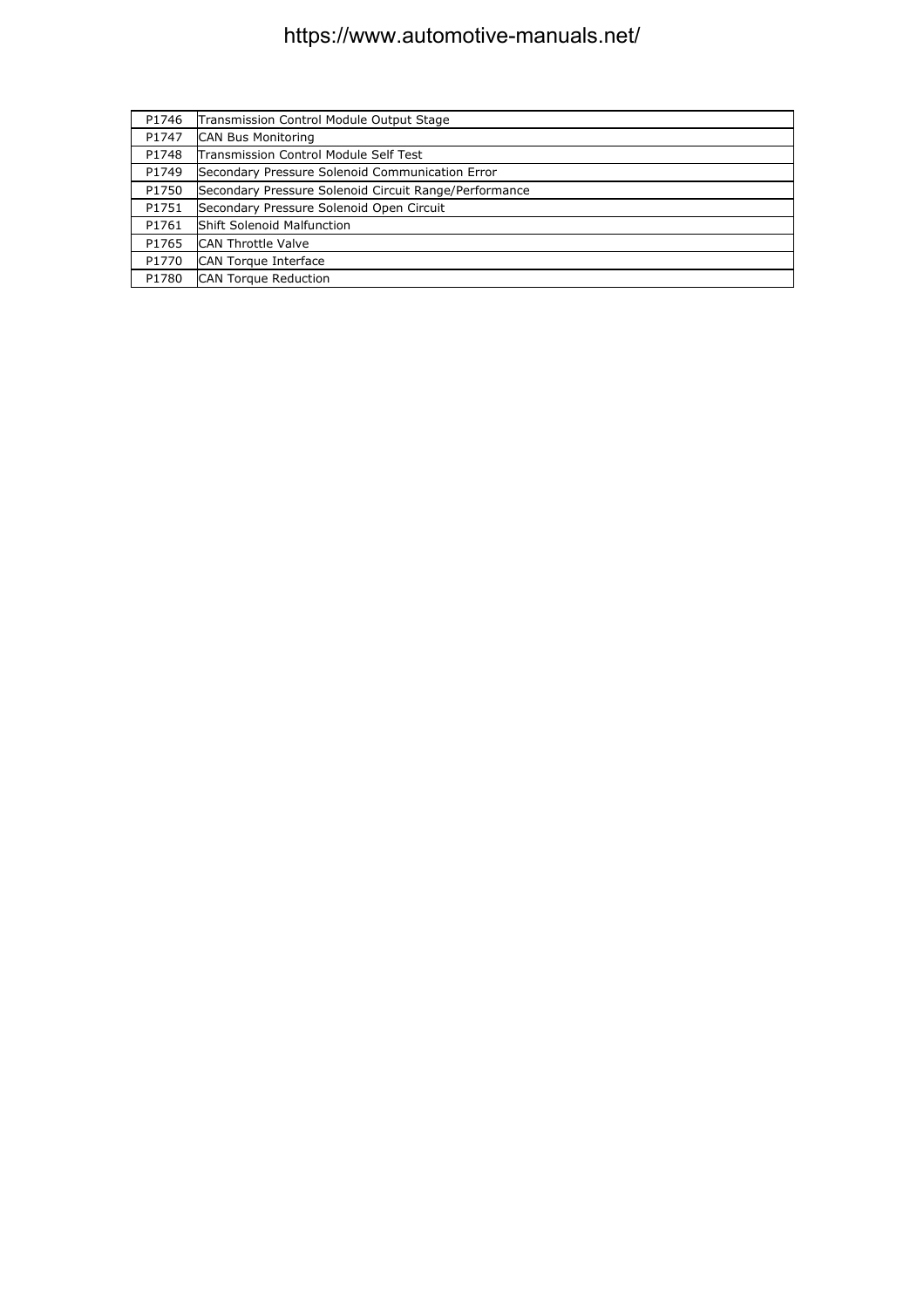#### **Generic OBD-II Diagnostic Powertrain (P) Trouble Codes**

This list contains standard diagnostic trouble codes (DTC's) that are used by some manufacturers to identify vehicle problems. The codes provide below are generic codes that may not apply to all vehicles. Vehicle manufacturers may use manufacturer specific DTC codes that are different from the codes shown below. Foreign vehicles may also use DTC codes different from the generic DTC codes. We recommend that you not depend on the DTC codes in this list for vehicle repairs until you confirm the generic DTC codes apply to your vehicle(s). The list below is for information purposes only and is not intended for use in vehicle repairs.

#### **DTC Codes - P0100-P0199 – Fuel and Air Metering**

- P0100 Mass or Volume Air Flow Circuit Malfunction
- P0101 Mass or Volume Air Flow Circuit Range/Performance Problem
- P0102 Mass or Volume Air Flow Circuit Low Input
- P0103 Mass or Volume Air Flow Circuit High Input
- P0104 Mass or Volume Air Flow Circuit Intermittent
- P0105 Manifold Absolute Pressure/Barometric Pressure Circuit Malfunction
- P0106 Manifold Absolute Pressure/Barometric Pressure Circuit Range/Performance Problem
- P0107 Manifold Absolute Pressure/Barometric Pressure Circuit Low Input
- P0108 Manifold Absolute Pressure/Barometric Pressure Circuit High Input
- P0109 Manifold Absolute Pressure/Barometric Pressure Circuit Intermittent
- P0109 Intake Air Temperature Circuit Malfunction
- P0111 Intake Air Temperature Circuit Range/Performance Problem
- P0112 Intake Air Temperature Circuit Low Input
- P0113 Intake Air Temperature Circuit High Input
- P0114 Intake Air Temperature Circuit Intermittent
- P0115 Engine Coolant Temperature Circuit Malfunction
- P0116 Engine Coolant Temperature Circuit Range/Performance Problem
- P0117 Fngine Coolant Temperature Circuit Low Input
- P0118 Engine Coolant Temperature Circuit High Input
- P0119 Engine Coolant Temperature Circuit Intermittent
- P0120 Throttle Position Sensor/Switch A Circuit Malfunction
- P0121 Throttle Position Sensor/Switch A Circuit Range/Performance Problem
- P0122 Throttle Position Sensor/Switch A Circuit Low Input
- P0123 Throttle Position Sensor/Switch A Circuit High Input
- P0124 Throttle Position Sensor/Switch A Circuit Intermittent
- P0125 Insufficient Coolant Temperature for Closed Loop Fuel Control
- P0126 Insufficient Coolant Temperature for Stable Operation
- P0130 02 Sensor Circuit Malfunction (Bank I Sensor 1)
- P0131 02 Sensor Circuit Low Voltage (Bank I Sensor I)
- P0132 02 Sensor Circuit High Voltage (Bank I Sensor 1)
- P0133 02 Sensor Circuit Slow Response (Bank 1 Sensor 1)
- P0134 02 Sensor Circuit No Activity Detected (Bank I Sensor 1)
- P0135 02 Sensor Heater Circuit Malfunction (Bank 1 Sensor 1)
- P0136 02 Sensor Circuit Malfunction (Bank I Sensor 2)
- P0137 02 Sensor Circuit Low Voltage (Bank I Sensor 2)
- P0138 02 Sensor Circuit High Voltage (Bank I Sensor 2)
- P0139 02 Sensor Circuit Slow Response (Bank 1 Sensor 2)
- P0140 02 Sensor Circuit No Activity Detected (Bank 1 Sensor 2)
- P0141 02 Sensor Heater Circuit Malfunction (Bank 1 Sensor 2)
- P0142 02 Sensor Circuit Malfunction (Bank I Sensor 3)
- P0143 02 Sensor Circuit Low Voltage (Bank I Sensor 3)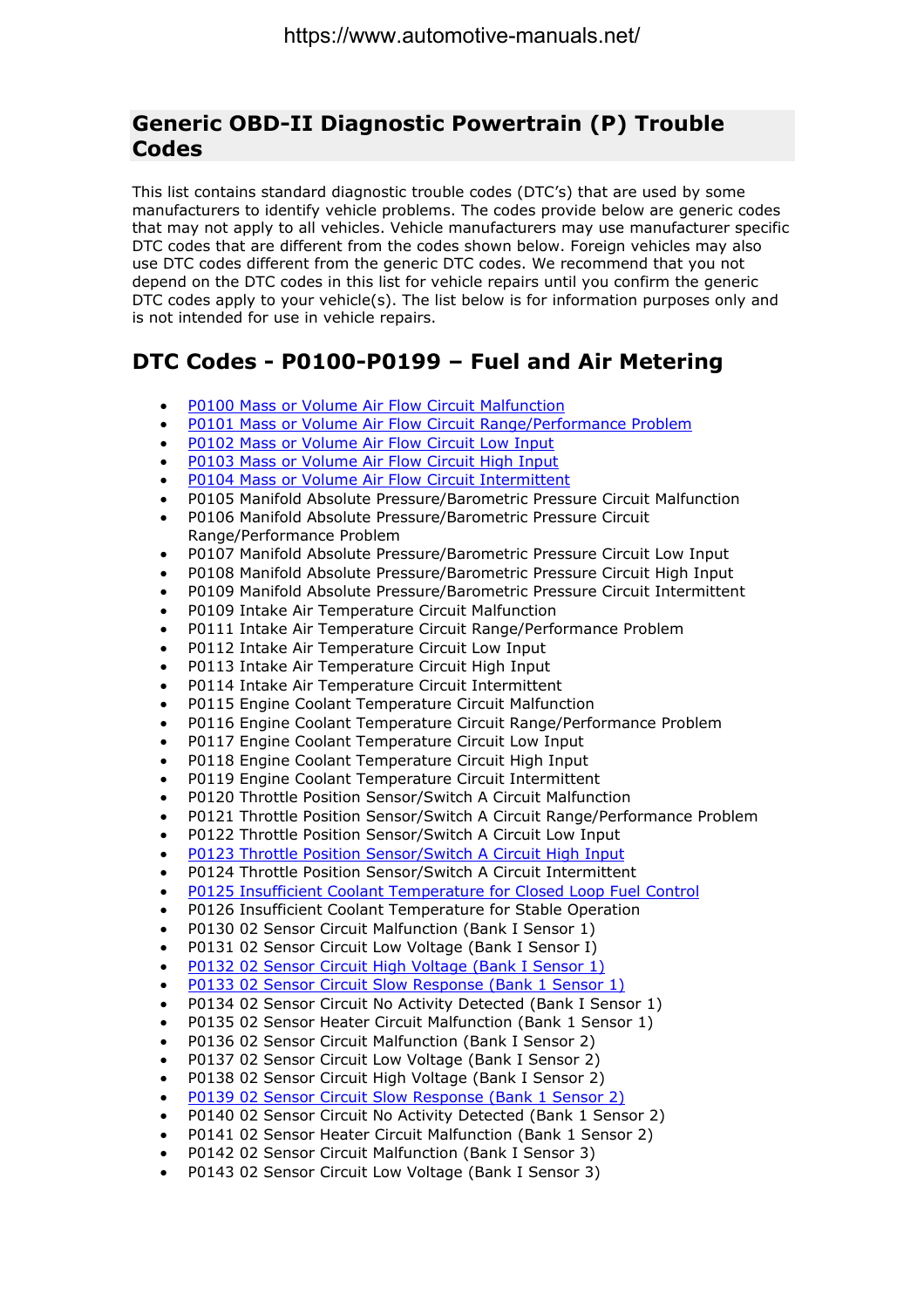- P0144 02 Sensor Circuit High Voltage (Bank I Sensor 3)
- P0145 02 Sensor Circuit Slow Response (Bank 1 Sensor 3)
- P0146 02 Sensor Circuit No Activity Detected (Bank I Sensor 3)
- P0147 02 Sensor Heater Circuit Malfunction (Bank I Sensor 3)
- P0150 02 Sensor Circuit Malfunction (Bank 2 Sensor I)
- P0151 02 Sensor Circuit Low Voltage (Bank 2 Sensor I)
- P0152 02 Sensor Circuit High Voltage (Bank 2 Sensor 1)
- P0153 02 Sensor Circuit Slow Response (Bank 2 Sensor 1)
- P0154 02 Sensor Circuit No Activity Detected (Bank 2 Sensor 1)
- P0155 02 Sensor Heater Circuit Malfunction (Bank 2 Sensor 1)
- P0156 02 Sensor Circuit Malfunction (Bank 2 Sensor 2)
- P0157 02 Sensor Circuit Low Voltage (Bank 2 Sensor 2)
- P0158 02 Sensor Circuit High Voltage (Bank 2 Sensor 2)
- P0159 02 Sensor Circuit Slow Response (Bank 2 Sensor 2)
- P0160 02 Sensor Circuit No Activity Detected (Bank 2 Sensor 2)
- P0161 02 Sensor Heater Circuit Malfunction (Bank 2 Sensor 2)
- P0162 02 Sensor Circuit Malfunction (Bank 2 Sensor 3)
- P0163 02 Sensor Circuit Low Voltage (Bank 2 Sensor 3)
- P0164 02 Sensor Circuit High Voltage (Bank 2 Sensor 3)
- P0165 02 Sensor Circuit Slow Response (Bank 2 Sensor 3)
- P0166 02 Sensor Circuit No Activity Detected (Bank 2 Sensor 3)
- P0167 02 Sensor Heater Circuit Malfunction (Bank 2 Sensor 3)
- P0170 Fuel Trim Malfunction (Bank 1)
- P0171 System too Lean (Bank 1)
- P0172 System too Rich (Bank 1)
- P0173 Fuel Trim Malfunction (Bank 2)
- P0174 System too Lean (Bank 2)
- P0175 System too Rich (Bank 2)
- P0176 Fuel Composition Sensor Circuit Malfunction
- P0177 Fuel Composition Sensor Circuit Range/Performance
- P0178 Fuel Composition Sensor Circuit Low Input
- P0179 Fuel Composition Sensor Circuit High Input
- P0180 Fuel Temperature Sensor A Circuit Malfunction
- P0181 Fuel Temperature Sensor A Circuit Range/Performance
- P0182 Fuel Temperature Sensor A Circuit Low Input
- P0183 Fuel Temperature Sensor A Circuit High Input
- P0184 Fuel Temperature Sensor A Circuit Intermittent
- P0185 Fuel Temperature Sensor B Circuit Malfunction
- P0186 Fuel Temperature Sensor B Circuit Range/Performance
- P0187 Fuel Temperature Sensor B Circuit Low Input
- P0188 Fuel Temperature Sensor B Circuit High Input
- P0189 Fuel Temperature Sensor B Circuit Intermittent
- P0190 Fuel Rail Pressure Sensor Circuit Malfunction
- P0191 Fuel Rail Pressure Sensor Circuit Range/Performance
- P0192 Fuel Rail Pressure Sensor Circuit Low Input
- P0193 Fuel Rail Pressure Sensor Circuit High Input
- P0194 Fuel Rail Pressure Sensor Circuit Intermittent
- P0195 Engine Oil Temperature Sensor Malfunction
- P0196 Engine Oil Temperature Sensor Range/Performance
- P0197 Engine Oil Temperature Sensor Low
- P0198 Engine Oil Temperature Sensor High
- P0199 Engine Oil Temperature Sensor Intermittent

#### **DTC Codes - P0200-P0299 – Fuel and Air Metering (Injector Circuit)**

• P0200 Injector Circuit Malfunction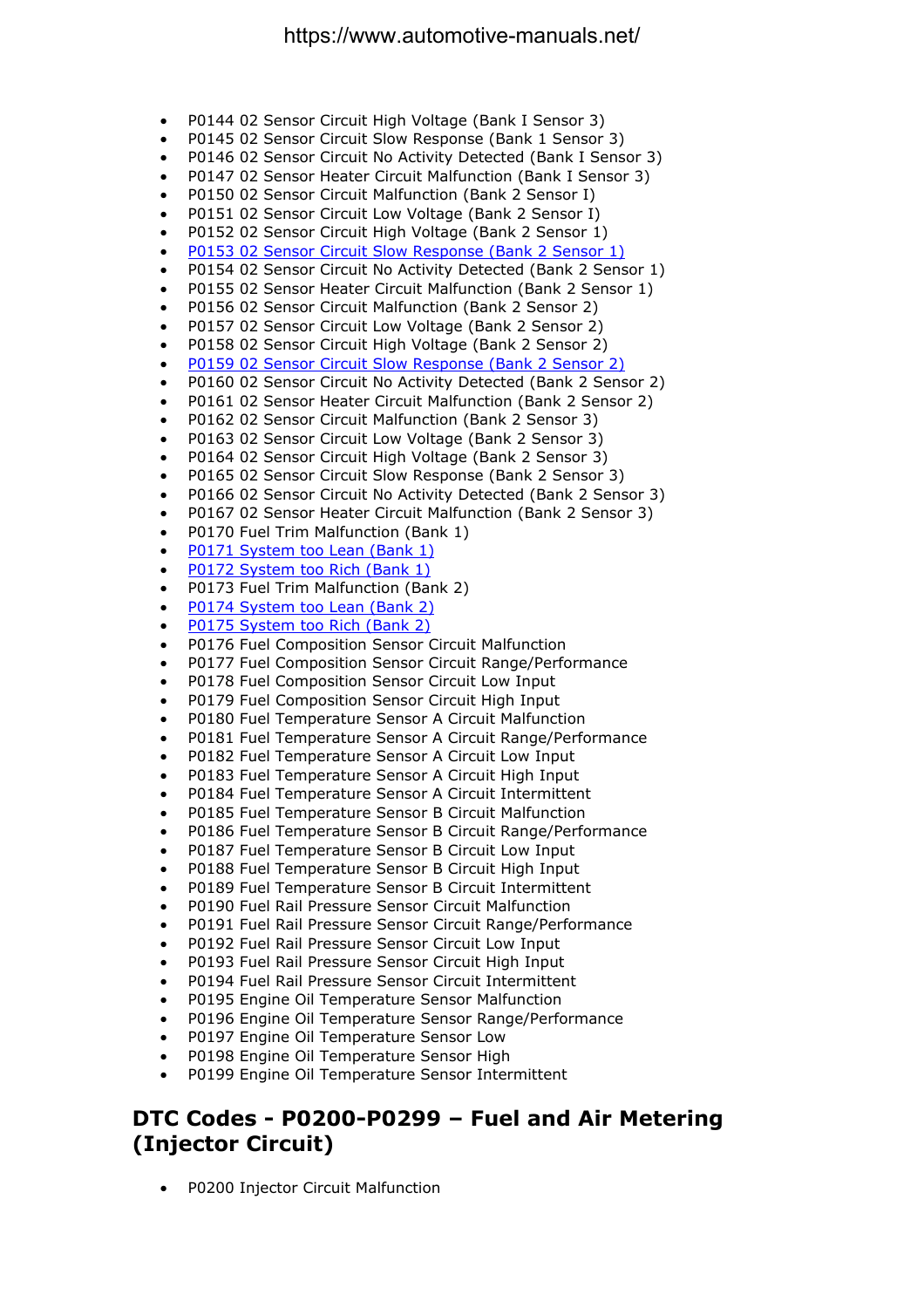- P0201 Injector Circuit Malfunction Cylinder 1
- P0202 Injector Circuit Malfunction Cylinder 2
- P0203 Injector Circuit Malfunction Cylinder 3
- P0204 Injector Circuit Malfunction Cylinder 4
- P0205 Injector Circuit Malfunction Cylinder 5
- P0206 Injector Circuit Malfunction Cylinder 6
- P0207 Injector Circuit Malfunction Cylinder 7
- P0208 Injector Circuit Malfunction Cylinder 8
- P0209 Injector Circuit Malfunction Cylinder 9
- P0210 Injector Circuit Malfunction Cylinder 10
- P0211 Injector Circuit Malfunction Cylinder 11
- P0212 Injector Circuit Malfunction Cylinder 12
- P0213 Cold Start Injector 1 Malfunction
- P0214 Cold Start Injector 2 Malfunction
- P0215 Engine Shutoff Solenoid Malfunction
- P0216 Injection Timing Control Circuit Malfunction
- P0217 Engine Overtemp Condition
- P0218 Transmission Over Temperature Condition
- P0219 Engine Overspeed Condition
- P0220 Throttle/Petal Position Sensor/Switch B Circuit Malfunction
- P0221 Throttle/Petal Position Sensor/Switch B Circuit Range/Performance Problem
- P0222 Throttle/Petal Position Sensor/Switch B Circuit Low Input
- P0223 Throttle/Petal Position Sensor/Switch B Circuit High Input
- P0224 Throttle/Petal Position Sensor/Switch B Circuit Intermittent
- P0225 Throttle/Petal Position Sensor/Switch C Circuit Malfunction
- P0226 Throttle/Petal Position Sensor/Switch C Circuit Range/Performance Problem
- P0227 Throttle/Petal Position Sensor/Switch C Circuit Low Input
- P0228 Throttle/Petal Position Sensor/Switch C Circuit High Input
- P0229 Throttle/Petal Position Sensor/Switch C Circuit Intermittent
- P0230 Fuel Pump Primary Circuit Malfunction
- P0231 Fuel Pump Secondary Circuit Low
- P0232 Fuel Pump Secondary Circuit High
- P0233 Fuel Pump Secondary Circuit Intermittent
- P0234 Engine Overboost Condition
- P0235 Turbocharger Boost Sensor A Circuit Malfunction
- P0236 Turbocharger Boost Sensor A Circuit Range/Performance
- P0237 Turbocharger Boost Sensor A Circuit Low
- P0238 Turbocharger Boost Sensor A Circuit High
- P0239 Turbocharger Boost Sensor B Malfunction
- P0240 Turbocharger Boost Sensor B Circuit Range/Performance
- P0241 Turbocharger Boost Sensor B Circuit Low
- P0242 Turbocharger Boost Sensor B Circuit High
- P0243 Turbocharger Wastegate Solenoid A Malfunction
- P0244 Turbocharger Wastegate Solenoid A Range/Performance
- P0245 Turbocharger Wastegate Solenoid A Low
- P0246 Turbocharger Wastegate Solenoid A High
- P0247 Turbocharger Wastegate Solenoid B Malfunction
- P0248 Turbocharger Wastegate Solenoid B Range/Performance
- P0249 Turbocharger Wastegate Solenoid B Low
- P0250 Turbocharger Wastegate Solenoid B High
- P0251 Injection Pump Fuel Metering Control "A" Malfunction (Cam/Rotor/Injector)
- P0252 Injection Pump Fuel Metering Control "A" Range/Performance (Cam/Rotor/Injector)
- P0253 Injection Pump Fuel Metering Control "A" Low (Cam/Rotor/Injector)
- P0254 Injection Pump Fuel Metering Control "A" High (Cam/Rotor/Injector)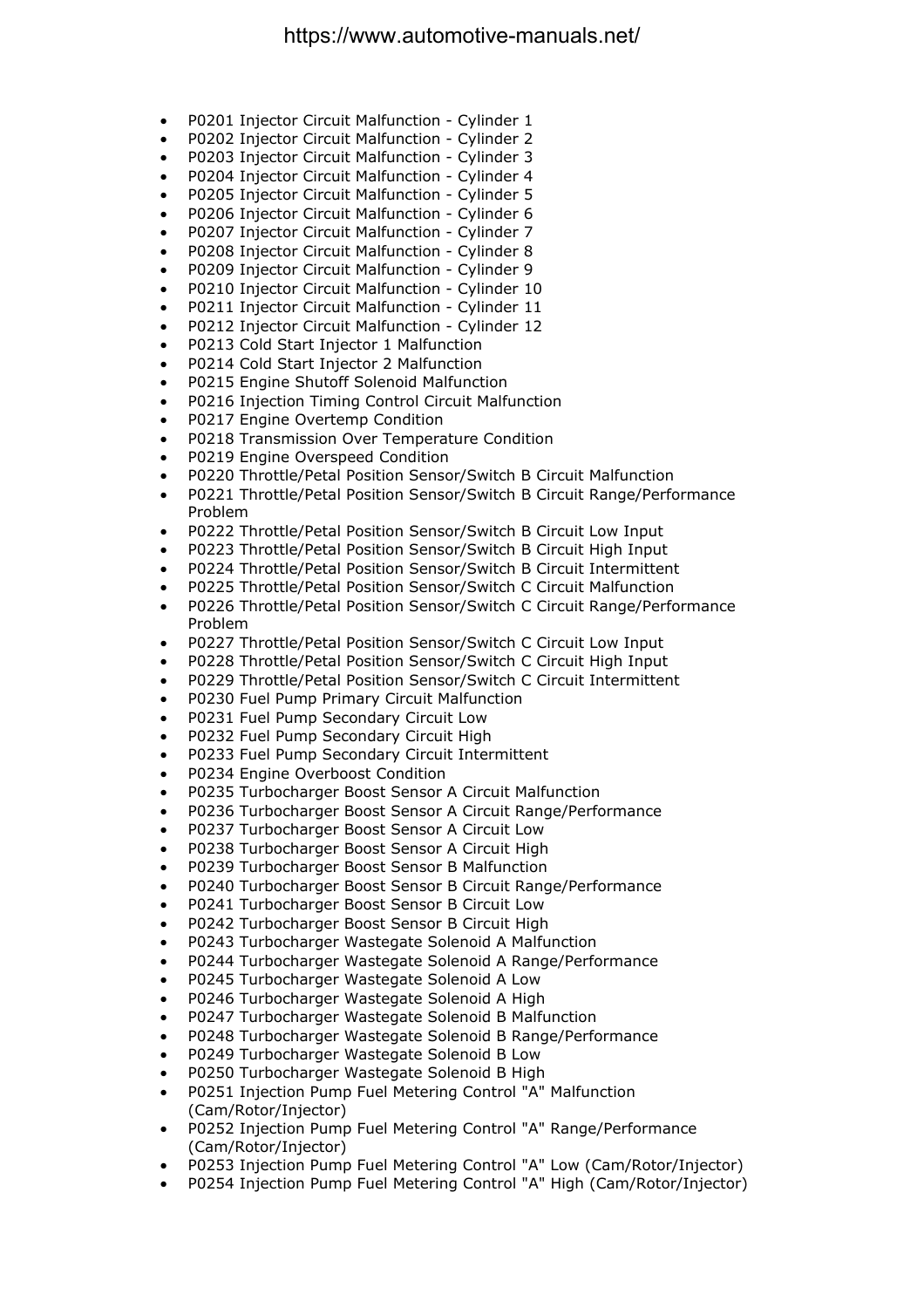- P0255 Injection Pump Fuel Metering Control "A" Intermittent (Cam/Rotor/Injector)
- P0256 Injection Pump Fuel Metering Control "B" Malfunction (Cam/Rotor/Injector)
- P0257 Injection Pump Fuel Metering Control "B" Range/Performance Injector)
- P0258 Injection Pump Fuel Metering Control "B" Low (Cam/R
- P0259 Injection Pump Fuel Metering Control "B" High (Cam/R
- P0260 Injection Pump Fuel Metering Control "B" Intermittent Injector)
- P0261 Cylinder I Injector Circuit Low
- P0262 Cylinder I Injector Circuit High
- P0263 Cylinder I Contribution/Balance Fault
- P0264 Cylinder 2 Injector Circuit Low
- P0265 Cylinder 2 Injector Circuit High
- P0266 Cylinder 2 Contribution/Balance Fault
- P0267 Cylinder 3 Injector Circuit Low
- P0268 Cylinder 3 Injector Circuit High
- P0269 Cylinder 3 Contribution/Balance Fault
- P0270 Cylinder 4 Injector Circuit Low
- P0271 Cylinder 4 Injector Circuit High
- P0272 Cylinder 4 Contribution/Balance Fault
- P0273 Cylinder 5 Injector Circuit Low
- P0274 Cylinder 5 Injector Circuit High
- P0275 Cylinder S Contribution/Balance Fault
- P0276 Cylinder 6 Injector Circuit Low
- P0277 Cylinder 6 Injector Circuit High
- P0278 Cylinder 6 Contribution/Balance Fault
- P0279 Cylinder 7 Injector Circuit Low
- P0280 Cylinder 7 Injector Circuit High
- P0281 Cylinder 7 Contribution/Balance Fault
- P0282 Cylinder 8 Injector Circuit Low
- P0283 Cylinder 8 Injector Circuit High
- P0284 Cylinder 8 Contribution/Balance Fault
- P0285 Cylinder 9 Injector Circuit Low
- P0286 Cylinder 9 Injector Circuit High
- P0287 Cylinder 9 Contribution/Balance Fault
- P0288 Cylinder 10 Injector Circuit Low
- P0289 Cylinder 10 Injector Circuit High
- P0290 Cylinder 10 Contribution/Balance Fault
- P0291 Cylinder 11 Injector Circuit Low
- P0292 Cylinder 11 Injector Circuit High
- P0293 Cylinder 11 Contribution/Balance Fault
- P0294 Cylinder 12 Injector Circuit Low
- P0295 Cylinder 12 Injector Circuit High
- P0296 Cylinder 12 Contribution/Range Fault

#### **DTC Codes - P0300-P0399 – Ignition System or Misfire**

- P0300 Random/Multiple Cylinder Misfire Detected
- P0301 Cylinder 1 Misfire Detected
- P0302 Cylinder 2 Misfire Detected
- P0303 Cylinder 3 Misfire Detected
- P0304 Cylinder 4 Misfire Detected
- P0305 Cylinder 5 Misfire Detected
- P0306 Cylinder 6 Misfire Detected
- P0307 Cylinder 7 Misfire Detected
- P0308 Cylinder 8 Misfire Detected
- P0309 Cylinder 9 Misfire Detected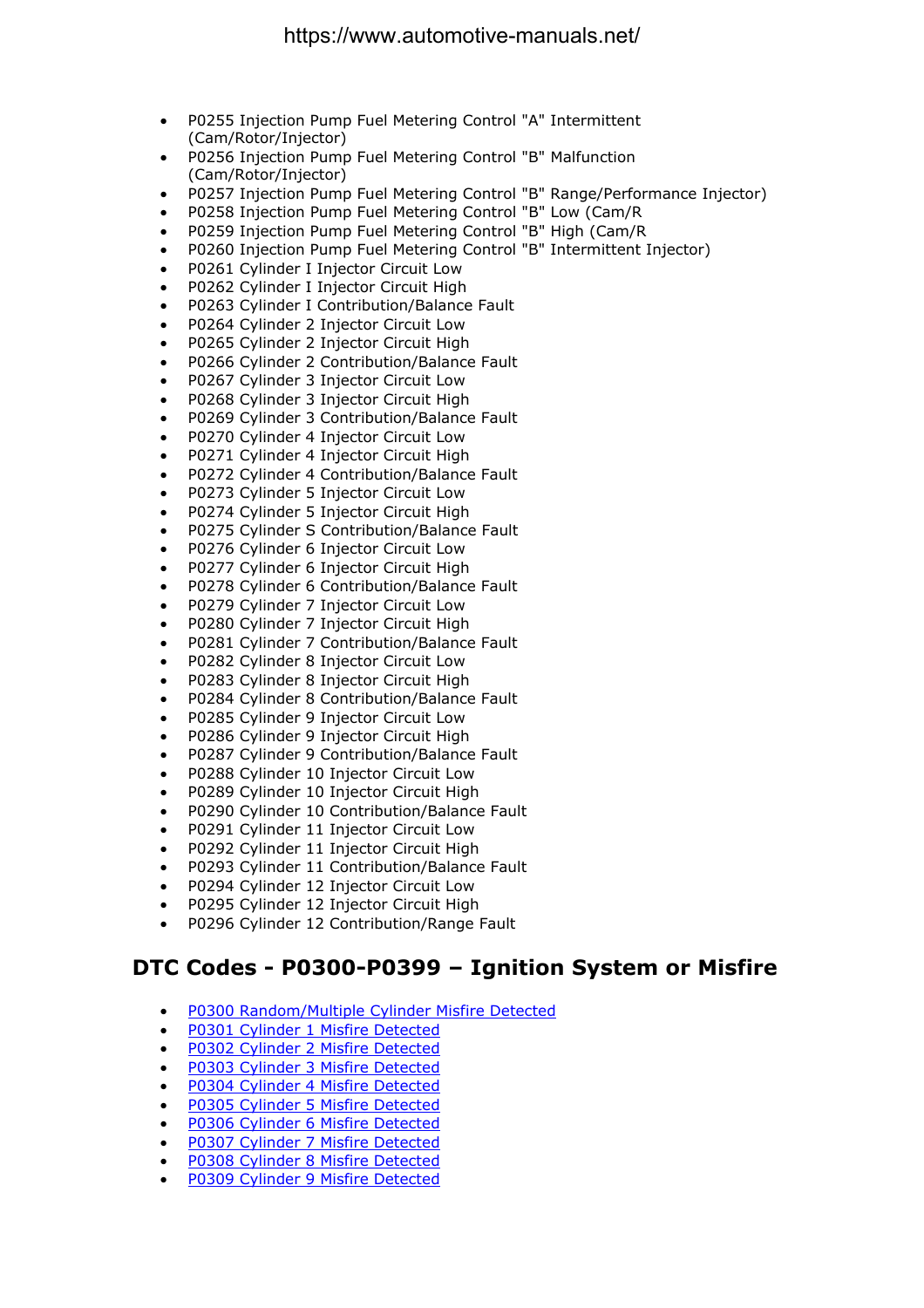- P0310 Cylinder 10 Misfire Detected
- P0311 Cylinder 11 Misfire Detected
- P0312 Cylinder 12 Misfire Detected
- P0320 Ignition/Distributor Engine Speed Input Circuit Malfunction
- P0321 Ignition/Distributor Engine Speed Input Circuit Range/Performance
- P0322 Ignition/Distributor Engine Speed Input Circuit No Signal
- P0323 Ignition/Distributor Engine Speed Input Circuit Intermittent
- P0325 Knock Sensor 1 Circuit Malfunction (Bank I or Single Sensor)
- P0326 Knock Sensor 1 Circuit Range/Performance (Bank 1 or Single Sensor)
- P0327 Knock Sensor 1 Circuit Low Input (Bank I or Single Sensor)
- P0328 Knock Sensor 1 Circuit High Input (Bank I or Single Sensor)
- P0329 Knock Sensor 1 Circuit Intermittent (Bank 1 or Single Sensor)
- P0330 Knock Sensor 2 Circuit Malfunction (Bank 2)
- P0331 Knock Sensor 2 Circuit Range/Performance (Bank 2)
- P0332 Knock Sensor 2 Circuit Low Input (Bank 2)
- P0333 Knock Sensor 2 Circuit High Input (Bank 2)
- P0334 Knock Sensor 2 Circuit Intermittent (Bank 2)
- P0335 Crankshaft Position Sensor A Circuit Malfunction
- P0336 Crankshaft Position Sensor A Circuit Range/Performance
- P0337 Crankshaft Position Sensor A Circuit Low Input
- P0338 Crankshaft Position Sensor A Circuit High Input
- P0339 Crankshaft Position Sensor A Circuit Intermittent
- P0340 Camshaft Position Sensor Circuit Malfunction
- P0341 Camshaft Position Sensor Circuit Range/Performance
- P0342 Camshaft Position Sensor Circuit Low Input
- P0343 Camshaft Position Sensor Circuit High Input
- P0344 Camshaft Position Sensor Circuit Intermittent
- P0350 Ignition Coil Primary/Secondary Circuit Malfunction
- P0351 Ignition Coil A Primary/Secondary Circuit Malfunction
- P0352 Ignition Coil B Primary/Secondary Circuit Malfunction
- P0353 Ignition Coil C Primary/Secondary Circuit Malfunction
- P0354 Ignition Coil D Primary/Secondary Circuit Malfunction
- P0355 Ignition Coil E Primary/Secondary Circuit Malfunction
- P0356 Ignition Coil F Primary/Secondary Circuit Malfunction
- P0357 Ignition Coil G Primary/Secondary Circuit Malfunction
- P0358 Ignition Coil H Primary/Secondary Circuit Malfunction
- P0359 Ignition Coil I Primary/Secondary Circuit Malfunction
- P0360 Ignition Coil J Primary/Secondary Circuit Malfunction
- P0361 Ignition Coil K Primary/Secondary Circuit Malfunction
- P0362 Ignition Coil L Primary/Secondary Circuit Malfunction
- P0370 Timing Reference High Resolution Signal A Malfunction
- P0371 Timing Reference High Resolution Signal A Too Many Pulses
- P0372 Timing Reference High Resolution Signal A Too Few Pulses
- P0373 Timing Reference High Resolution Signal A Intermittent/Erratic Pulses
- P0374 Timing Reference High Resolution Signal A No Pulses
- P0375 Timing Reference High Resolution Signal B Malfunction
- P0376 Timing Reference High Resolution Signal B Too Many Pulses
- P0377 Timing Reference High Resolution Signal B Too Few Pulses
- P0378 Timing Reference High Resolution Signal B Intermittent/Erratic Pulses
- P0379 Timing Reference High Resolution Signal B No Pulses
- P0380 Glow Plug/Heater Circuit "A" Malfunction
- P0381 Glow Plug/Heater Indicator Circuit Malfunction
- P0382 Exhaust Gas Recirculation Flow Malfunction
- P0385 Crankshaft Position Sensor B Circuit Malfunction
- P0386 Crankshaft Position Sensor B Circuit Range/Performance
- P0387 Crankshaft Position Sensor B Circuit Low Input
- P0388 Crankshaft Position Sensor B Circuit High Input
- P0389 Crankshaft Position Sensor B Circuit Intermittent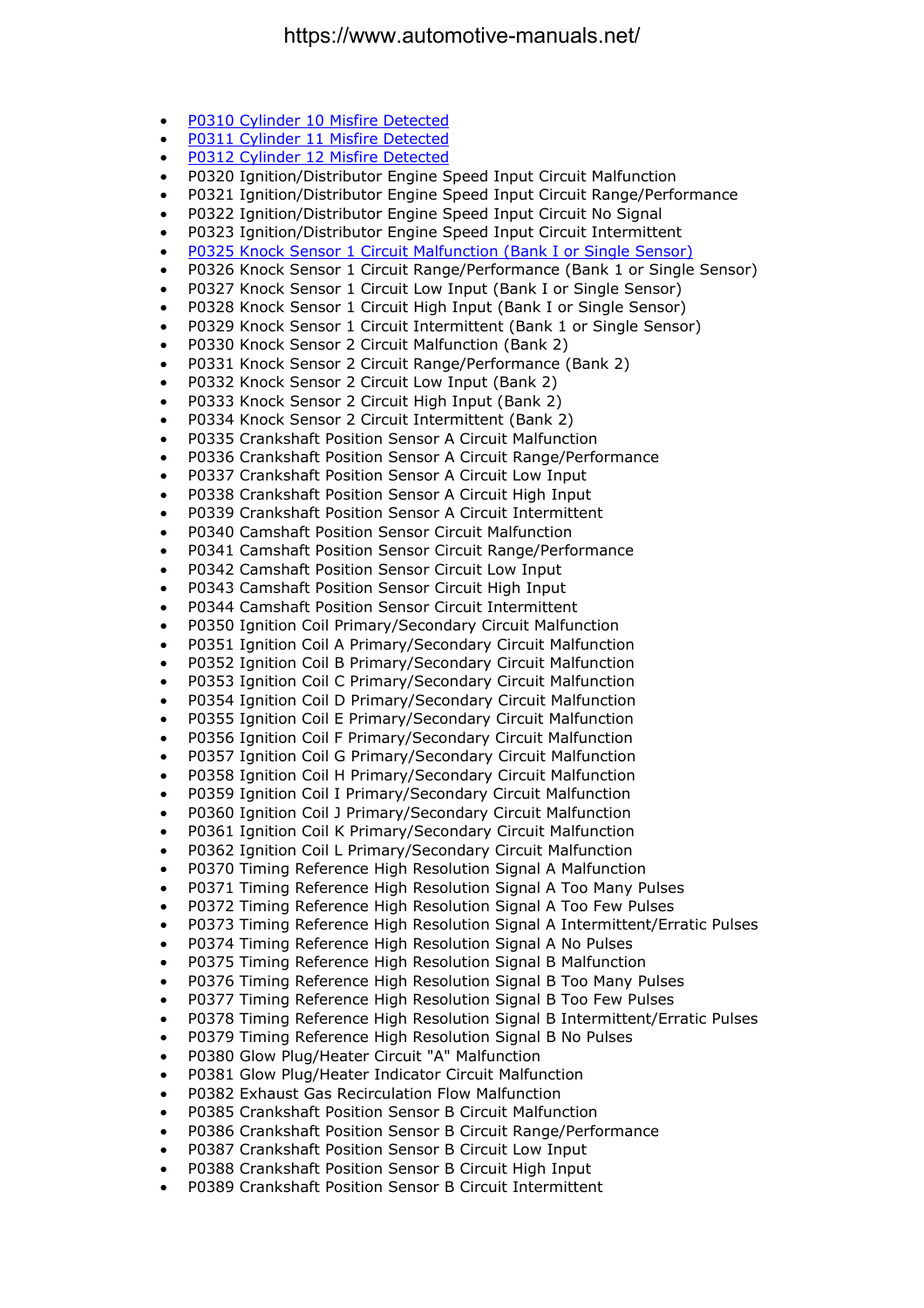#### **DTC Codes - P0400-P0499 – Auxiliary Emissions Controls**

- P0400 Exhaust Gas Recirculation Flow Malfunction
- P0401 Exhaust Gas Recirculation Flow Insufficient Detected
- P0402 Exhaust Gas Recirculation Flow Excessive Detected
- P0403 Exhaust Gas Recirculation Circuit Malfunction
- P0404 Exhaust Gas Recirculation Circuit Range/Performance
- P0405 Exhaust Gas Recirculation Sensor A Circuit Low
- P0406 Exhaust Gas Recirculation Sensor A Circuit High
- P0407 Exhaust Gas Recirculation Sensor B Circuit Low
- P0408 Exhaust Gas Recirculation Sensor B Circuit High
- P0410 Secondary Air Injection System Malfunction
- P0411 Secondary Air Injection System Incorrect Flow Detected
- P0412 Secondary Air Injection System Switching Valve A Circuit Malfunction
- P0413 Secondary Air Injection System Switching Valve A Circuit Open
- P0414 Secondary Air Injection System Switching Valve A Circuit Shorted
- P0415 Secondary Air Injection System Switching Valve B Circuit Malfunction
- P0416 Secondary Air Injection System Switching Valve B Circuit Open
- P0417 Secondary Air Injection System Switching Valve B Circuit Shorted
- P0418 Secondary Air Injection System Relay 'A" Circuit Malfunction
- P0419 Secondary Air Injection System Relay "B' Circuit Malfunction
- P0420 Catalyst System Efficiency Below Threshold (Bank 1)
- P0421 Warm Up Catalyst Efficiency Below Threshold (Bank 1)
- P0422 Main Catalyst Efficiency Below Threshold (Bank 1)
- P0423 Heated Catalyst Efficiency Below Threshold (Bank 1)
- P0424 Heated Catalyst Temperature Below Threshold (Bank 1)
- P0430 Catalyst System Efficiency Below Threshold (Bank 2)
- P0431 Warm Up Catalyst Efficiency Below Threshold (Bank 2)
- P0432 Main Catalyst Efficiency Below Threshold (Bank 2)
- P0433 Heated Catalyst Efficiency Below Threshold (Bank 2)
- P0434 Heated Catalyst Temperature Below Threshold (Bank 2)
- P0440 Evaporative Emission Control System Malfunction
- P0441 Evaporative Emission Control System Incorrect Purge Flow
- P0442 Evaporative Emission Control System Leak Detected (small leak)
- P0443 Evaporative Emission Control System Purge Control Valve Circuit
- P0444 Evaporative Emission Control System Purge Control Valve Circuit
- P0445 Evaporative Emission Control System Purge Control Valve Circuit Shorted
- P0446 Evaporative Emission Control System Vent Control Circuit Malfunction
- P0447 Evaporative Emission Control System Vent Control Circuit Open
- P0448 Evaporative Emission Control System Vent Control Circuit Shorted
- P0449 Evaporative Emission Control System Vent Valve/Solenoid Circuit **Malfunction**
- P0450 Evaporative Emission Control System Pressure Sensor Malfunction
- P0451 Evaporative Emission Control System Pressure Sensor Range/Performance
- P0452 Evaporative Emission Control System Pressure Sensor Low Input
- P0453 Evaporative Emission Control System Pressure Sensor High Input
- P0454 Evaporative Emission Control System Pressure Sensor Intermittent
- P0455 Evaporative Emission Control System Leak Detected (gross leak)
- P0460 Fuel Level Sensor Circuit Malfunction
- P0461 Fuel Level Sensor Circuit Range/Performance
- P0462 Fuel Level Sensor Circuit Low Input
- P0463 Fuel Level Sensor Circuit High Input
- P0464 Fuel Level Sensor Circuit Intermittent
- P0465 Purge Flow Sensor Circuit Malfunction
- P0466 Purge Flow Sensor Circuit Range/Performance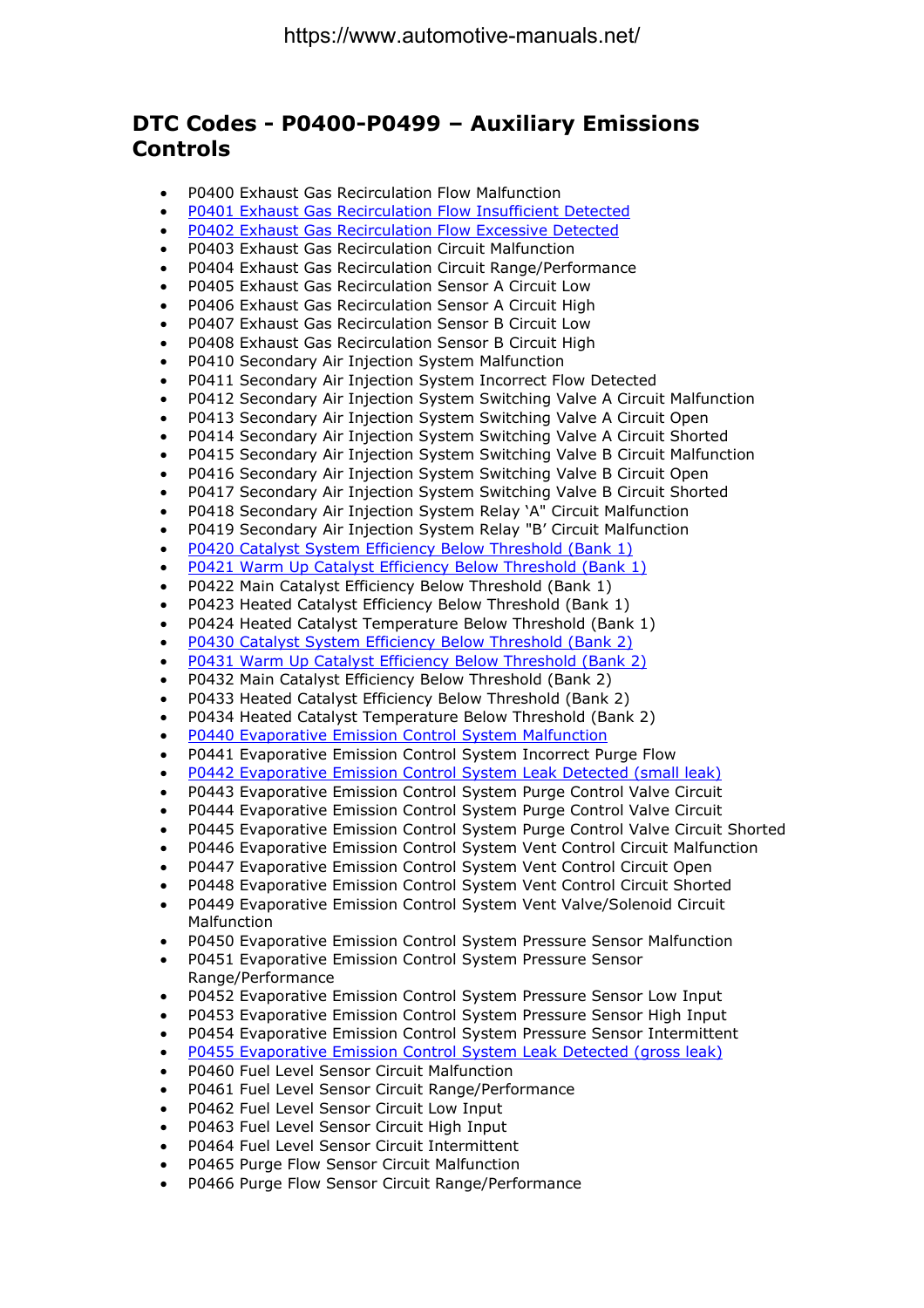- P0467 Purge Flow Sensor Circuit Low Input
- P0468 Purge Flow Sensor Circuit High Input
- P0469 Purge Flow Sensor Circuit Intermittent
- P0470 Exhaust Pressure Sensor Malfunction
- P0471 Exhaust Pressure Sensor Range/Performance
- P0472 Exhaust Pressure Sensor Low
- P0473 Exhaust Pressure Sensor High
- P0474 Exhaust Pressure Sensor Intermittent
- P0475 Exhaust Pressure Control Valve Malfunction
- P0476 Exhaust Pressure Control Valve Range/Performance
- P0477 Exhaust Pressure Control Valve Low
- P0478 Exhaust Pressure Control Valve High
- P0479 Exhaust Pressure Control Valve Intermittent
- P0480 Cooling Fan I Control Circuit Malfunction
- P0481 Cooling Fan 2 Control Circuit Malfunction
- P0482 Cooling Fan 3 Control Circuit Malfunction
- P0483 Cooling Fan Rationality Check Malfunction
- P0484 Cooling Fan Circuit Over Current
- P0485 Cooling Fan Power/Ground Circuit Malfunction

#### **DTC Codes - P0500-P0599 – Vehicle Speed Controls and Idle Control System**

- P0500 Vehicle Speed Sensor Malfunction
- P0501 Vehicle Speed Sensor Range/Performance
- P0502 Vehicle Speed Sensor Low Input
- P0503 Vehicle Speed Sensor Intermittent/Erratic/High
- P0505 Idle Control System Malfunction
- P0506 Idle Control System RPM Lower Than Expected
- P0507 Idle Control System RPM Higher Than Expected
- P0510 Closed Throttle Position Switch Malfunction
- P0520 Engine Oil Pressure Sensor/Switch Circuit Malfunction
- P0521 Engine Oil Pressure Sensor/Switch Circuit Range/Performance
- P0522 Engine Oil Pressure Sensor/Switch Circuit Low Voltage
- P0523 Engine Oil Pressure Sensor/Switch Circuit High Voltage
- P0530 A/C Refrigerant Pressure Sensor Circuit Malfunction
- P0531 A/C Refrigerant Pressure Sensor Circuit Range/Performance
- P0532 A/C Refrigerant Pressure Sensor Circuit Low Input
- P0533 A/C Refrigerant Pressure Sensor Circuit High Input
- P0534 Air Conditioner Refrigerant Charge Loss
- P0550 Power Steering Pressure Sensor Circuit Malfunction
- P0551 Power Steering Pressure Sensor Circuit Range/Performance
- P0552 Power Steering Pressure Sensor Circuit Low Input
- P0553 Power Steering Pressure Sensor Circuit High Input
- P0554 Power Steering Pressure Sensor Circuit Intermittent
- P0560 System Voltage Malfunction
- P0561 System Voltage Unstable
- P0562 System Voltage Low
- P0563 System Voltage High
- P0565 Cruise Control On Signal Malfunction
- P0566 Cruise Control Off Signal Malfunction
- P0567 Cruise Control Resume Signal Malfunction
- P0568 Cruise Control Set Signal Malfunction
- P0569 Cruise Control Coast Signal Malfunction
- P0570 Cruise Control Accel Signal Malfunction
- P0571 Cruise Control/Brake Switch A Circuit Malfunction
- P0572 Cruise Control/Brake Switch A Circuit Low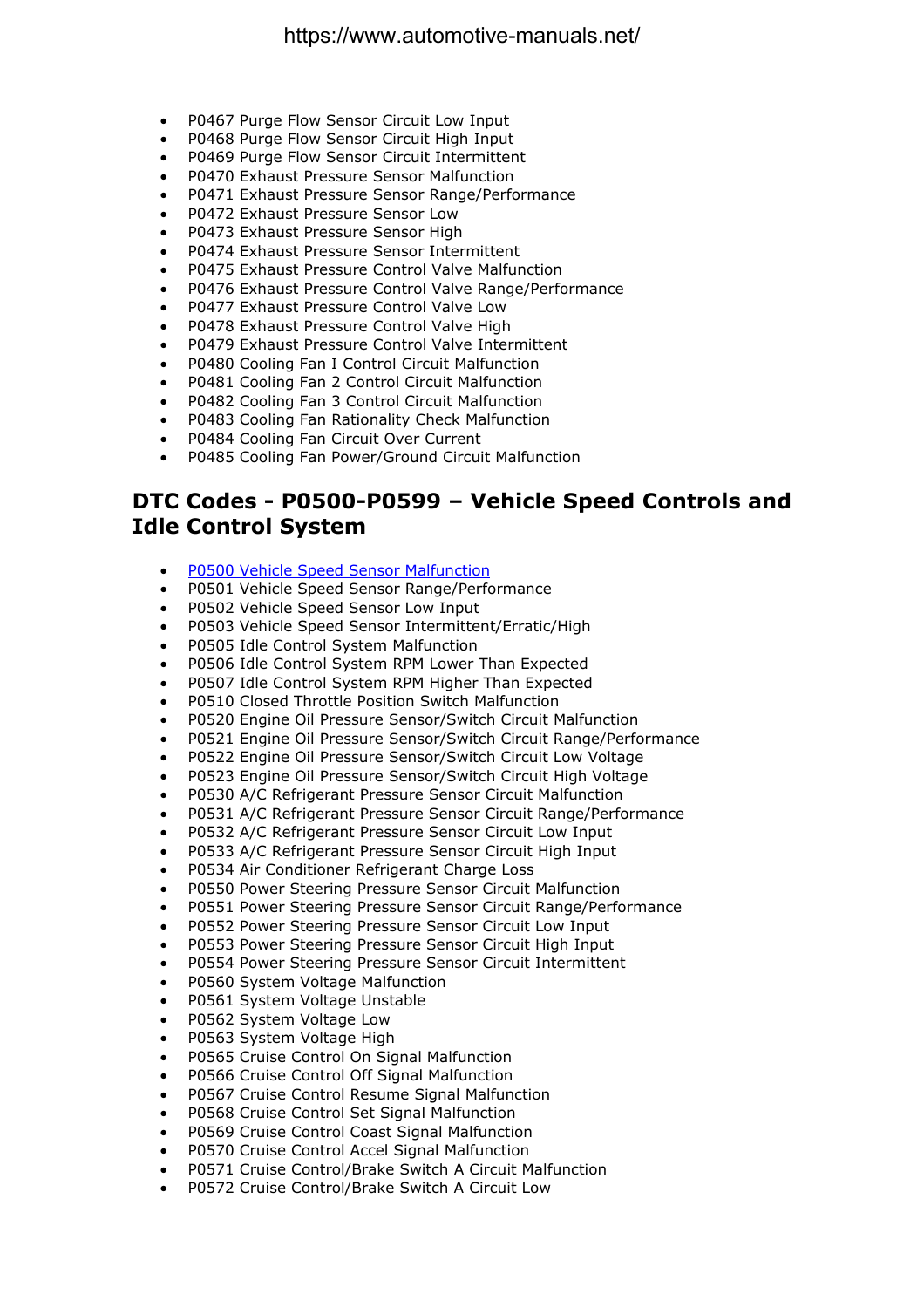- P0573 Cruise Control/Brake Switch A Circuit High
- P0574 Cruise Control Related Malfunction
- P0575 Cruise Control Related Malfunction
- P0576 Cruise Control Related Malfunction
- P0576 Cruise Control Related Malfunction
- P0578 Cruise Control Related Malfunction
- P0579 Cruise Control Related Malfunction
- P0580 Cruise Control Related Malfunction

#### **DTC Codes - P0600-P0699 – Computer Output Circuit**

- P0600 Serial Communication Link Malfunction
- P0601 Internal Control Module Memory Check Sum Error
- P0602 Control Module Programming Error
- P0603 Internal Control Module Keep Alive Memory (KAM) Error
- P0604 Internal Control Module Random Access Memory (RAM) Error
- P0605 Internal Control Module Read Only Memory (ROM) Error
- P0606 PCM Processor Fault
- P0608 Control Module VSS Output "A' Malfunction
- P0609 Control Module VSS Output "B" Malfunction
- P0620 Generator Control Circuit Malfunction
- P0621 Generator Lamp "L" Control Circuit Malfunction
- P0622 Generator Field "F" Control Circuit Malfunction
- P0650 Malfunction Indicator Lamp (MIL) Control Circuit Malfunction
- P0654 Engine RPM Output Circuit Malfunction
- P0655 Engine Hot Lamp Output Control Circuit Malfunction
- P0656 Fuel Level Output Circuit Malfunction

#### **DTC Codes - P0700-P0899 – Transmission**

- P0700 Transmission Control System Malfunction
- P0701 Transmission Control System Range/Performance
- P0702 Transmission Control System Electrical
- P0703 Torque Converter/Brake Switch B Circuit Malfunction
- P0704 Clutch Switch Input Circuit Malfunction
- P0705 Transmission Range Sensor Circuit malfunction (PRNDL Input)
- P0706 Transmission Range Sensor Circuit Range/Performance
- P0707 Transmission Range Sensor Circuit Low Input
- P0708 Transmission Range Sensor Circuit High Input
- P0709 Transmission Range Sensor Circuit Intermittent
- P0710 Transmission Fluid Temperature Sensor Circuit Malfunction
- P0711 Transmission Fluid Temperature Sensor Circuit Range/Performance
- P0712 Transmission Fluid Temperature Sensor Circuit Low Input
- P0713 Transmission Fluid Temperature Sensor Circuit High Input
- P0714 Transmission Fluid Temperature Sensor Circuit Intermittent
- P0715 Input/Turbine Speed Sensor Circuit Malfunction
- P0716 Input/Turbine Speed Sensor Circuit Range/Performance
- P0717 Input/Turbine Speed Sensor Circuit No Signal
- P0718 Input/Turbine Speed Sensor Circuit Intermittent
- P0719 Torque Converter/Brake Switch B Circuit Low
- P0720 Output Speed Sensor Circuit Malfunction
- P0721 Output Speed Sensor Range/Performance
- P0722 Output Speed Sensor No Signal
- P0723 Output Speed Sensor Intermittent
- P0724 Torque Converter/Brake Switch B Circuit High
- P0725 Engine Speed input Circuit Malfunction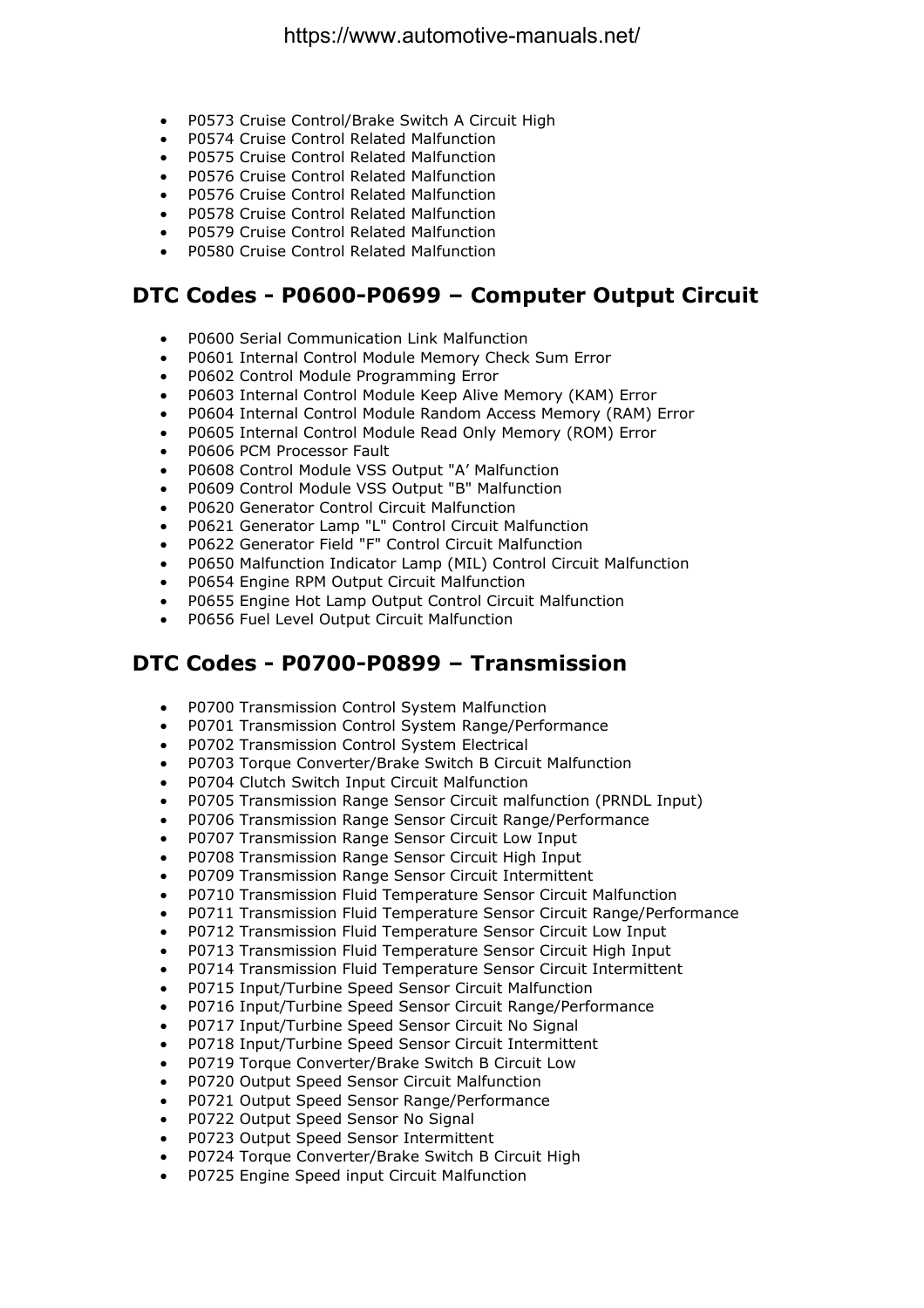- P0726 Engine Speed Input Circuit Range/Performance
- P0727 Engine Speed Input Circuit No Signal
- P0728 Engine Speed Input Circuit Intermittent
- P0730 Incorrect Gear Ratio
- P0731 Gear I Incorrect ratio
- P0732 Gear 2 Incorrect ratio
- P0733 Gear 3 Incorrect ratio
- P0734 Gear 4 Incorrect ratio
- P0735 Gear 5 Incorrect ratio
- P0736 Reverse incorrect gear ratio
- P0740 Torque Converter Clutch Circuit Malfunction
- P0741 Torque Converter Clutch Circuit Performance or Stuck Off
- P0742 Torque Converter Clutch Circuit Stock On
- P0743 Torque Converter Clutch Circuit Electrical
- P0744 Torque Converter Clutch Circuit Intermittent
- P0745 Pressure Control Solenoid Malfunction
- P0746 Pressure Control Solenoid Performance or Stuck Off
- P0747 Pressure Control Solenoid Stuck On
- P0748 Pressure Control Solenoid Electrical
- P0749 Pressure Control Solenoid Intermittent
- P0750 Shift Solenoid A Malfunction
- P0751 Shift Solenoid A Performance or Stuck Off
- P0752 Shift Solenoid A Stuck On
- P0753 Shift Solenoid A Electrical
- P0754 Shift Solenoid A Intermittent
- P0755 Shift Solenoid B Malfunction
- P0756 Shift Solenoid B Performance or Stock Off
- P0757 Shift Solenoid B Stuck On
- P0758 Shift Solenoid B Electrical
- P0759 Shift Solenoid B Intermittent
- P0760 Shift Solenoid C Malfunction
- P0761 Shift Solenoid C Performance or Stuck Off
- P0762 Shift Solenoid C Stuck On
- P0763 Shift Solenoid C Electrical
- P0764 Shift Solenoid C Intermittent
- P0765 Shift Solenoid D Malfunction
- P0766 Shift Solenoid D Performance or Stuck Off
- P0767 Shift Solenoid D Stuck On
- P0768 Shift Solenoid D Electrical
- P0769 Shift Solenoid D Intermittent
- P0770 Shift Solenoid E Malfunction
- P0771 Shift Solenoid E Performance or Stuck Off
- P0772 Shift Solenoid E Stuck On
- P0773 Shift Solenoid E Electrical
- P0774 Shift Solenoid E Intermittent
- P0780 Shift Malfunction
- P0781 1-2 Shift Malfunction
- P0782 2-3 Shift Malfunction
- P0783 3-4 Shift Malfunction
- P0784 4-5 Shift Malfunction
- P0785 Shift/Timing Solenoid Malfunction
- P0786 Shift/Timing Solenoid Range/Performance
- P0787 Shift/Timing Solenoid Low
- P0788 Shift/Timing Solenoid High
- P0789 Shift/Timing Solenoid Intermittent
- P0790 Normal/Performance Switch Circuit Malfunction
- P0801 Reverse Inhibit Control Circuit Malfunction
- P0803 1-4 Upshift (Skip Shift) Solenoid Control Circuit Malfunction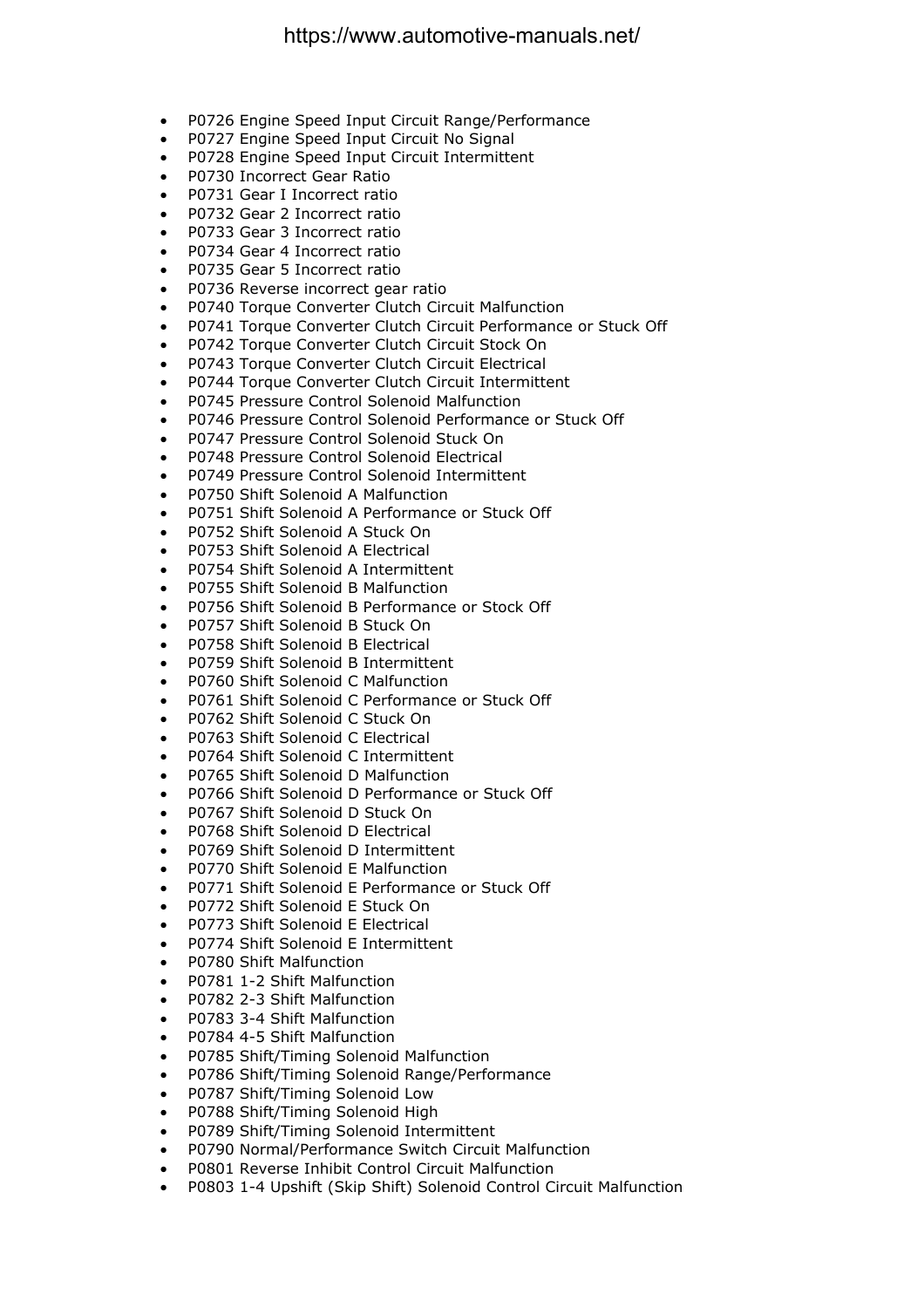• P0804 1-4 Upshift (Skip Shift) Lamp Control Circuit Malfunction

#### **B - OBD2 Body Codes**

See also: Generic OBD-II P Powertrain Codes & Generic OBD-II U Network Codes

Note: I believe these are GM codes, but they may be generic codes. I will attempt to get clarification on the matter.

| Code  | <b>Description</b>                                              |
|-------|-----------------------------------------------------------------|
| B1200 | Climate Control Pushbutton Circuit Failure                      |
| B1201 | <b>Fuel Sender Circuit Failure</b>                              |
| B1202 | Fuel Sender Circuit Open                                        |
| B1203 | Fuel Sender Circuit Short To Battery                            |
| B1204 | Fuel Sender Circuit Short To Ground                             |
| B1205 | EIC Switch-1 Assembly Circuit Failure                           |
| B1206 | EIC Switch-1 Assembly Circuit Open                              |
| B1207 | EIC Switch-1 Assembly Circuit Short To Battery                  |
| B1208 | EIC Switch-1 Assembly Circuit Short To Ground                   |
| B1209 | EIC Switch-2 Assembly Circuit Failure                           |
| B1210 | EIC Switch-2 Assembly Circuit Open                              |
| B1211 | EIC Switch-2 Assembly Circuit Short To Battery                  |
| B1212 | EIC Switch-2 Assembly Circuit Short To Ground                   |
| B1213 | Anti-Theft Number of Programmed Keys Is Below Minimum           |
| B1214 | Running Board Lamp Circuit Failure                              |
| B1215 | Running Board Lamp Circuit Short to Battery                     |
| B1216 | Emergency & Road Side Assistance Switch Circuit Short to Ground |
| B1217 | Horn Relay Coil Circuit Failure                                 |
| B1218 | Horn Relay Coil Circuit Short to Vbatt                          |
| B1219 | Fuel Tank Pressure Sensor Circuit Failure                       |
| B1220 | Fuel Tank Pressure Sensor Circuit Open                          |
| B1222 | Fuel Temperature Sensor #1 Circuit Failure                      |
| B1223 | Fuel Temperature Sensor #1 Circuit Open                         |
| B1224 | Fuel Temperature Sensor #1 Circuit Short to Battery             |
| B1225 | Fuel Temperature Sensor #1 Circuit Short to Ground              |
| B1226 | Fuel Temperature Sensor #2 Circuit Failure                      |
| B1227 | Fuel Temperature Sensor #2 Circuit Open                         |
| B1228 | Fuel Temperature Sensor #2 Circuit Short to Battery             |
| B1229 | Fuel Temperature Sensor #2 Circuit Short to Ground              |
| B1231 | Longitudinal Acceleration Threshold Exceeded                    |
| B1232 | See Manufacturer                                                |
| B1233 | <b>Glass Break Sensor Failure</b>                               |
| B1234 | Mirror Switch Invalid Code                                      |
| B1235 | Window Feedback Failure                                         |
| B1236 | Window Feedback Loss of Signal                                  |
| B1237 | Window Feedback Out of Range                                    |
| B1238 | Over Temperature Fault                                          |
| B1239 | Air Flow Blend Door Driver Circuit Failure                      |
| B1240 | Wiper Washer Rear Pump Relay Circuit Failure                    |
| B1241 | Wiper Washer Rear Pump Relay Circuit Short to Battery           |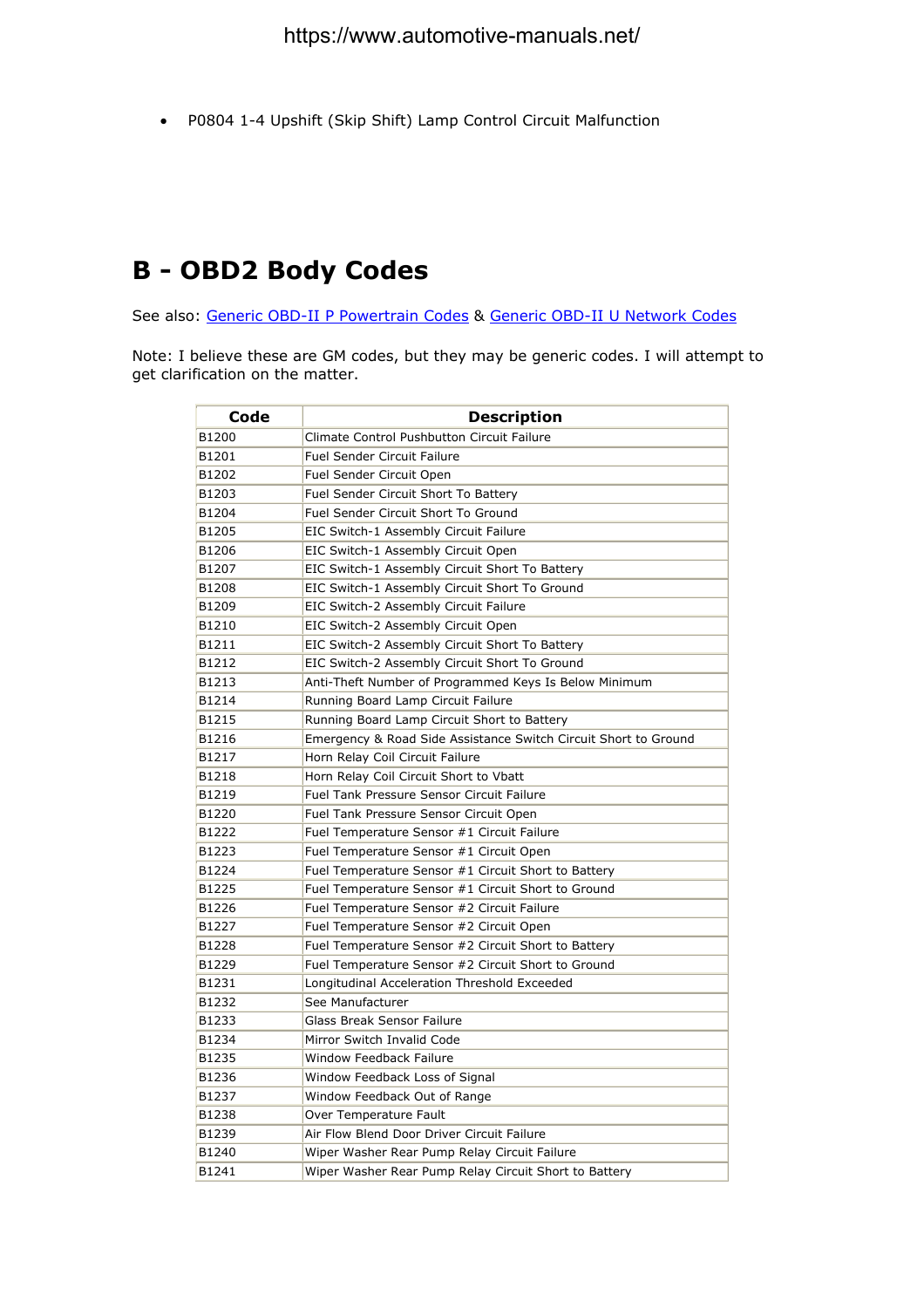| B1242 | Air Flow Recirculation Door Driver Circuit Failure                        |
|-------|---------------------------------------------------------------------------|
| B1243 | Express Window Down Switch Circuit Short to Battery                       |
| B1244 | Wiper Rear Motor Run Relay Circuit Failure                                |
| B1245 | Wiper Rear Motor Run Relay Circuit Short to Battery                       |
| B1246 | Dim Panel Potentiometer Switch Circuit Failure                            |
| B1247 | Panel Dim Switch Circuit Open                                             |
| B1248 | Passenger's Seatback Autoglide Rearward Switch Circuit Short to<br>Ground |
| B1249 | <b>Blend Door Failure</b>                                                 |
| B1250 | Air Temperature Internal Sensor Circuit Failure                           |
| B1251 | Air Temperature Internal Sensor Circuit Open                              |
| B1252 | Air Temperature Internal Sensor Circuit Short To Battery                  |
| B1253 | Air Temperature Internal Sensor Circuit Short To Ground                   |
| B1254 | Air Temperature External Sensor Circuit Failure                           |
| B1255 | Air Temperature External Sensor Circuit Open                              |
| B1256 | Air Temperature External Sensor Circuit Short To Battery                  |
| B1257 | Air Temperature External Sensor Circuit Short To Ground                   |
| B1258 | Solar Radiation Sensor Circuit Failure                                    |
| B1259 | Solar Radiation Sensor Circuit Open                                       |
| B1260 | Solar Radiation Sensor Circuit Short To Battery                           |
| B1261 | Solar Radiation Sensor Circuit Short To Ground                            |
| B1262 | Servo Motor Defrost Circuit Failure                                       |
| B1263 | Servo Motor Vent Circuit Failure                                          |
| B1264 | Servo Motor Foot Circuit Failure                                          |
| B1265 | Servo Motor Coolair Bypass Circuit Failure                                |
| B1266 | Servo Motor Airintake Left Circuit Failure                                |
| B1267 | Servo Motor Airintake Right Circuit Failure                               |
| B1268 | Servo Motor Potentiometer Defrost Circuit Failure                         |
| B1269 | Servo Motor Potentiometer Defrost Circuit Open                            |
| B1270 | Servo Motor Potentiometer Defrost Circuit Short To Battery                |
| B1271 | Servo Motor Potentiometer Defrost Circuit Short To Ground                 |
| B1272 | Servo Motor Potentiometer Vent Circuit Failure                            |
| B1273 | Servo Motor Potentiometer Vent Circuit Open                               |
| B1274 | Servo Motor Potentiometer Vent Circuit Short To Battery                   |
| B1275 | Servo Motor Potentiometer Vent Circuit Short To Ground                    |
| B1276 | Servo Motor Potentiometer Foot Circuit Failure                            |
| B1277 | Servo Motor Potentiometer Foot Circuit Open                               |
| B1278 | Servo Motor Potentiometer Foot Circuit Short To Battery                   |
| B1279 | Servo Motor Potentiometer Foot Circuit Short To Ground                    |
| B1280 | Servo Motor Potentiometer Coolair Circuit Failure                         |
| B1281 | Servo Motor Potentiometer Coolair Circuit Open                            |
| B1282 | Servo Motor Potentiometer Coolair Circuit Short To Battery                |
| B1283 | Servo Motor Potentiometer Coolair Circuit Short To Ground                 |
| B1284 | Servo Motor Potentiometer Airintake Left Circuit Failure                  |
| B1285 | Servo Motor Potentiometer Airintake Left Circuit Open                     |
| B1286 | Servo Motor Potentiometer Airintake Left Circuit Short To Battery         |
| B1287 | Servo Motor Potentiometer Airintake Left Circuit Short To Ground          |
| B1288 | Servo Motor Potentiometer Airintake Right Circuit Failure                 |
| B1289 | Servo Motor Potentiometer Airintake Right Circuit Open                    |
| B1290 | Servo Motor Potentiometer Airintake Right Circuit Short To Battery        |
| B1291 | Servo Motor Potentiometer Airintake Right Circuit Short To Ground         |
| B1292 | Battery Power Relay Circuit Failure                                       |
| B1293 | Battery Power Relay Circuit Open                                          |
| B1294 | Battery Power Relay Circuit Short To Battery                              |
| B1295 | Battery Power Relay Circuit Short To Ground                               |
| B1296 | Power Supply Sensor Circuit Failure                                       |
| B1297 | Power Supply Sensor Circuit Open                                          |
|       |                                                                           |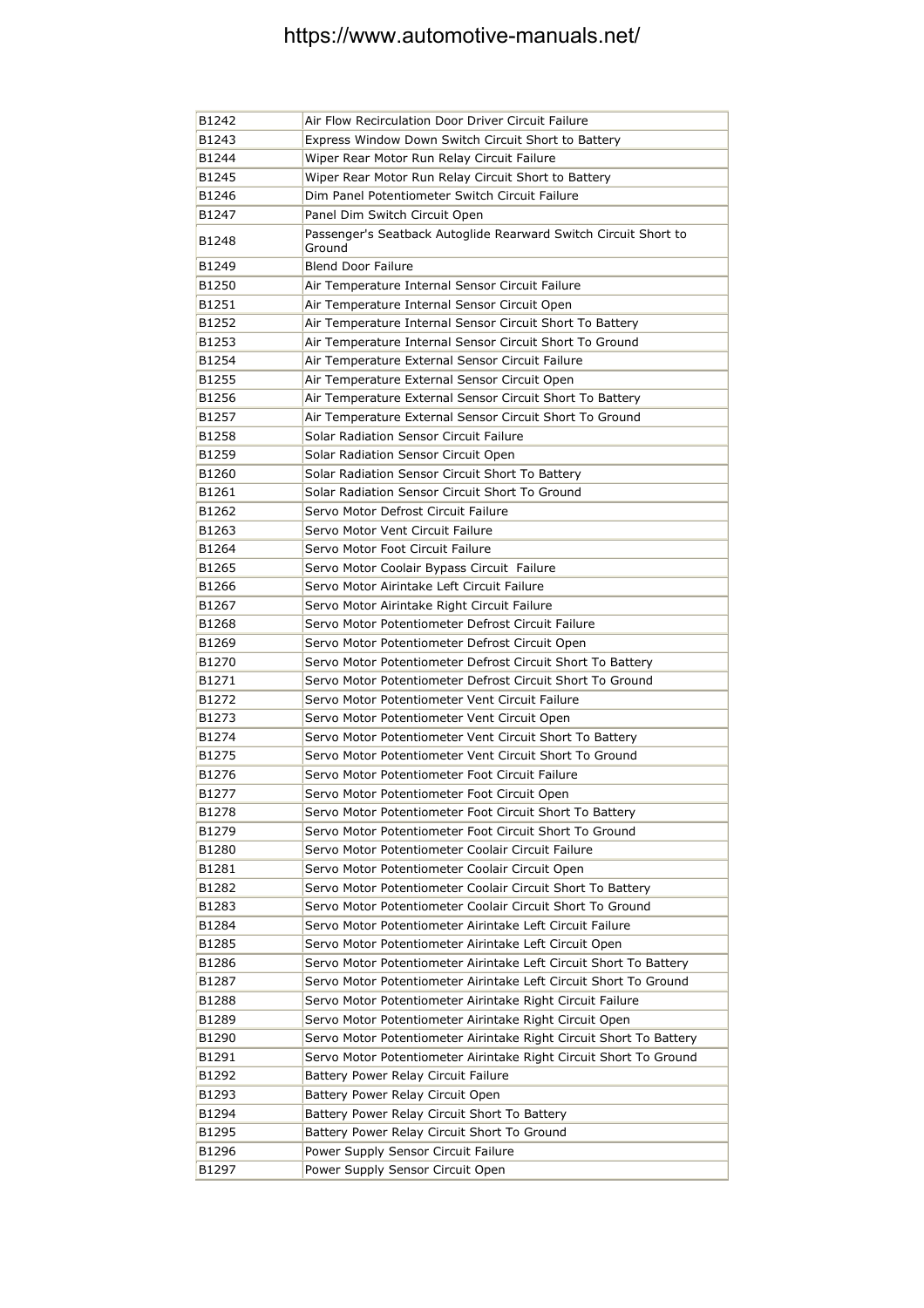| B1298 | Power Supply Sensor Circuit Short To Battery        |
|-------|-----------------------------------------------------|
| B1299 | Power Supply Sensor Circuit Short To Ground         |
| B1300 | Power Door Lock Circuit Failure                     |
| B1301 | Power Door Lock Circuit Open                        |
| B1302 | Accessory Delay Relay Coil Circuit Failure          |
| B1303 | Accessory Delay Relay Coil Circuit Open             |
| B1304 | Accessory Delay Relay Coil Circuit Short To Battery |
| B1305 | Accessory Delay Relay Coil Circuit Short To Ground  |
| B1306 | Oil Level Switch Circuit Open                       |
| B1307 | Oil Level Switch Circuit Short To Battery           |
| B1308 | Oil Level Switch Circuit Short To Ground            |
| B1309 | Power Door Lock Circuit Short To Ground             |
| B1310 | Power Door Unlock Circuit Failure                   |
| B1311 | Power Door Unlock Circuit Open                      |
| B1312 | Lamp Headlamp Input Circuit Short To Battery        |
| B1313 | Battery Saver Relay Coil Circuit Failure            |
| B1314 | Battery Saver Relay Coil Circuit Open               |
| B1315 | Battery Saver Relay Coil Circuit Short To Battery   |
| B1316 | Battery Saver Relay Coil Circuit Short To Ground    |
| B1317 | Battery Voltage High                                |
| B1318 | Battery Voltage Low                                 |
| B1319 | Driver Door Ajar Circuit Failure                    |
| B1320 | Driver Door Ajar Circuit Open                       |
| B1321 | Driver Door Ajar Circuit Short To Battery           |
| B1322 | Driver Door Ajar Circuit Short To Ground            |
| B1323 | Door Ajar Lamp Circuit Failure                      |
| B1324 | Door Ajar Lamp Circuit Open                         |
| B1325 | Door Ajar Lamp Circuit Short To Battery             |
| B1326 | Door Ajar Lamp Circuit Short To Ground              |
| B1327 | Passenger Door Ajar Circuit Failure                 |
| B1328 | Passenger Door Ajar Circuit Open                    |
| B1329 | Passenger Door Ajar Circuit Short To Battery        |
| B1330 | Passenger Door Ajar Circuit Short To Ground         |
| B1331 | Decklid Ajar Rear Door Circuit Failure              |
| B1332 | Decklid Ajar Rear Door Circuit Open                 |
| B1333 | Decklid Ajar Rear Door Circuit Short To Battery     |
| B1334 | Decklid Ajar Rear Door Circuit Short To Ground      |
| B1335 | Door Ajar RR Circuit Failure                        |
| B1336 | Door Ajar RR Circuit Open                           |
| B1337 | Door Ajar RR Circuit Short To Battery               |
| B1338 | Door Ajar RR Circuit Short To Ground                |
| B1339 | Chime Input Request Circuit Short To Battery        |
| B1340 | Chime Input Request Circuit Short To Ground         |
| B1341 | Power Door Unlock Circuit Short To Ground           |
| B1342 | <b>ECU Is Defective</b>                             |
| B1343 | Heated Backlite Input Circuit Failure               |
| B1344 | Heated Backlite Input Circuit Open                  |
| B1345 | Heated Backlite Input Circuit Short To Ground       |
| B1346 | Heated Backlite Input Circuit Short To Battery      |
| B1347 | Heated Backlite Relay Circuit Failure               |
| B1348 | Heated Backlite Relay Circuit Open                  |
| B1349 | Heated Backlite Relay Short To Battery              |
| B1350 | Heated Backlite Relay Short To Ground               |
| B1351 | Ignition Key-In Circuit Short To Battery            |
| B1352 | Ignition Key-In Circuit Failure                     |
| B1353 | Ignition Key-In Circuit Open                        |
| B1354 | Ignition Key-In Circuit Short To Ground             |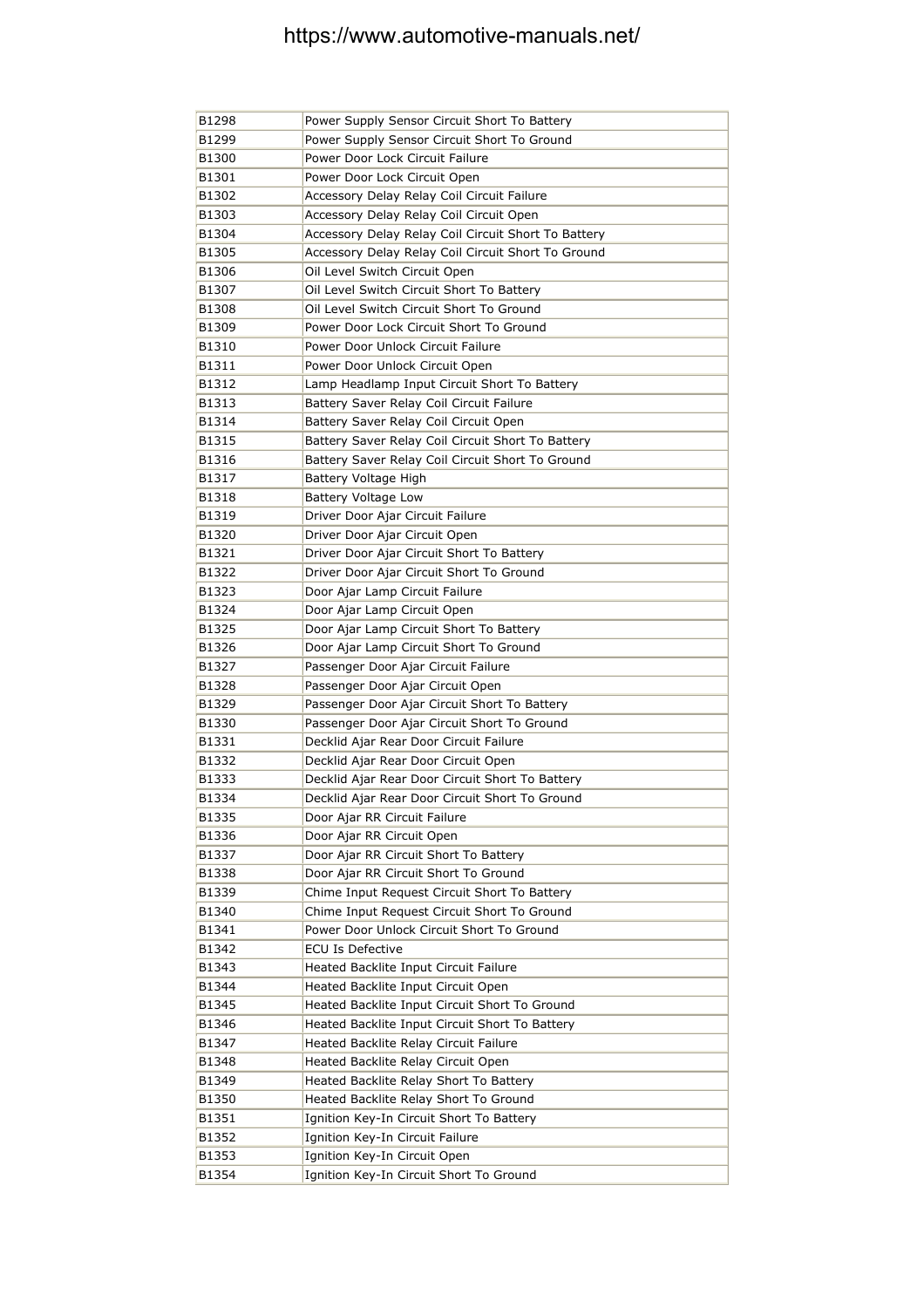| B1355          | Ignition Run Circuit Failure                                                                                          |
|----------------|-----------------------------------------------------------------------------------------------------------------------|
| B1356          | Ignition Run Circuit Open                                                                                             |
| B1357          | Ignition Run Circuit Short To Battery                                                                                 |
| B1358          | Ignition Run Circuit Short To Ground                                                                                  |
| B1359          | Ignition Run/Acc Circuit Failure                                                                                      |
| B1360          | Ignition Run/Acc Circuit Open                                                                                         |
| B1361          | Ignition Run/Acc Circuit Short To Battery                                                                             |
| B1362          | Ignition Run/Acc Circuit Short To Ground                                                                              |
| B1363          | Ignition Start Circuit Failure                                                                                        |
| B1364          | Ignition Start Circuit Open                                                                                           |
| B1365          | Ignition Start Circuit Short To Battery                                                                               |
| B1366          | Ignition Start Circuit Short To Ground                                                                                |
| B1367          | Ignition Tach Circuit Failure                                                                                         |
| B1368          | Ignition Tach Circuit Open                                                                                            |
| B1369          | Ignition Tach Circuit Short To Battery                                                                                |
| B1370          | Ignition Tach Circuit Short To Ground                                                                                 |
| B1371          | Illuminated Entry Relay Circuit Failure                                                                               |
| B1372          | Illuminated Entry Relay Circuit Open                                                                                  |
| B1373          | Illuminated Entry Relay Short To Battery                                                                              |
| B1374          | Illuminated Entry Relay Short To Ground                                                                               |
| B1375          | Oil Change Lamp Circuit Open                                                                                          |
| B1376          | Oil Change Lamp Circuit Short To Battery                                                                              |
| B1377          | Oil Change Lamp Circuit Failure                                                                                       |
| B1378          | Oil Change Lamp Circuit Short To Ground                                                                               |
| B1379          | Oil Change Reset Button Circuit Short To Ground                                                                       |
| B1380          | Oil Change Reset Button Circuit Failure                                                                               |
| B1381          | Oil Change Reset Button Circuit Open                                                                                  |
| B1382          | Oil Change Reset Button Circuit Short To Battery                                                                      |
| B1383          | Oil Level Lamp Circuit Short To Battery                                                                               |
| B1384          | Oil Level Lamp Circuit Failure                                                                                        |
| B1385          | Oil Level Lamp Circuit Open                                                                                           |
| B1386          | Oil Level Lamp Circuit Short To Ground                                                                                |
| B1387          | Oil Temperature Sensor Circuit Open                                                                                   |
| B1388          | Oil Temperature Sensor Circuit Short To Battery                                                                       |
| B1389          | Oil Temperature Sensor Circuit Failure                                                                                |
| B1390          | Oil Temperature Sensor Circuit Short To Ground                                                                        |
| B1391          | Oil Level Switch Circuit Failure                                                                                      |
| B1392          | Power Door Memory Lock Relay Circuit Failure                                                                          |
| B1393          | Power Door Memory Lock Relay Circuit Open                                                                             |
| B1394          | Power Door Memory Lock Relay Circuit Short To Battery                                                                 |
| B1395          | Power Door Memory Lock Relay Circuit Short To Ground                                                                  |
| B1396          | Power Door Lock Circuit Short To Battery                                                                              |
| B1397          | Power Door Unlock Circuit Short To Battery                                                                            |
|                |                                                                                                                       |
| B1398<br>B1399 | Driver Power Window One Touch Window Relay Circuit Failure<br>Driver Power Window One Touch Window Relay Circuit Open |
|                |                                                                                                                       |
| B1400          | Driver Power Window One Touch Window Relay Circuit Short To<br>Battery                                                |
| B1401          | Driver Power Window One Touch Window Relay Circuit Short To<br>Ground                                                 |
| B1402          | Driver Power Window Down Switch Circuit Failure                                                                       |
| B1403          | Driver Power Window Up Switch Circuit Failure                                                                         |
| B1404          | Driver Power Window Down Circuit Open                                                                                 |
| B1405          | Driver Power Window Down Circuit Short To Battery                                                                     |
| B1406          | Driver Power Window Down Circuit Short To Ground                                                                      |
| B1407          | Driver Power Window Up Circuit Open                                                                                   |
| B1408          | Driver Power Window Up Circuit Short To Battery                                                                       |
| B1409          | Driver Power Window Up Circuit Short To Ground                                                                        |
| B1410          | Driver Power Window Motor Circuit Failure                                                                             |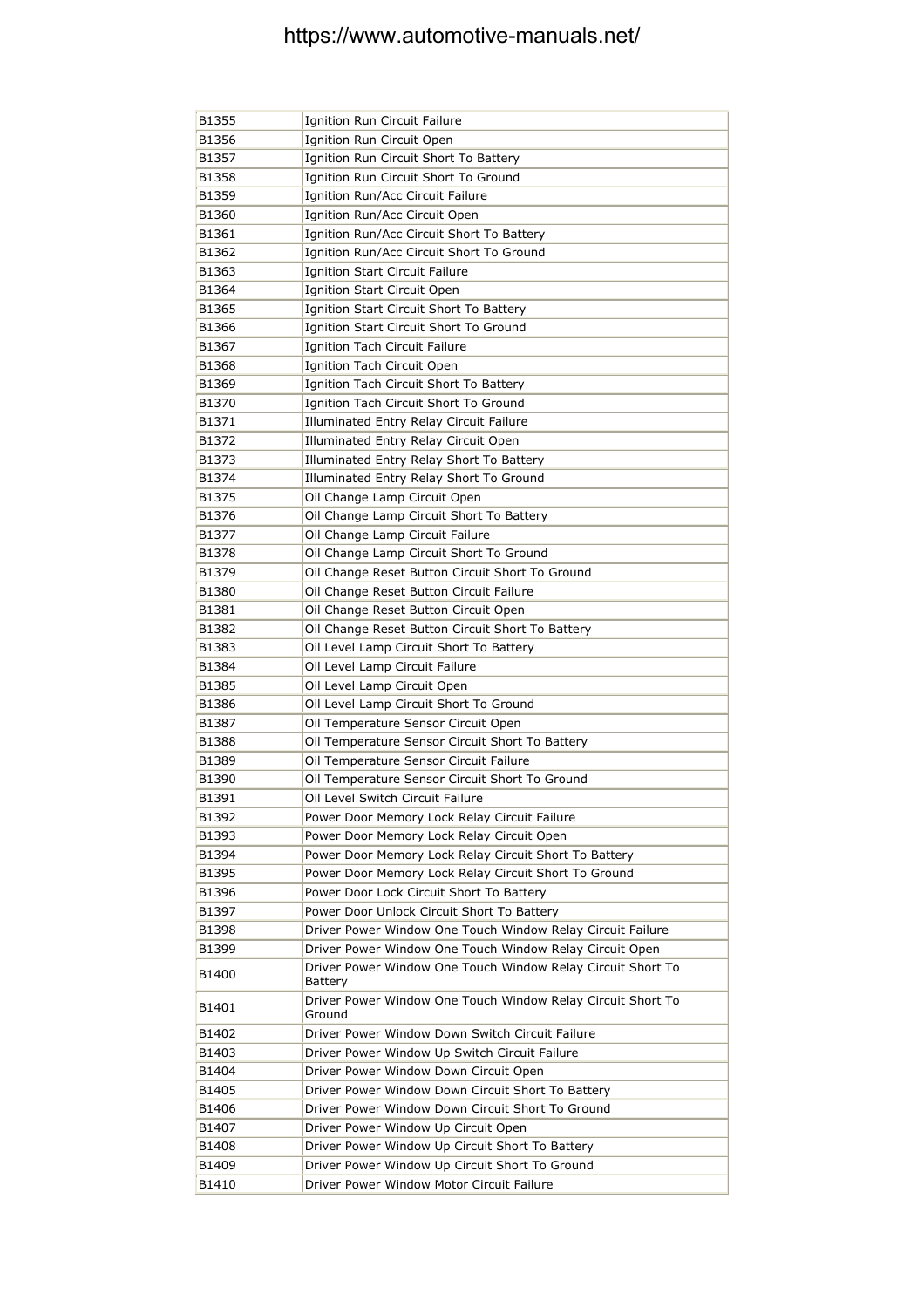| B1411 | Driver Power Window Motor Circuit Open                      |
|-------|-------------------------------------------------------------|
| B1412 | Driver Power Window Motor Circuit Short To Battery          |
| B1413 | Driver Power Window Motor Circuit Short To Ground           |
| B1414 | Power Window LR Motor Circuit Failure                       |
| B1415 | Power Window LR Motor Circuit Open                          |
| B1416 | Power Window LR Motor Circuit Short To Battery              |
| B1417 | Power Window LR Motor Circuit Short To Ground               |
| B1418 | Passenger Power Window Motor Circuit Failure                |
| B1419 | Passenger Power Window Motor Circuit Open                   |
| B1420 | Passenger Power Window Motor Circuit Short To Battery       |
| B1421 | Passenger Power Window Motor Circuit Short To Ground        |
| B1422 | Power Window RR Motor Circuit Failure                       |
| B1423 | Power Window RR Motor Circuit Open                          |
| B1424 | Power Window RR Motor Circuit Short To Battery              |
| B1425 | Power Window RR Motor Circuit Short To Ground               |
| B1426 | Lamp Seat Belt Circuit Short To Battery                     |
| B1427 | Lamp Seat Belt Circuit Open                                 |
| B1428 | Lamp Seat Belt Circuit Failure                              |
| B1429 | Lamp Seat Belt Circuit Short To Ground                      |
| B1430 | Seat Belt Switch Circuit Short To Ground                    |
| B1431 | Wiper Brake/Run Relay Circuit Failure                       |
| B1432 | Wiper Brake/Run Relay Circuit Short To Battery              |
| B1433 | Wiper Brake/Run Relay Circuit Short To Ground               |
| B1434 | Wiper Hi/Low Speed Relay Coil Circuit Failure               |
| B1435 | Wiper Hi/Low Speed Relay Coil Circuit Open                  |
| B1436 | Wiper Hi/Low Speed Relay Coil Circuit Short To Battery      |
| B1437 | Wiper Hi/Low Speed Relay Coil Circuit Short To Ground       |
| B1438 | Wiper Mode Select Switch Circuit Failure                    |
| B1439 | Wiper Mode Select Switch Circuit Open                       |
| B1440 | Wiper Mode Select Switch Circuit Short To Battery           |
| B1441 | Wiper Mode Select Switch Circuit Short To Ground            |
| B1442 | Door Handle Switch Circuit Failure                          |
| B1443 | Door Handle Switch Circuit Open                             |
| B1444 | Door Handle Switch Circuit Short To Battery                 |
| B1445 | Door Handle Switch Circuit Short To Ground                  |
| B1446 | Wiper Park Sense Circuit Failure                            |
| B1447 | Wiper Park Sense Circuit Open                               |
| B1448 | Wiper Park Sense Circuit Short To Battery                   |
| B1449 | Wiper Park Sense Circuit Short To Ground                    |
| B1450 | Wiper Wash/Delay Switch Circuit Failure                     |
| B1451 | Wiper Wash/Delay Switch Circuit Open                        |
| B1452 | Wiper Wash/Delay Switch Circuit Short To Battery            |
| B1453 | Wiper Wash/Delay Switch Circuit Short To Ground             |
| B1454 | Wiper Washer Fluid Lamp Circuit Failure                     |
| B1455 | Wiper Washer Fluid Lamp Circuit Open                        |
| B1456 | Wiper Washer Fluid Lamp Circuit Short To Battery            |
| B1457 | Wiper Washer Fluid Lamp Circuit Short To Ground             |
| B1458 | Wiper Washer Pump Motor Relay Circuit Failure               |
| B1459 | Wiper Washer Pump Motor Relay Coil Circuit Open             |
| B1460 | Wiper Washer Pump Motor Relay Coil Circuit Short To Battery |
| B1461 | Wiper Washer Pump Motor Relay Coil Circuit Short To Ground  |
| B1462 | Seat Belt Switch Circuit Failure                            |
| B1463 | Seat Belt Switch Circuit Open                               |
| B1464 | Seat Belt Switch Circuit Short To Battery                   |
| B1465 | Wiper Brake/Run Relay Circuit Open                          |
| B1466 | Wiper Hi/Low Speed Not Switching                            |
| B1467 | Wiper Hi/Low Speed Circuit Motor Short To Battery           |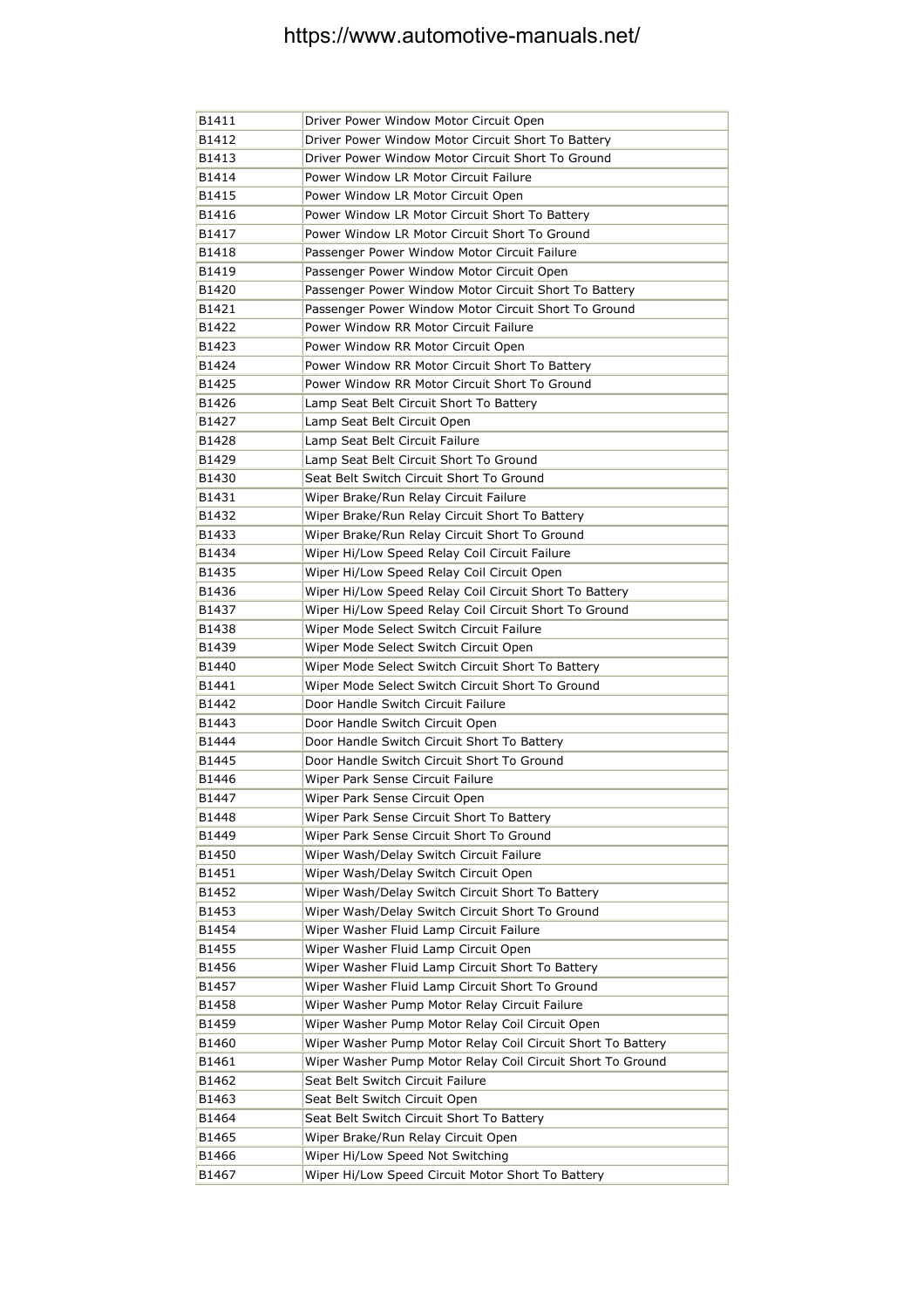| B1468 | Chime Input Request Circuit Failure                      |
|-------|----------------------------------------------------------|
| B1469 | Chime Input Request Circuit Open                         |
| B1470 | Lamp Headlamp Input Circuit Failure                      |
| B1471 | Lamp Headlamp Input Circuit Open                         |
| B1472 | Lamp Headlamp Input Circuit Short To Ground              |
| B1473 | Wiper Low Speed Circuit Motor Failure                    |
| B1474 | Battery Saver Power Relay Circuit Short To Battery       |
| B1475 | Accessory Delay Relay Contact Short To Battery           |
| B1476 | Wiper High Speed Circuit Motor Failure                   |
| B1477 | Wiper Hi/Low Circuit Motor Short To Ground               |
| B1478 | Power Window One Touch Up/Down Activated Simultaneously  |
| B1479 | Wiper Washer Fluid Level Sensor Circuit Failure          |
| B1480 | Wiper Washer Fluid Level Sensor Circuit Open             |
| B1481 | Wiper Washer Fluid Level Sensor Circuit Short To Battery |
| B1482 | Wiper Washer Fluid Level Sensor Circuit Short To Ground  |
| B1483 | Brake Pedal Input Circuit Failure                        |
| B1484 | Brake Pedal Input Open Circuit                           |
| B1485 | Brake Pedal Input Circuit Battery Short                  |
| B1486 | Brake Pedal Input Circuit Ground Short                   |
| B1487 | Door Handle Right Front Circuit Failure                  |
| B1488 | Door Handle Right Front Circuit Open                     |
| B1489 | Door Handle Right Front Short To Battery                 |
| B1490 | Door Handle Right Front Short To Ground                  |
| B1491 | Ignition Cylinder Sensor Circuit Failure                 |
| B1492 | Ignition Cylinder Sensor Open Circuit                    |
| B1493 | Ignition Cylinder Sensor Battery Short                   |
| B1494 | Ignition Cylinder Sensor Ground Short                    |
| B1495 | Decklid Punch-Out Sensor Circuit Failure                 |
| B1496 | Decklid Punch-Out Sensor Open Circuit                    |
| B1497 | Decklid Punch-Out Sensor Battery Short                   |
| B1498 | Decklid Punch-Out Sensor Ground Short                    |
| B1499 | Lamp Turn Signal Left Circuit Failure                    |
| B1500 | Lamp Turn Signal Left Circuit Open                       |
| B1501 | Lamp Turn Signal Left Circuit Short To Battery           |
| B1502 | Lamp Turn Signal Left Circuit Short To Ground            |
| B1503 | Lamp Turn Signal Right Circuit Failure                   |
| B1504 | Lamp Turn Signal Right Circuit Open                      |
| B1505 | Lamp Turn Signal Right Circuit Short To Battery          |
| B1506 | Lamp Turn Signal Right Circuit Short To Ground           |
| B1507 | Flash To Pass Switch Circuit Failure                     |
| B1508 | Flash To Pass Switch Circuit Open                        |
| B1509 | Flash To Pass Switch Circuit Short To Battery            |
| B1510 | Flash To Pass Switch Circuit Short To Ground             |
| B1511 | Driver Door Handle Circuit Failure                       |
| B1512 | Driver Door Handle Circuit Open                          |
| B1513 | Driver Door Handle Circuit Short To Battery              |
| B1514 | Driver Door Handle Circuit Short To Ground               |
| B1515 | Seat Driver Occupied Switch Circuit Failure              |
| B1516 | Seat Driver Occupied Switch Circuit Open                 |
| B1517 | Seat Driver Occupied Switch Circuit Short To Battery     |
| B1518 | Seat Driver Occupied Switch Circuit Short To Ground      |
| B1519 | Hood Switch Circuit Failure                              |
| B1520 | Hood Switch Circuit Open                                 |
| B1521 | Hood Switch Circuit Short To Battery                     |
| B1522 | Hood Switch Circuit Short To Ground                      |
| B1523 | Keyless Entry Circuit Failure                            |
| B1524 | Keyless Entry Circuit Open                               |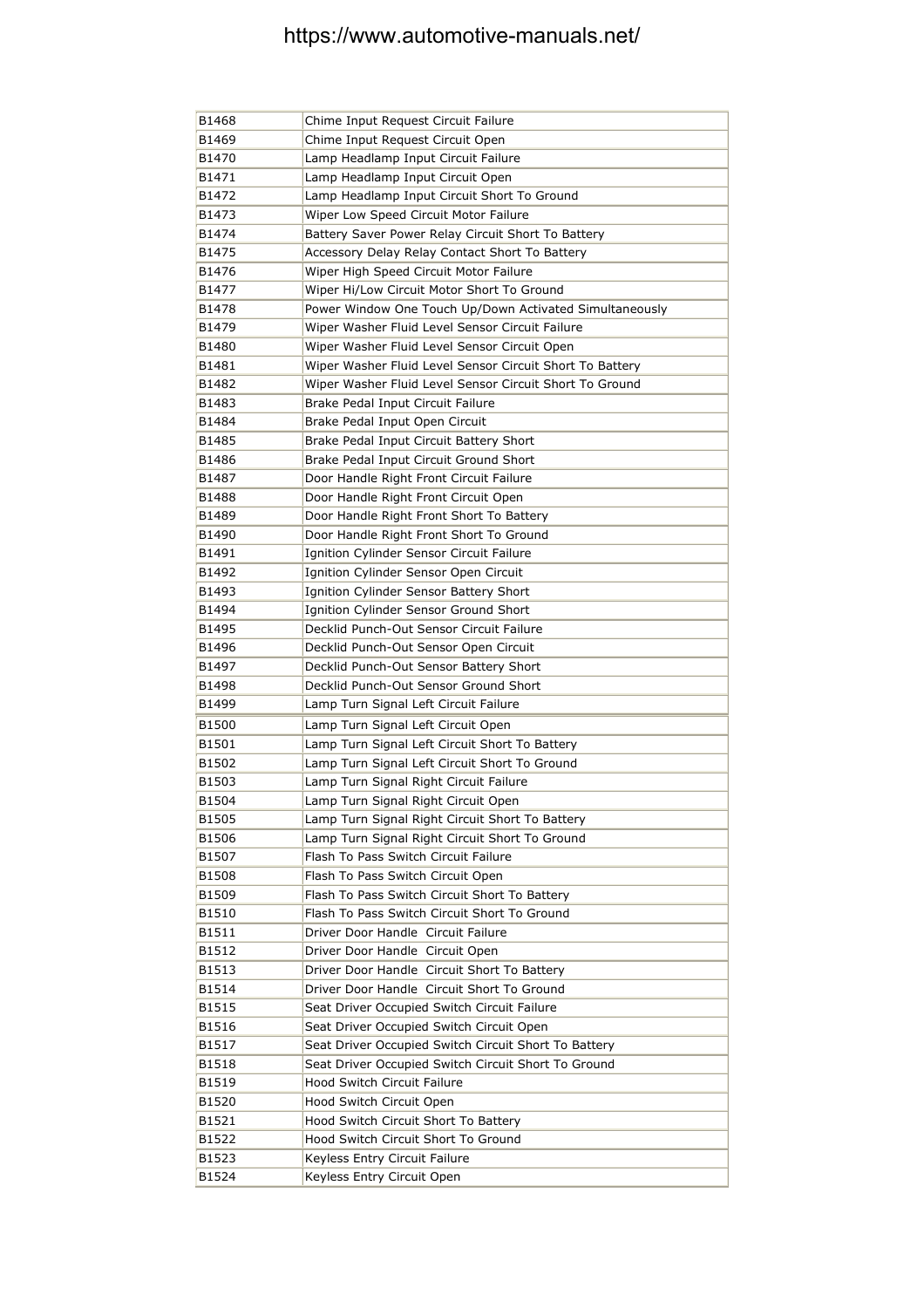| B1525 | Keyless Entry Circuit Short To Battery                  |
|-------|---------------------------------------------------------|
| B1526 | Keyless Entry Circuit Short To Ground                   |
| B1527 | Memory Set Switch Circuit Failure                       |
| B1528 | Memory Set Switch Circuit Open                          |
| B1529 | Memory Set Switch Circuit Short To Battery              |
| B1530 | Memory Set Switch Circuit Short To Ground               |
| B1531 | Memory 1 Switch Circuit Failure                         |
| B1532 | Memory 1 Switch Circuit Open                            |
| B1533 | Memory 1 Switch Circuit Short To Battery                |
| B1534 | Memory 1 Switch Circuit Short To Ground                 |
| B1535 | Memory 2 Switch Circuit Failure                         |
| B1536 | Memory 2 Switch Circuit Open                            |
| B1537 | Memory 2 Switch Circuit Short To Battery                |
| B1538 | Memory 2 Switch Circuit Short To Ground                 |
| B1539 | Mirror Driver Switch Assembly Circuit Failure           |
| B1540 | Mirror Driver Switch Assembly Circuit Open              |
| B1541 | Mirror Driver Switch Assembly Circuit Short To Battery  |
| B1542 | Mirror Driver Switch Assembly Circuit Short To Ground   |
| B1543 | Seat Direction Switch Assembly Circuit Failure          |
| B1544 | Seat Direction Switch Assembly Circuit Open             |
| B1545 | Seat Direction Switch Assembly Circuit Short To Battery |
| B1546 | Seat Direction Switch Assembly Circuit Short To Ground  |
| B1547 | Power Window Master Circuit Failure                     |
| B1548 | Power Window Master Circuit Open                        |
| B1549 | Power Window Master Circuit Short To Battery            |
| B1550 | Power Window Master Circuit Short To Ground             |
| B1551 | Decklid Release Circuit Failure                         |
| B1552 | Decklid Release Circuit Open                            |
| B1553 | Decklid Release Circuit Short To Battery                |
| B1554 | Decklid Release Circuit Short To Ground                 |
| B1555 | Ignition Run/Start Circuit Failure                      |
| B1556 | Ignition Run/Start Circuit Open                         |
| B1557 | Ignition Run/Start Circuit Short To Battery             |
| B1558 | Ignition Run/Start Circuit Short To Ground              |
| B1559 | Door Lock Cylinder Circuit Failure                      |
| B1560 | Door Lock Cylinder Circuit Open                         |
| B1561 | Door Lock Cylinder Circuit Short To Battery             |
| B1562 | Door Lock Cylinder Circuit Short To Ground              |
| B1563 | Door Ajar Circuit Failure                               |
| B1564 | Door Ajar Circuit Open                                  |
| B1565 | Door Ajar Circuit Short To Battery                      |
| B1566 | Door Ajar Circuit Short To Ground                       |
| B1567 | Lamp Headlamp High-Beam Circuit Failure                 |
| B1568 | Lamp Headlamp High-Beam Circuit Open                    |
| B1569 | Lamp Headlamp High-Beam Circuit Short To Battery        |
| B1570 | Lamp Headlamp High-Beam Circuit Short To Ground         |
| B1571 | Door Ajar LR Circuit Failure                            |
| B1572 | Door Ajar LR Circuit Open                               |
| B1573 | Door Ajar LR Circuit Short To Battery                   |
| B1574 | Door Ajar LR Circuit Short To Ground                    |
| B1575 | Lamp Park Input Circuit Failure                         |
| B1576 | Lamp Park Input Circuit Open                            |
| B1577 | Lamp Park Input Circuit Short To Battery                |
| B1578 | Lamp Park Input Circuit Short To Ground                 |
| B1579 | Dim Panel Increase Input Circuit Failure                |
| B1580 | Dim Panel Increase Input Circuit Open                   |
| B1581 | Dim Panel Increase Input Circuit Short To Battery       |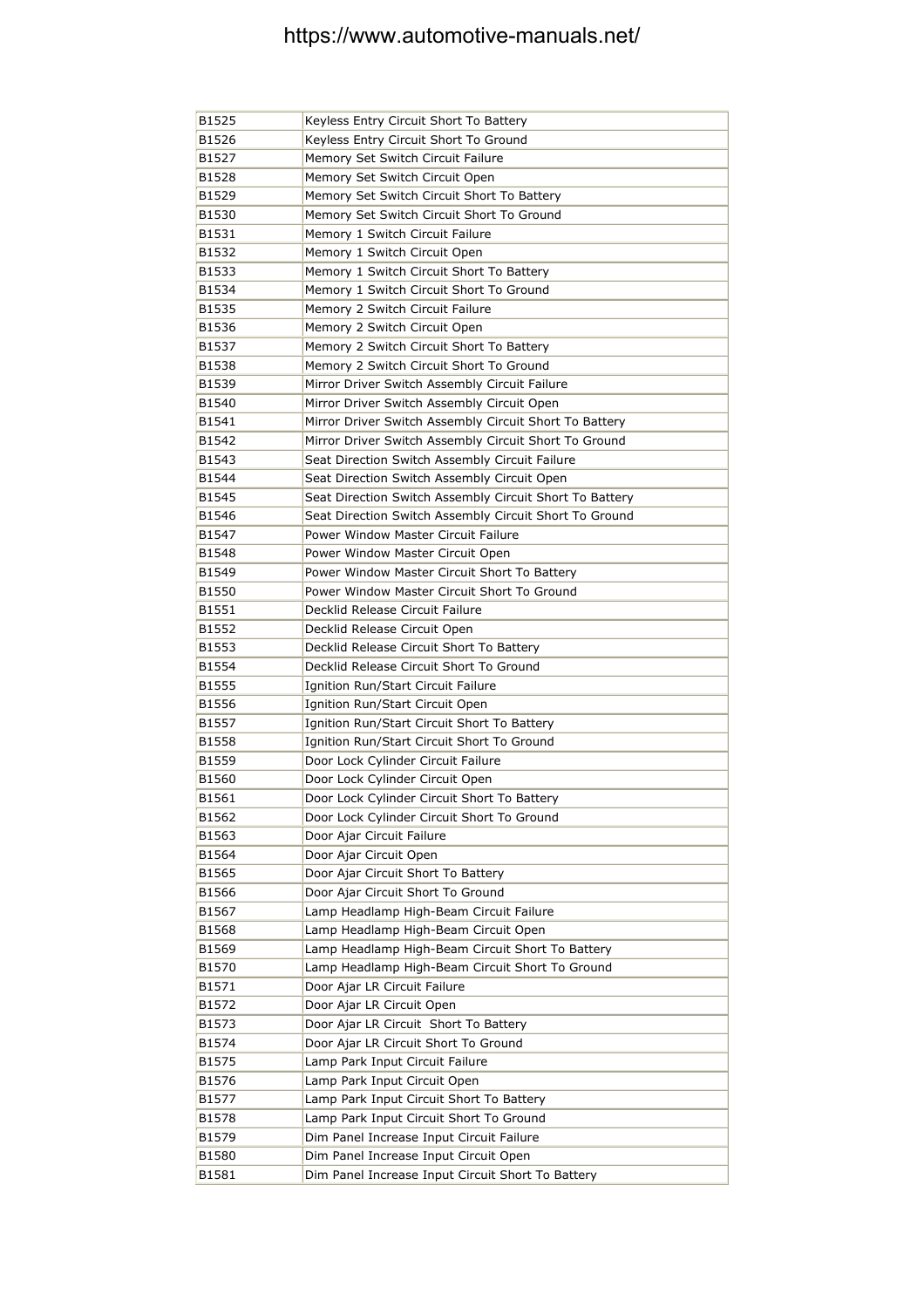| B1582 | Dim Panel Increase Input Circuit Short To Ground                            |
|-------|-----------------------------------------------------------------------------|
| B1583 | Dim Panel Decrease Input Circuit Failure                                    |
| B1584 | Dim Panel Decrease Input Circuit Open                                       |
| B1585 | Dim Panel Decrease Input Circuit Short To Battery                           |
| B1586 | Dim Panel Decrease Input Circuit Short To Ground                            |
| B1587 | Autolamp Delay Increase Circuit Failure                                     |
| B1588 | Autolamp Delay Increase Circuit Open                                        |
| B1589 | Autolamp Delay Increase Circuit Short To Battery                            |
| B1590 | Autolamp Delay Increase Circuit Short To Ground                             |
| B1591 | Autolamp Delay Decrease Circuit Failure                                     |
| B1592 | Autolamp Delay Decrease Circuit Open                                        |
| B1593 | Autolamp Delay Decrease Circuit Short To Battery                            |
| B1594 | Autolamp Delay Decrease Circuit Short To Ground                             |
| B1595 | Ignition Switch Illegal Input Code                                          |
| B1596 | Service Continuous Codes                                                    |
| B1597 | Driver's Seat Seatback Autoglide Forward Switch Circuit Short to<br>Ground  |
| B1598 | Driver's Seat Seatback Autoglide Rearward Switch Circuit Short to<br>Ground |
| B1599 | Passenger's Seatback Autoglide Forward Switch Circuit Short to Ground       |
| B1600 | PATS Ignition Key Transponder Signal Is Not Received                        |
| B1601 | PATS Received Incorrect Key-Code From Ignition Key Transponder              |
| B1602 | PATS Received Invalid Format Of Key-Code From Ignition Key<br>Transponder   |
| B1603 | Lamp Anti-Theft Indicator Circuit Failure                                   |
| B1604 | Lamp Anti-Theft Indicator Circuit Open                                      |
| B1605 | Lamp Anti-Theft Indicator Circuit Short To Battery                          |
| B1606 | Lamp Anti-Theft Indicator Circuit Short To Ground                           |
| B1607 | Illuminated Entry Input Circuit Failure                                     |
| B1608 | Illuminated Entry Input Open Circuit                                        |
| B1609 | Illuminated Entry Input Short Circuit To Battery                            |
| B1610 | Illuminated Entry Input Short Circuit To Ground                             |
| B1611 | Wiper Rear Mode Select Switch Circuit Failure                               |
| B1612 | Wiper Rear Mode Select Switch Circuit Open                                  |
| B1613 | Wiper Rear Mode Select Switch Circuit Short To Battery                      |
| B1614 | Wiper Rear Mode Select Switch Circuit Short To Ground                       |
| B1615 | Wiper Rear Disable Switch Circuit Failure                                   |
| B1616 | Wiper Rear Disable Switch Circuit Open                                      |
| B1617 | Wiper Rear Disable Switch Circuit Short To Battery                          |
| B1618 | Wiper Rear Disable Switch Circuit Short To Ground                           |
| B1619 | Wiper Rear Low Limit Input Circuit Failure                                  |
| B1620 | Wiper Rear Low Limit Input Circuit Open                                     |
| B1621 | Wiper Rear Low Limit Input Circuit Short To Battery                         |
| B1622 | Wiper Rear Low Limit Input Circuit Short To Ground                          |
| B1623 | Lamp Keypad Output Circuit Failure                                          |
| B1624 | Lamp Keypad Output Open Circuit                                             |
| B1625 | Lamp Keypad Output Short Circuit To Battery                                 |
| B1626 | Lamp Keypad Output Short Circuit To Ground                                  |
| B1627 | PRNDL Reverse Input Circuit Failure                                         |
| B1628 | PRNDL Reverse Input Open Circuit                                            |
| B1629 | PRNDL Reverse Input Short To Battery                                        |
| B1630 | PRNDL Reverse Input Short Circuit To Ground                                 |
| B1631 | Mirror Driver Left Circuit Failure                                          |
| B1632 | Mirror Driver Left Circuit Open                                             |
| B1633 | Mirror Driver Left Circuit Short To Battery                                 |
| B1634 | Mirror Driver Left Circuit Short To Ground                                  |
| B1635 | Mirror Driver Right Circuit Failure                                         |
| B1636 | Mirror Driver Right Circuit Open                                            |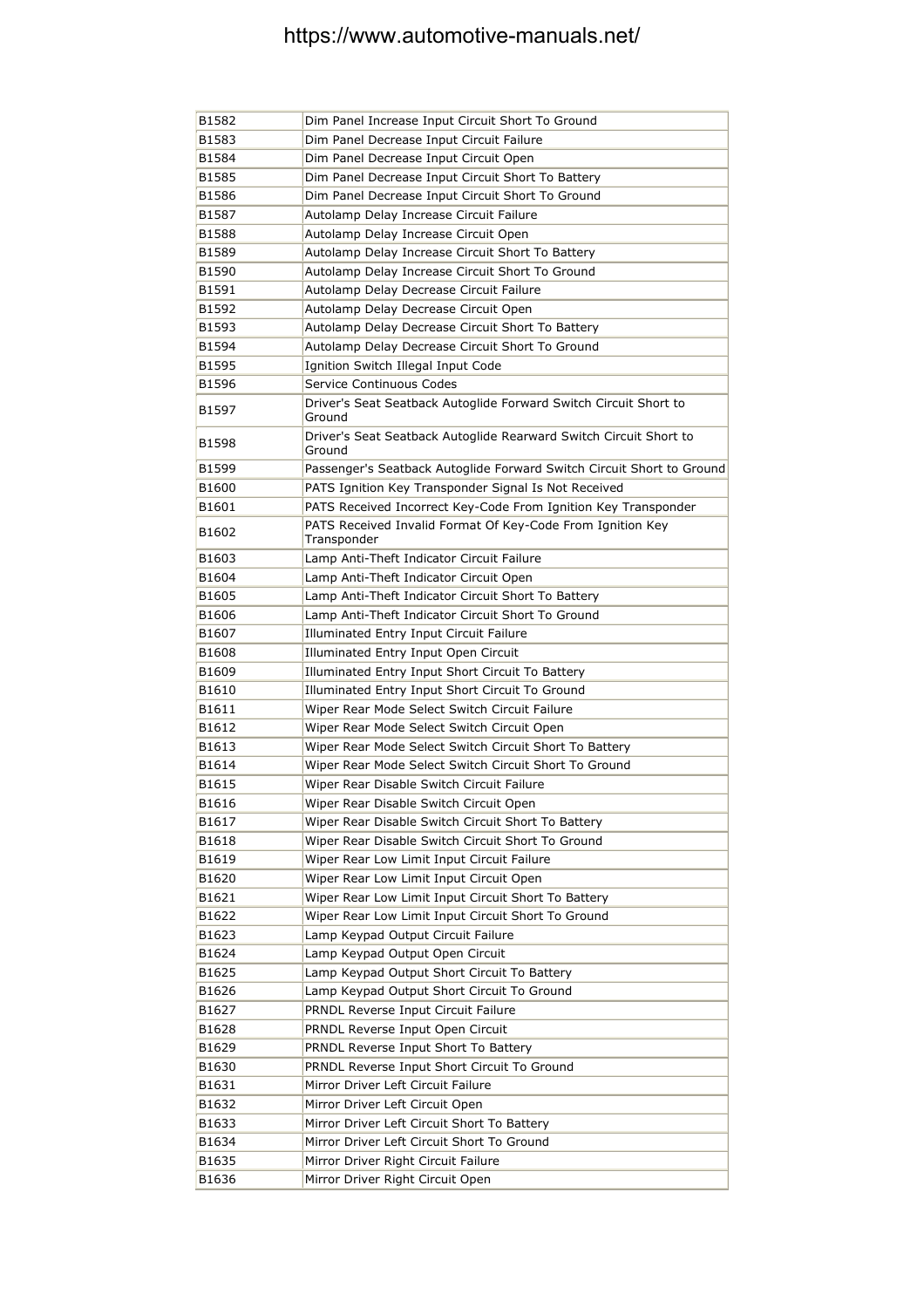| B1637 | Mirror Driver Right Circuit Short To Battery               |
|-------|------------------------------------------------------------|
| B1638 | Mirror Driver Right Short To Ground                        |
| B1639 | Mirror Passenger Left Circuit Failure                      |
| B1640 | Mirror Passenger Left Circuit Open                         |
| B1641 | Mirror Passenger Left Circuit Short To Battery             |
| B1642 | Mirror Passenger Left Circuit Short To Ground              |
| B1643 | Mirror Passenger Right Circuit Failure                     |
| B1644 | Mirror Passenger Right Circuit Open                        |
| B1645 | Mirror Passenger Right Circuit Short To Battery            |
| B1646 | Mirror Passenger Right Circuit Short To Ground             |
| B1647 | Seat Driver Recline Forward Circuit Failure                |
| B1648 | Seat Driver Recline Forward Circuit Open                   |
| B1649 | Seat Driver Recline Forward Circuit Short To Battery       |
| B1650 | Seat Driver Recline Forward Circuit Short To Ground        |
| B1651 | Seat Driver Recline Backward Circuit Failure               |
| B1652 | Seat Driver Recline Backward Circuit Open                  |
| B1653 | Seat Driver Recline Backward Circuit Short To Battery      |
| B1654 | Seat Driver Recline Backward Circuit Short To Ground       |
| B1655 | Seat Driver Rear Up Circuit Failure                        |
| B1656 | Seat Driver Rear Up Circuit Open                           |
| B1657 | Seat Driver Rear Up Circuit Short To Battery               |
| B1658 | Seat Driver Rear Up Circuit Short To Ground                |
| B1659 | Seat Driver Front Up Circuit Failure                       |
| B1660 | Seat Driver Front Up Circuit Open                          |
| B1661 | Seat Driver Front Up Circuit Short To Battery              |
| B1662 | Seat Driver Front Up Circuit Short To Ground               |
| B1663 | Seat Driver Front Up/Down Motor Stalled                    |
| B1664 | Seat Driver Rear Up/Down Motor Stalled                     |
| B1665 | Seat Driver Forward/Backward Motor Stalled                 |
| B1666 | Seat Driver Recline Motor Stalled                          |
| B1667 | Mirror Driver Up/Down Motor Stalled                        |
| B1668 | Mirror Driver Right/Left Motor Stalled                     |
| B1669 | Mirror Passenger Up/Down Motor Stalled                     |
| B1670 | Mirror Passenger Right/Left Motor Stalled                  |
| B1671 | Battery Module Voltage Out Of Range                        |
| B1672 | Seat Driver Occupied Input Circuit Failure                 |
| B1673 | Seat Driver Occupied Input Circuit Open                    |
| B1674 | Seat Driver Occupied Input Circuit Short To Battery        |
| B1675 | Seat Driver Occupied Input Circuit Short To Ground         |
| B1676 | Battery Pack Voltage Out Of Range                          |
| B1677 | Alarm Panic Input Circuit Failure                          |
| B1678 | Alarm Panic Input Circuit Open                             |
| B1679 | Alarm Panic Input Circuit Short To Battery                 |
| B1680 | Alarm Panic Input Circuit Short To Ground                  |
| B1681 | PATS Transceiver Module Signal Is Not Received             |
| B1682 | PATS Is Disabled (Check Link Between PATS And Transponder) |
| B1683 | Mirror Driver/Passenger Switch Circuit Failure             |
| B1684 | Mirror Driver/Passenger Switch Circuit Open                |
| B1685 | Lamp Dome Input Circuit Failure                            |
| B1686 | Lamp Dome Input Circuit Open                               |
| B1687 | Lamp Dome Input Circuit Short To Battery                   |
| B1688 | Lamp Dome Input Circuit Short To Ground                    |
| B1689 | Autolamp Delay Circuit Failure                             |
| B1690 | Autolamp Delay Circuit Open                                |
| B1691 | Autolamp Delay Circuit Short To Battery                    |
| B1692 | Autolamp Delay Circuit Short To Ground                     |
| B1693 | Autolamp On Circuit Failure                                |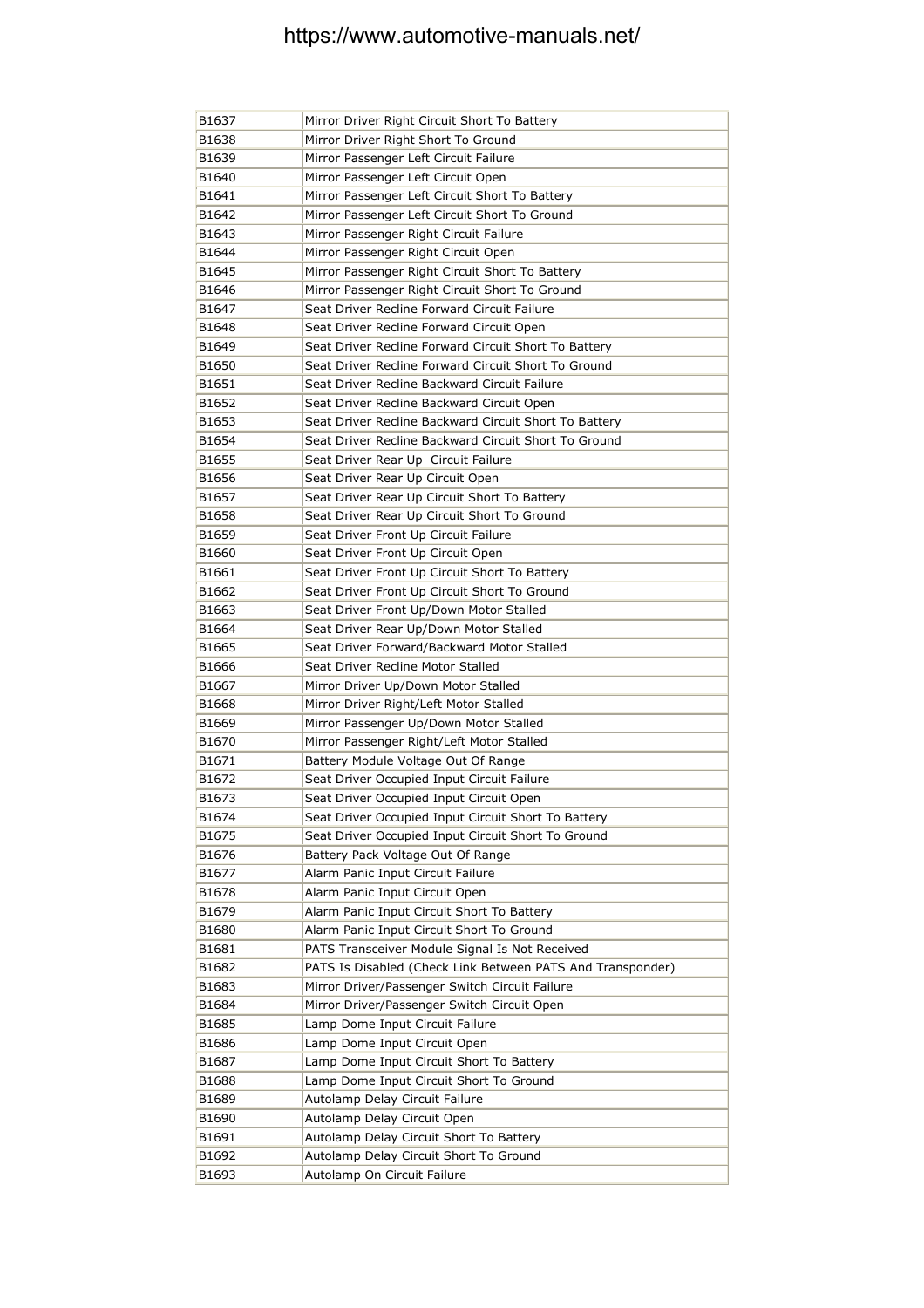| B1694          | Autolamp On Circuit Open                                                                                                  |
|----------------|---------------------------------------------------------------------------------------------------------------------------|
| B1695          | Autolamp On Circuit Short To Battery                                                                                      |
| B1696          | Autolamp On Circuit Short To Ground                                                                                       |
| B1697          | Mirror Driver/Passenger Switch Circuit Short To Battery                                                                   |
| B1698          | Mirror Driver/Passenger Switch Circuit Short To Ground                                                                    |
| B1699          | Passenger's Seat Occupied Switch Circuit Short to Ground                                                                  |
| B1700          | Passenger's Seatbelt Tension Reducer Circuit Short to Ground                                                              |
| B1701          | Seat Driver Recline Forward Switch Circuit Failure                                                                        |
| B1702          | Seat Driver Recline Forward Switch Circuit Open                                                                           |
| B1703          | Seat Driver Recline Forward Switch Circuit Short To Battery                                                               |
| B1704          | Seat Driver Recline Forward Switch Circuit Short To Ground                                                                |
| B1705          | Seat Driver Recline Rearward Switch Circuit Failure                                                                       |
| B1706          | Seat Driver Recline Rearward Switch Circuit Open                                                                          |
| B1707          | Seat Driver Recline Rearward Switch Circuit Short To Battery                                                              |
| B1708          | Seat Driver Recline Rearward Switch Circuit Short To Ground                                                               |
| B1709          | Seat Driver Front Up Switch Circuit Failure                                                                               |
| B1710          | Seat Driver Front Up Switch Circuit Open                                                                                  |
| B1711          | Seat Driver Front Up Switch Circuit Short To Battery                                                                      |
| B1712          | Seat Driver Front Up Switch Circuit Short To Ground                                                                       |
| B1713          | Seat Driver Front Down Switch Circuit Failure                                                                             |
| B1714          | Seat Driver Front Down Switch Circuit Open                                                                                |
| B1715          | Seat Driver Front Down Switch Circuit Short To Battery                                                                    |
| B1716          | Seat Driver Front Down Switch Circuit Short To Ground                                                                     |
| B1717          | Seat Driver Forward Switch Circuit Failure                                                                                |
| B1718          | Seat Driver Forward Switch Circuit Open                                                                                   |
| B1719          | Seat Driver Forward Switch Circuit Short To Battery                                                                       |
| B1720          | Seat Driver Forward Switch Circuit Short To Ground                                                                        |
| B1721          | Seat Driver Rearward Switch Circuit Failure                                                                               |
| B1722          | Seat Driver Rearward Switch Circuit Open                                                                                  |
| B1723          | Seat Driver Rearward Switch Circuit Short To Battery                                                                      |
| B1724          | Seat Driver Rearward Switch Circuit Short To Ground                                                                       |
| B1725          | Seat Driver Rear Up Switch Circuit Failure                                                                                |
| B1726          | Seat Driver Rear Up Switch Circuit Open                                                                                   |
| B1727          | Seat Driver Rear Up Switch Circuit Short To Battery                                                                       |
| B1728          | Seat Driver Rear Up Switch Circuit Short To Ground                                                                        |
| B1729          | Seat Driver Rear Down Switch Circuit Failure                                                                              |
| B1730          | Seat Driver Rear Down Switch Circuit Open                                                                                 |
| B1731          | Seat Driver Rear Down Switch Circuit Short To Battery                                                                     |
| B1732          | Seat Driver Rear Down Switch Circuit Short To Ground                                                                      |
| B1733          | Mirror Driver Vertical Switch Circuit Failure                                                                             |
| B1734          | Mirror Driver Vertical Switch Circuit Open                                                                                |
| B1735          | Mirror Driver Vertical Switch Circuit Short To Battery                                                                    |
| B1736          | Mirror Driver Vertical Switch Circuit Short To Ground                                                                     |
| B1737          | Mirror Driver Horizontal Switch Circuit Failure                                                                           |
| B1738          | Mirror Driver Horizontal Switch Circuit Open                                                                              |
| B1739          | Mirror Driver Horizontal Switch Circuit Short To Battery                                                                  |
| B1740          | Mirror Driver Horizontal Switch Circuit Short To Ground                                                                   |
| B1741          | Mirror Passenger Vertical Switch Circuit Failure                                                                          |
| B1742          | Mirror Passenger Vertical Switch Circuit Open                                                                             |
| B1743          | Mirror Passenger Vertical Switch Circuit Short To Battery                                                                 |
| B1744          | Mirror Passenger Vertical Switch Circuit Short To Ground                                                                  |
| B1745<br>B1746 | Mirror Passenger Horizontal Switch Circuit Failure                                                                        |
|                | Mirror Passenger Horizontal Switch Circuit Open                                                                           |
| B1747<br>B1748 | Mirror Passenger Horizontal Switch Circuit Short To Battery<br>Mirror Passenger Horizontal Switch Circuit Short To Ground |
| B1749          | Park/Neutral Switch Circuit Failure                                                                                       |
| B1750          | Park/Neutral Switch Circuit Open                                                                                          |
|                |                                                                                                                           |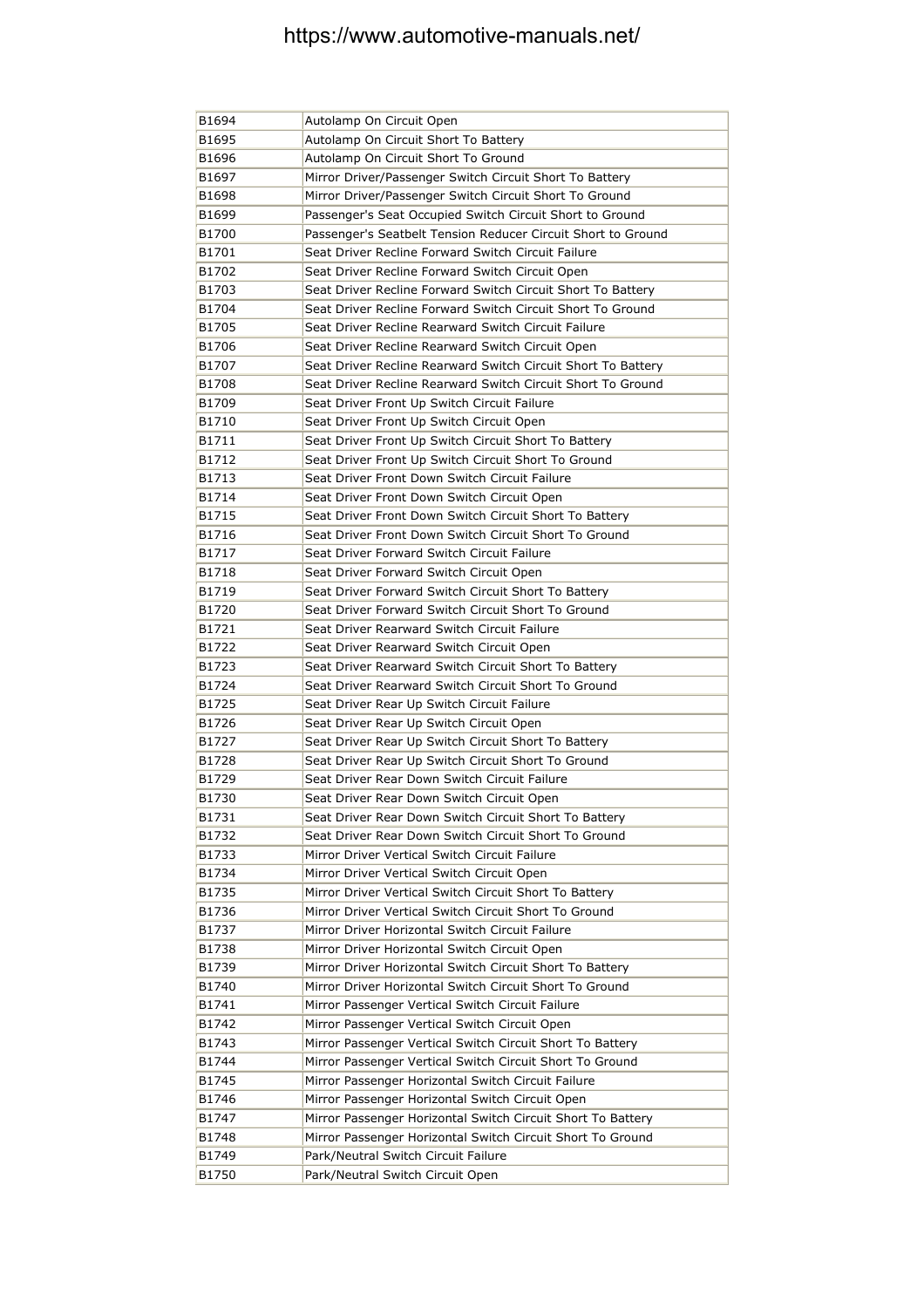| B1751 | Park/Neutral Switch Circuit Short To Battery              |
|-------|-----------------------------------------------------------|
| B1752 | Park/Neutral Switch Circuit Short To Ground               |
| B1753 | Hazard Flash Output Circuit Failure                       |
| B1754 | Hazard Flash Output Circuit Open                          |
| B1755 | Hazard Flash Output Circuit Short Battery                 |
| B1756 | Hazard Flash Output Circuit Short To Ground               |
| B1757 | Seat Driver Rear Down Circuit Failure                     |
| B1758 | Seat Driver Rear Down Circuit Open                        |
| B1759 | Seat Driver Rear Down Circuit Short To Battery            |
| B1760 | Seat Driver Rear Down Circuit Short To Ground             |
| B1761 | Seat Driver Front Down Circuit Failure                    |
| B1762 | Seat Driver Front Down Circuit Open                       |
| B1763 | Seat Driver Front Down Circuit Short To Battery           |
| B1764 | Seat Driver Front Down Circuit Short To Ground            |
| B1765 | Seat Driver Forward Circuit Failure                       |
| B1766 | Seat Driver Forward Circuit Open                          |
| B1767 | Seat Driver Forward Circuit Short To Battery              |
| B1768 | Seat Driver Forward Circuit Short To Ground               |
| B1769 | Seat Driver Backward Circuit Failure                      |
| B1770 | Seat Driver Backward Circuit Open                         |
| B1771 | Seat Driver Backward Circuit Short To Battery             |
| B1772 | Seat Driver Backward Circuit Short To Ground              |
| B1773 | Mirror Driver Up Circuit Failure                          |
| B1774 | Mirror Driver Up Circuit Open                             |
| B1775 | Mirror Driver Up Circuit Short To Battery                 |
| B1776 | Mirror Driver Up Circuit Short To Ground                  |
| B1777 | Driver's Seatbelt Tension Reducer Circuit Short to Ground |
| B1778 | Mirror Driver Down Circuit Failure                        |
| B1779 | Mirror Driver Down Circuit Open                           |
| B1780 | Mirror Driver Down Circuit Short To Battery               |
| B1781 | Mirror Driver Down Short To Ground                        |
| B1782 | Mirror Passenger Up Circuit Failure                       |
| B1783 | Mirror Passenger Up Circuit Open                          |
| B1784 | Mirror Passenger Up Circuit Short To Battery              |
| B1785 | Mirror Passenger Up Circuit Short To Ground               |
| B1786 | Mirror Passenger Down Circuit Failure                     |
| B1787 | Mirror Passenger Down Circuit Open                        |
| B1788 | Mirror Passenger Down Circuit Short To Battery            |
| B1789 | Mirror Passenger Down Circuit Short To Ground             |
| B1790 | Autolamp Sensor Input Circuit Failure                     |
| B1791 | Autolamp Sensor Input Circuit Open                        |
| B1792 | Autolamp Sensor Input Circuit Short To Battery            |
| B1793 | Autolamp Sensor Input Circuit Short To Ground             |
| B1794 | Lamp Headlamp Low-Beam Circuit Failure                    |
| B1795 | Lamp Headlamp Low-Beam Circuit Open                       |
| B1796 | Lamp Headlamp Low-Beam Circuit Short To Battery           |
| B1797 | Lamp Headlamp Low-Beam Circuit Short To Ground            |
| B1798 | Lamp Turn Signal Front Output Circuit Failure             |
| B1799 | Lamp Turn Signal Front Output Circuit Open                |
| B1800 | Lamp Turn Signal Front Output Circuit Short To Battery    |
| B1801 | Lamp Turn Signal Front Output Circuit Short To Ground     |
| B1802 | Lamp Turn Signal Rear Output Circuit Failure              |
| B1803 | Lamp Turn Signal Rear Output Circuit Open                 |
| B1804 | Lamp Turn Signal Rear Output Circuit Short To Battery     |
| B1805 | Lamp Turn Signal Rear Output Circuit Short To Ground      |
| B1806 | Lamp Tail Output Circuit Failure                          |
| B1807 | Lamp Tail Output Circuit Open                             |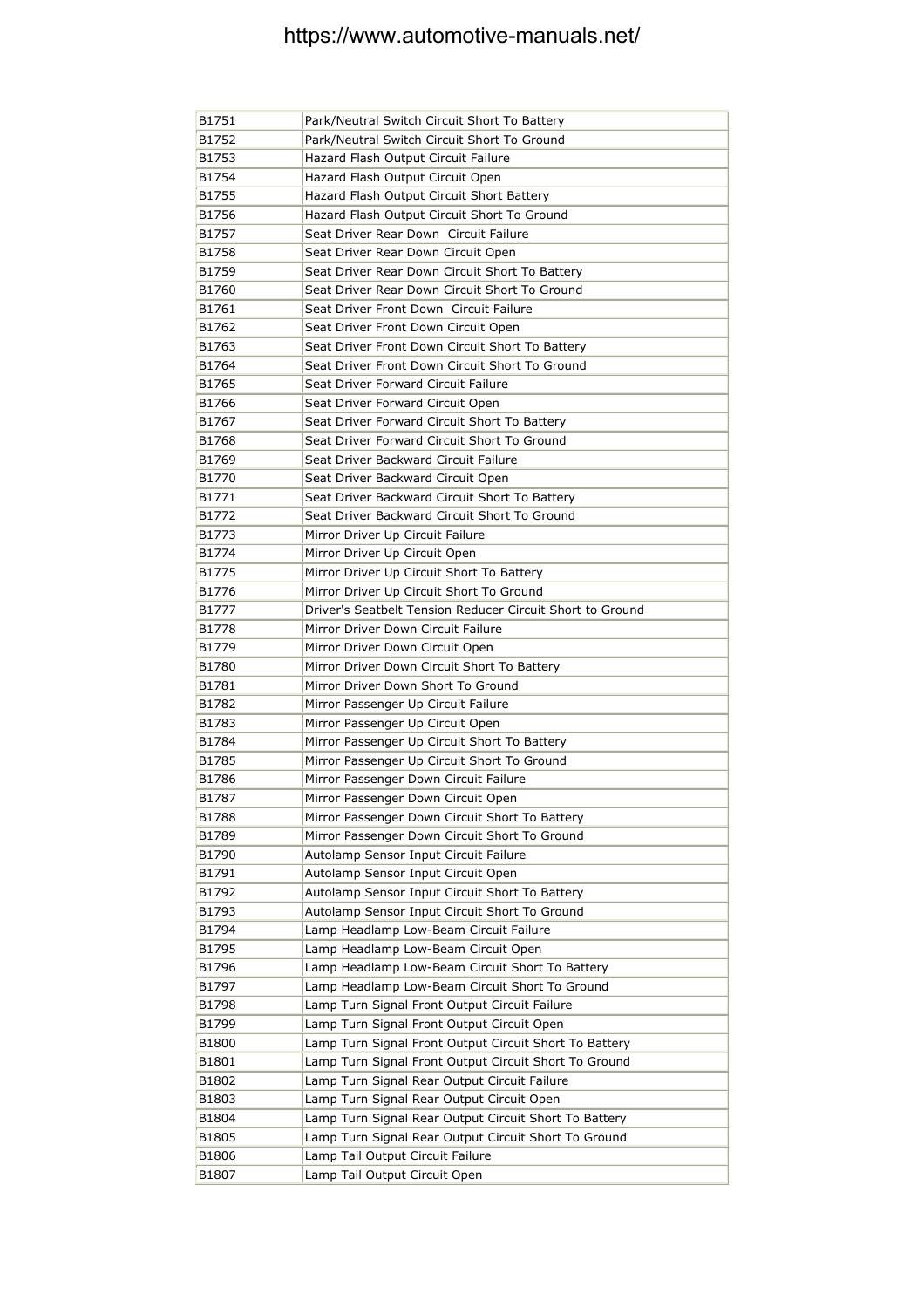| B1808 | Lamp Tail Output Circuit Short To Battery                                         |
|-------|-----------------------------------------------------------------------------------|
| B1809 | Lamp Tail Output Circuit Short To Ground                                          |
| B1810 | Lamp Backup Switch Input Circuit Failure                                          |
| B1811 | Lamp Backup Switch Input Circuit Open                                             |
| B1812 | Lamp Backup Switch Input Circuit Short To Battery                                 |
| B1813 | Lamp Backup Switch Input Circuit Short To Ground                                  |
| B1814 | Wiper Rear Motor Down Relay Coil Circuit Failure                                  |
| B1815 | Wiper Rear Motor Down Relay Coil Circuit Open                                     |
| B1816 | Wiper Rear Motor Down Relay Coil Circuit Short To Battery                         |
| B1817 | Wiper Rear Motor Down Relay Coil Circuit Short To Ground                          |
| B1818 | Wiper Rear Motor Up Relay Coil Circuit Failure                                    |
| B1819 | Wiper Rear Motor Up Relay Coil Circuit Open                                       |
| B1820 | Wiper Rear Motor Up Relay Coil Circuit Short To Battery                           |
| B1821 | Wiper Rear Motor Up Relay Coil Circuit Short To Ground                            |
| B1822 | Wiper Rear Park Sense Input Circuit Failure                                       |
| B1823 | Wiper Rear Park Sense Input Circuit Open                                          |
| B1824 | Wiper Rear Park Sense Input Circuit Short To Battery                              |
| B1825 | Wiper Rear Park Sense Input Circuit Short To Ground                               |
| B1826 | Wiper Rear High Limit Input Circuit Failure                                       |
| B1827 | Wiper Rear High Limit Input Circuit Open                                          |
| B1828 | Wiper Rear High Limit Input Circuit Short To Battery                              |
| B1829 | Wiper Rear High Limit Input Circuit Short To Ground                               |
| B1830 | Door Unlock Disarm Switch Circuit Failure                                         |
| B1831 | Door Unlock Disarm Switch Circuit Open                                            |
| B1832 | Door Unlock Disarm Switch Circuit Short To Battery                                |
| B1833 | Door Unlock Disarm Switch Circuit Short To Ground                                 |
| B1834 | Door Unlock Disarm Output Circuit Failure                                         |
| B1835 | Door Unlock Disarm Output Circuit Open                                            |
| B1836 | Door Unlock Disarm Output Circuit Short To Battery                                |
| B1837 | Door Unlock Disarm Output Circuit Short To Ground                                 |
| B1838 | Battery Saver Power Relay Circuit Failure                                         |
| B1839 | Wiper Rear Motor Circuit Failure                                                  |
| B1840 | Wiper Front Power Circuit Failure                                                 |
| B1841 | Wiper Front Power Circuit Open                                                    |
| B1842 | Wiper Front Power Circuit Short To Battery                                        |
| B1843 | Wiper Front Power Circuit Short To Ground                                         |
| B1844 | Phone Handset Circuit Failure                                                     |
| B1845 | Ignition Tamper Circuit Failure                                                   |
| B1846 | Ignition Tamper Circuit Open                                                      |
| B1847 | Ignition Tamper Circuit Short To Battery                                          |
| B1848 | Ignition Tamper Circuit Short To Ground                                           |
| B1849 | Climate Control Temperature Differential Circuit Failure                          |
| B1850 | Climate Control Temperature Differential Circuit Open                             |
| B1851 | Climate Control Temperature Differential Circuit Short To Battery                 |
| B1852 | Climate Control Temperature Differential Circuit Short To Ground                  |
| B1853 | Climate Control Air Temperature Internal Sensor Motor Circuit Failure             |
| B1854 | Climate Control Air Temperature Internal Sensor Motor Circuit Open                |
| B1855 | Climate Control Air Temperature Internal Sensor Motor Circuit Short To<br>Battery |
| B1856 | Climate Control Air Temperature Internal Sensor Motor Circuit Short To<br>Ground  |
| B1857 | Climate Control On/Off Switch Circuit Failure                                     |
| B1858 | Climate Control A/C Pressure Switch Circuit Failure                               |
| B1859 | Climate Control A/C Pressure Switch Circuit Open                                  |
| B1860 | Climate Control A/C Pressure Switch Circuit Short To Battery                      |
| B1861 | Climate Control A/C Pressure Switch Circuit Short To Ground                       |
| B1862 | Climate Control A/C Lock Sensor Failure                                           |
| B1863 | Ground ECU Circuit Open                                                           |
|       |                                                                                   |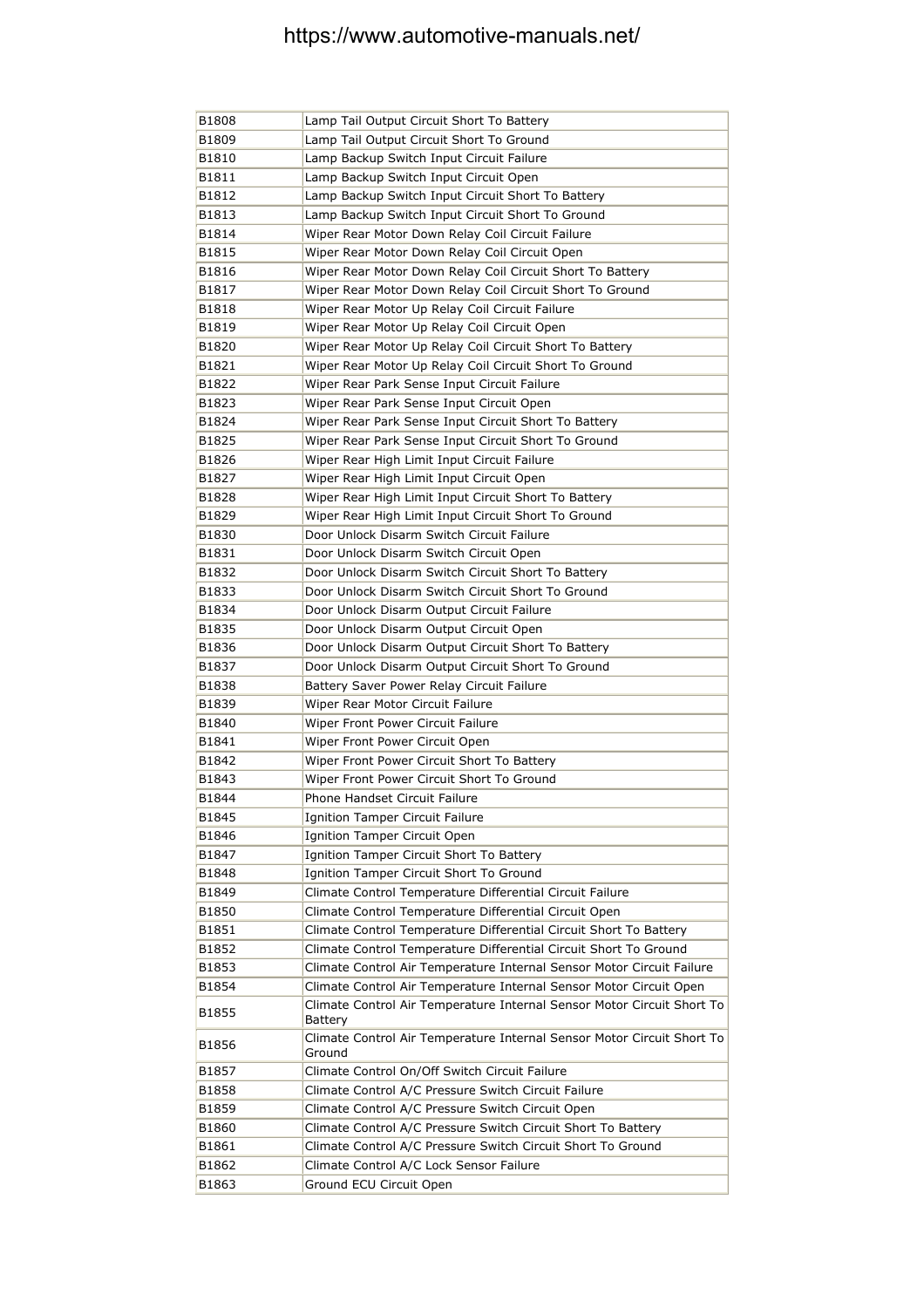| B1864 | Battery Power Supply ECU Circuit Failure                         |
|-------|------------------------------------------------------------------|
| B1865 | Battery Power Supply ECU Circuit Open                            |
| B1866 | Battery Power Supply ECU Circuit Short To Battery                |
| B1867 | Battery Power Supply ECU Circuit Short To Ground                 |
| B1868 | Lamp Air Bag Warning Indicator Circuit Failure                   |
| B1869 | Lamp Air Bag Warning Indicator Circuit Open                      |
| B1870 | Lamp Air Bag Warning Indicator Circuit Short To Battery          |
| B1871 | Passenger Air Bag Disable Module Fault                           |
| B1872 | Turn Signal / Hazard Power Feed Circuit Short To Battery         |
| B1873 | Turn Signal / Hazard Power Feed Circuit Short To Ground          |
| B1874 | Cellular Phone Handset Not Present                               |
| B1875 | Turn Signal / Hazard Switch Signal Circuit Failure               |
| B1876 | Seatbelt Driver Pretensioner Circuit Failure                     |
| B1877 | Seatbelt Driver Pretensioner Circuit Open                        |
| B1878 | Seatbelt Driver Pretensioner Circuit Short to Battery            |
| B1879 | Seatbelt Driver Pretensioner Circuit Short to Ground             |
| B1880 | Seatbelt Passenger Pretensioner Circuit Failure                  |
| B1881 | Seatbelt Passenger Pretensioner Circuit Open                     |
| B1882 | Seatbelt Passenger Pretensioner Circuit Short to Battery         |
| B1883 | Seatbelt Passenger Pretensioner Circuit Short to Ground          |
| B1884 | PAD Warning Lamp Inoperative                                     |
| B1885 | Seatbelt Driver Pretensioner Circuit Resistance Low on Squib     |
| B1886 | Seatbelt Passenger Pretensioner Circuit Resistance Low on Squib  |
| B1887 | Air Bag Driver Circuit Resistance Low or Shorted Together        |
| B1888 | Air Bag Passenger Circuit Resistance Low or Shorted Together     |
| B1889 | Passenger Airbag Disable Module Sensor Obstructed                |
| B1890 | PAD Warning Lamp Circuit Short to Battery                        |
| B1891 | Air Bag Tone Warning Indicator Circuit Short to Battery          |
| B1892 | Air Bag Tone Warning Indicator Circuit Failure                   |
| B1893 | GPS Antenna Open Circuit                                         |
| B1894 | Wiper Rear Motor Speed Sense Circuit Failure                     |
| B1895 | Driver's / Passenger's Door Ajar Output Circuit Failure          |
| B1896 | Driver's / Passenger's Door Ajar Output Circuit Short to Battery |
| B1897 | Horn Switch Circuit Failure                                      |
| B1898 | Chime Input #2 Circuit Short to Ground                           |
| B1899 | Microphone Input Signal Circuit Open                             |
| B1900 | Driver Side Airbag Fault                                         |
| B1901 | Air Bag Crash Sensor #1 Feed/Return Circuit Short To Ground      |
| B1902 | Air Bag Crash Sensor #1 Ground Circuit Failure                   |
| B1903 | Air Bag Crash Sensor #1 Ground Circuit Short To Battery          |
| B1904 | Air Bag Crash Sensor #2 Feed/Return Circuit Failure              |
| B1905 | Air Bag Crash Sensor #2 Feed/Return Circuit Short To Battery     |
| B1906 | Air Bag Crash Sensor #2 Feed/Return Circuit Short To Ground      |
| B1907 | Air Bag Crash Sensor #2 Ground Circuit Failure                   |
| B1908 | Air Bag Crash Sensor #2 Ground Circuit Short To Battery          |
| B1909 | Air Bag Crash Sensor #2 Ground Circuit Short To Ground           |
| B1910 | Air Bag Diagnostic Monitor Ground Circuit Failure                |
| B1911 | Air Bag Diagnostic Monitor Ground Circuit Short To Battery       |
| B1912 | Air Bag Diagnostic Monitor Ground Circuit Short To Ground        |
| B1913 | Air Bag Driver/Passenger Circuit Short To Ground                 |
| B1914 | Air Bag Crash Sensors #1 / #2 Circuit Short To Ground            |
| B1915 | Air Bag Driver Circuit Failure                                   |
| B1916 | Air Bag Driver Circuit Short To Battery                          |
| B1917 | Air Bag Memory Clear Circuit Failure                             |
| B1918 | Air Bag Memory Clear Circuit Open                                |
| B1919 | Air Bag Memory Clear Circuit Short To Battery                    |
| B1920 | Air Bag Passenger Circuit Failure                                |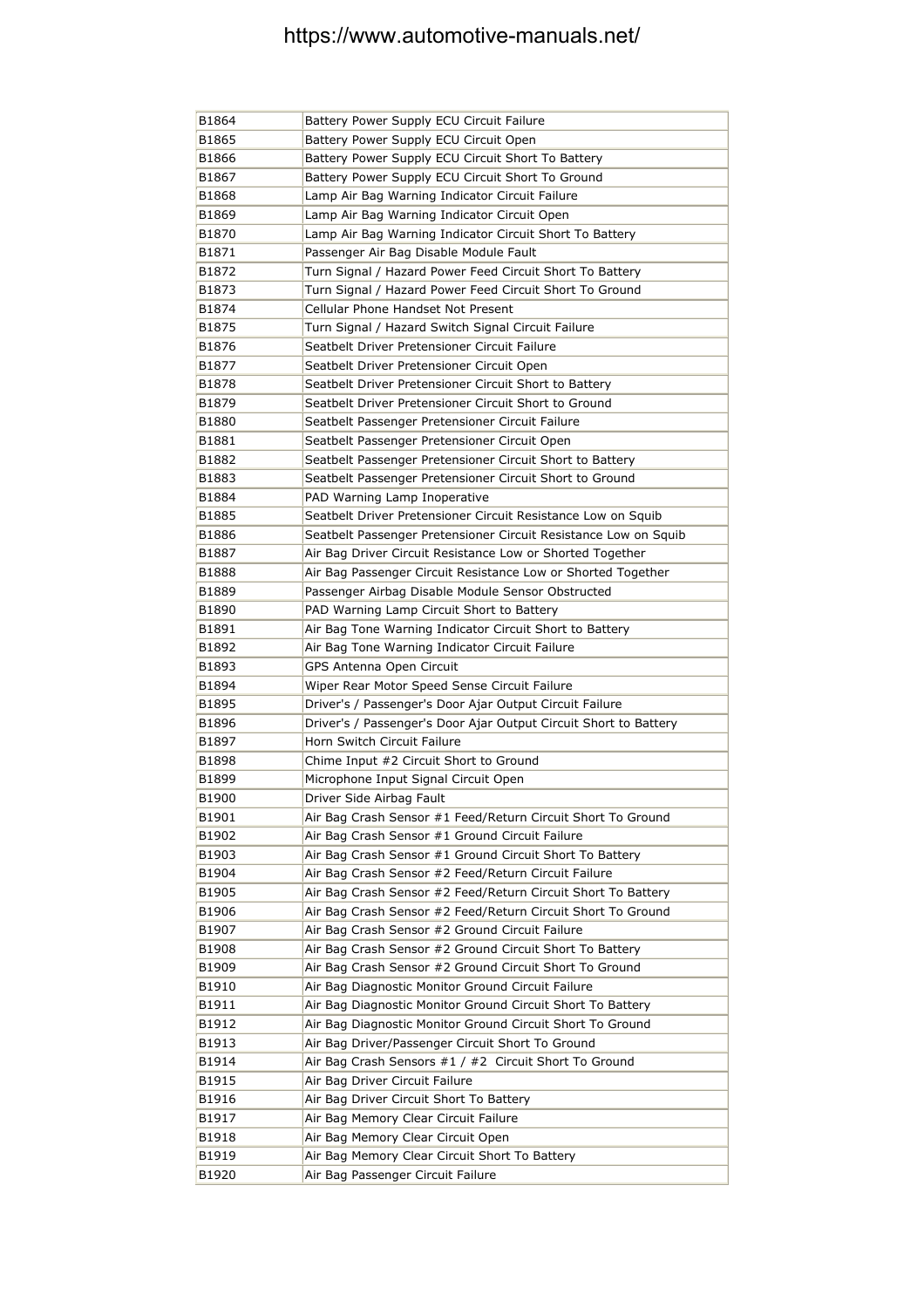| B1921 | Air Bag Diagnostic Monitor Ground Circuit Open                                             |
|-------|--------------------------------------------------------------------------------------------|
| B1922 | Air Bag Safing Sensor Output Circuit Short To Battery                                      |
| B1923 | Air Bag Memory Clear Circuit Short To Ground                                               |
| B1924 | Air Bag Internal Diagnostic Monitor Fault or System Disarm Fault                           |
| B1925 | Air Bag Passenger Circuit Short To Battery                                                 |
| B1926 | Air Bag Passenger Pressure Switch Circuit Failure                                          |
| B1927 | Passenger Side Airbag Fault                                                                |
| B1928 | Air Bag Safing Sensor Output Circuit Failure                                               |
| B1929 | Air Bag Safing Sensor Output Circuit Open                                                  |
| B1930 | Air Bag Safing Sensor Output Circuit Short To Ground                                       |
| B1931 | Air Bag Crash Sensor #1 Feed/Return Circuit Failure                                        |
| B1932 | Air Bag Driver Circuit Open                                                                |
| B1933 | Air Bag Passenger Circuit Open                                                             |
| B1934 | Air Bag Driver Inflator Circuit Resistance Low on Squib                                    |
| B1935 | Air Bag Passenger Inflator Circuit Resistance Low on Squib                                 |
| B1936 | Air Bag Driver Circuit Short To Ground                                                     |
| B1937 | Air Bag Passenger Pressure Switch Circuit Open                                             |
| B1938 | Air Bag Passenger Circuit Short To Ground                                                  |
| B1939 | Air Bag Passenger Pressure Switch Circuit Short To Ground                                  |
| B1941 | Air Bag Crash Sensor #1 Feed/Return Circuit Open                                           |
| B1942 | Air Bag Crash Sensor #2 Feed/Return Circuit Open                                           |
| B1943 | Air Bag Crash Sensor #1 Ground Circuit Short To Ground                                     |
| B1944 | Air Bag Crash Sensor #1 Ground Circuit Open                                                |
| B1945 | Air Bag Crash Sensor #2 Ground Circuit Open                                                |
| B1946 | Climate Control A/C Post Evaporator Sensor Circuit Failure                                 |
| B1947 | Climate Control A/C Post Evaporator Sensor Circuit Short To Ground                         |
| B1948 | Climate Control Water Temperature Sensor Circuit Failure                                   |
| B1949 | Climate Control Water Temperature Sensor Circuit Short To Ground                           |
| B1950 | Seat Rear Up/Down Potentiometer Feedback Circuit Failure                                   |
| B1951 | Seat Rear Up/Down Potentiometer Feedback Circuit Open                                      |
| B1952 | Seat Rear Up/Down Potentiometer Feedback Circuit Short To Battery                          |
| B1953 | Seat Rear Up/Down Potentiometer Feedback Circuit Short To Ground                           |
| B1954 | Seat Front Up/Down Potentiometer Feedback Circuit Failure                                  |
| B1955 | Seat Front Up/Down Potentiometer Feedback Circuit Open                                     |
| B1956 | Seat Front Up/Down Potentiometer Feedback Circuit Short To Battery                         |
| B1957 | Seat Front Up/Down Potentiometer Feedback Circuit Short To Ground                          |
| B1958 | Seat Recline Forward/Backward Potentiometer Feedback Circuit Failure                       |
| B1959 | Seat Recline Forward/Backward Potentiometer Feedback Circuit Open                          |
| B1960 | Seat Recline Forward/Backward Potentiometer Feedback Circuit Short<br>To Battery           |
| B1961 | Seat Recline Forward/Backward Potentiometer Feedback Circuit Short<br>To Ground            |
| B1962 | Seat Horizontal Forward/Rearward Potentiometer Feedback Circuit<br>Failure                 |
| B1963 | Seat Horizontal Forward/Rearward Potentiometer Feedback Circuit<br>Open                    |
| B1964 | Seat Horizontal Forward/Rearward Potentiometer Feedback Circuit<br><b>Short To Battery</b> |
| B1965 | Seat Horizontal Forward/Rearward Potentiometer Feedback Circuit<br>Short To Ground         |
| B1966 | A/C Post Heater Sensor Circuit Failure                                                     |
| B1967 | A/C Post Heater Sensor Circuit Short To Ground                                             |
| B1968 | A/C Water Pump Detection Circuit Failure                                                   |
| B1969 | A/C Clutch Magnetic Control Circuit Failure                                                |
| B1970 | Passenger Seatback Forward Switch Circuit Short to Ground                                  |
| B1971 | Passenger Seatback Rearward Switch Circuit Short to Ground                                 |
| B1972 | Passenger Rear Seat Up Switch Circuit Short to Battery                                     |
| B1973 | Passenger Rear Seat Down Switch Circuit Short to Battery                                   |
| B1974 | Passenger's Seat Recline Forward Switch Circuit Short to Battery                           |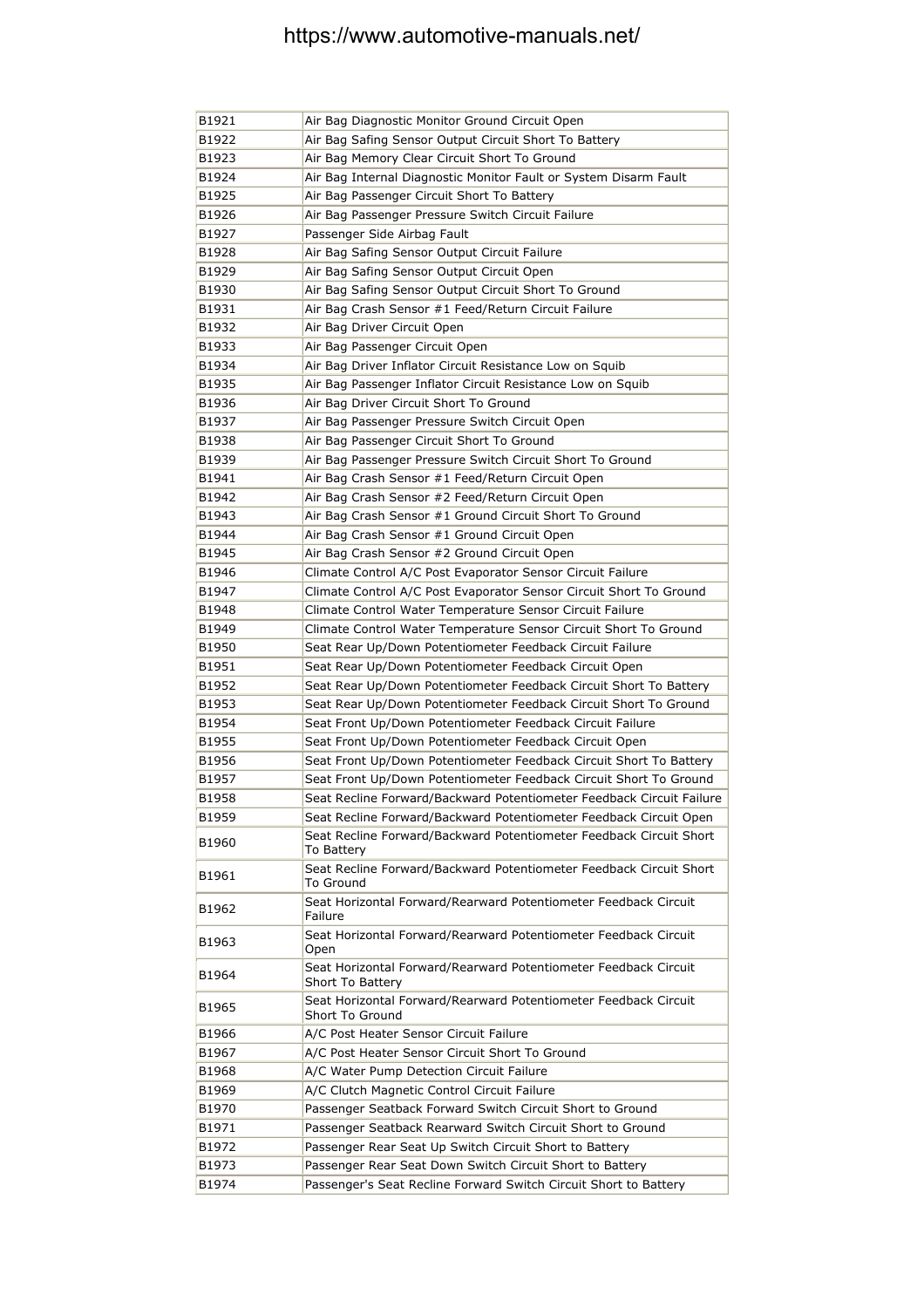| B1975 | Passenger's Seat Recline Back Switch Circuit Short to Battery               |
|-------|-----------------------------------------------------------------------------|
| B1976 | Passenger's Seat Forward Switch Circuit Short to Battery                    |
| B1977 | Passenger's Front Seat Up Switch Circuit Short to Battery                   |
| B1978 | Passenger's Front Seat Down Switch Circuit Short to Battery                 |
| B1979 | Passenger Seat Rearward Switch Circuit Short to Battery                     |
| B1980 | Bulb - Outage Condition Detected                                            |
| B1981 | Memory Off Switch Circuit Short to Battery                                  |
| B1982 | Driver's Door Unlock Relay Circuit Failure                                  |
| B1983 | Driver's Door Unlock Relay Circuit Short to Battery                         |
| B1984 | Seat Switch Lumbar Inflate Circuit Failure                                  |
| B1985 | Seat Switch Lumbar Deflate Circuit Failure                                  |
| B1986 | Driver's Seat Seatback Autoglide Rearward Switch Circuit Failure            |
| B1987 | Pedal Forward / Rearward Motor Stalled                                      |
| B1988 | Pedal Position Forward Switch Circuit Short to Battery                      |
| B1989 | Pedal Position Rearward Switch Circuit Short to Battery                     |
| B1990 | Pedal Forward / Rearward Potentiometer Feedback Circuit Failure             |
| B1991 | Pedal Forward / Rearward Potentiometer Feedback Circuit Short to<br>Battery |
| B1992 | Driver Side, Side mount Airbag Circuit Short to Vbatt                       |
| B1993 | Driver Side, Side mount Airbag Circuit Short to Ground                      |
| B1994 | Driver Side, Side mount Airbag Circuit Open                                 |
| B1995 | Driver Side, Side mount Airbag Low resistance on Squib                      |
| B1996 | Passenger Side, Side mount Airbag Circuit Short to Vbatt                    |
| B1997 | Passenger Side, Side mount Airbag Circuit Short to Ground                   |
| B1998 | Passenger Side, Side mount Airbag Circuit Open                              |
| B1999 | Passenger Side, Side mount Airbag Low resistance on Squib                   |
| B2100 | Door Driver Key Cylinder Switch Failure                                     |
| B2101 | Head Rest Switch Circuit Failure                                            |
| B2102 | Antenna Circuit Short to Ground                                             |
| B2103 | Antenna Not Connected                                                       |
| B2104 | Door Passenger Key Cylinder Switch Failure                                  |
| B2105 | Throttle Position Input Out of Range Low                                    |
| B2106 | Throttle Position Input Out of Range High                                   |
| B2107 | Front Wiper Motor Relay Circuit Short to Vbatt                              |
| B2108 | Trunk Key Cylinder Switch Failure                                           |
| B2109 | Heated Wind Shield Relay Short to Vbatt (changed from Failure<br>2/6/97)    |
| B2110 | Front Wiper Motor Relay Circuit Open (changed from Failure 2/6/97)          |
| B2111 | All Door Lock Input Short to Ground                                         |
| B2112 | Door Driver Set Switch Stuck Failure                                        |
| B2113 | Heated Windshield Input Short to Ground                                     |
| B2114 | Front Washer Input Short to Ground                                          |
| B2115 | Rear Washer Input Short to Ground                                           |
| B2116 | Door Driver Reset Switch Stuck Failure                                      |
| B2117 | Driver Side, Side mount Airbag Low capacitance on Squib                     |
| B2118 | Passenger Side, Side mount Airbag Low capacitance on Squib                  |
| B2119 | Compressor Failure                                                          |
| B2120 | Door Passenger Set Switch Stuck Failure                                     |
| B2122 | Driver Side Satellite Communication Circuit Short to Ground                 |
| B2123 | Passenger Side Satellite Communication Circuit Short to Ground              |
| B2124 | Door Passenger Reset Switch Stuck Failure                                   |
| B2128 | Central Lock Motor Failure                                                  |
| B2129 | Central Lock Feedback Failure                                               |
| B2130 | Double Lock Timeout Failure                                                 |
| B2131 | Double Lock Feedback Failure                                                |
| B2132 | Dimmer switch Circuit Short to Gnd                                          |
| B2133 | Brake Motor Warning lamp Circuit Failure                                    |
| B2134 | Brake Motor Warning lamp Circuit Short to Vbatt                             |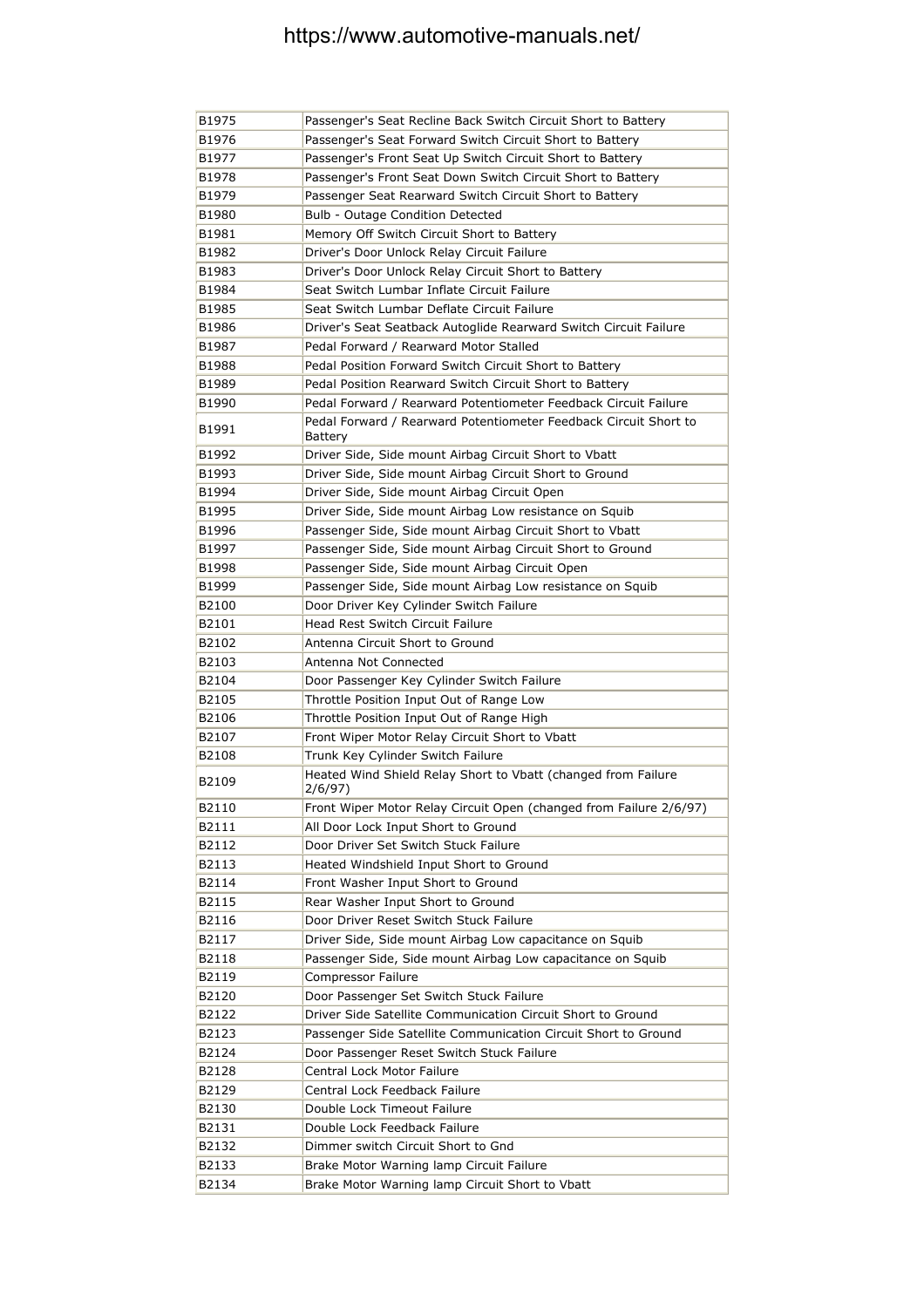| B2135 | Park Brake Applied Warning Lamp Circuit Failure                  |
|-------|------------------------------------------------------------------|
| B2136 | Park Brake Applied Warning Lamp Circuit Short To Battery         |
| B2139 | Data Mismatch (receive data does not match what was expected)    |
| B2141 | <b>NVM Configuration Failure</b>                                 |
| B2142 | <b>NVM TIC Failure</b>                                           |
| B2143 | <b>NVM Memory Failure</b>                                        |
| B2144 | NVM Alarm Data Failure                                           |
| B2145 | <b>NVM RF HR Failure</b>                                         |
| B2146 | Seat Recline Motor Position Out of Range                         |
| B2148 | <b>PWM Input Circuit Failure</b>                                 |
| B2149 | Seat Front Vertical Motor Position Out of Range                  |
| B2150 | Power Supply #1 Circuit Short to Ground                          |
| B2151 | Power Supply #2 Circuit Short to Ground                          |
| B2152 | Seat Rear Vertical Motor Position Out of Range                   |
| B2153 | Rear Echo Sensor Circuit Failure                                 |
| B2154 | Front Echo Sensor Circuit Failure                                |
| B2155 | Seat Horizontal Motor Position Out of Range                      |
| B2156 | Rear Doppler Sensor Circuit Failure                              |
| B2157 | Front Doppler Sensor Circuit Failure                             |
| B2158 | Seat Recline Motor Memory Position Out of Range                  |
| B2159 | Memory #1 output Short to Ground                                 |
| B2160 | Memory #1 output Short to VBatt                                  |
| B2161 | Seat Front Vertical Motor Memory Position Out of Range           |
| B2162 | Data Mismatch #2 (receive data does not match what was expected) |
| B2163 | <b>Clutch Position Fault</b>                                     |
| B2164 | Seat Rear Vertical Motor Memory Position Out of Range            |
| B2165 | Gear shift position Fault                                        |
| B2166 | Gear select position Fault                                       |
| B2167 | Seat Horizontal Motor Memory Position Out of Range               |
| B2168 | Unable to confirm Unlock Condition                               |
| B2169 | Unable to confirm lock Condition                                 |
| B2170 | Steering Column Lock Switch Circuit Failure                      |
| B2172 | Inertia Switch input Circuit Open                                |
| B2174 | Window Driver Rear Remote Up Switch Short to Battery             |
| B2175 | A/C Request Signal Circuit Short to Ground                       |
| B2176 | Overdrive switch circuit short to Vbatt                          |
| B2177 | Interior Scanning Sensor Circuit Failure                         |
| B2178 | Window Driver Rear Remote Down Switch Short to Battery           |
| B2179 | Front Wiper Select Switch "A" Short to Ground                    |
| B2180 | Front Wiper Select Switch "B" Short to Ground                    |
| B2181 | Front Wiper Select Switch "C" Short to Ground                    |
| B2182 | Window Passenger Front Remote Up Switch Short to Battery         |
| B2183 | Front Wiper Select Switch "H" Short to Ground                    |
| B2184 | Front Wiper Select Switch "W" Short to Ground                    |
| B2185 | Rear Wiper Select Switch "D" Short to Ground                     |
| B2186 | Window Passenger Front Remote Down Switch Short to Battery       |
| B2187 | Rear Wiper Select Switch "B" Short to Ground                     |
| B2188 | Rear Wiper Select Switch "E" Short to Ground                     |
| B2190 | Window Passenger Rear Remote Up Switch Short to Battery          |
| B2194 | Window Passenger Rear Remote Down Switch Short to Battery        |
| B2195 | Driver Window Up / Down Power Circuit Short to Ground            |
| B2196 | Passenger Window Up / Down Power Circuit Short to Ground         |
| B2197 | TV Module Error                                                  |
| B2198 | TrafficMaster Module Error                                       |
| B2199 | VICS Module Error                                                |
| B2200 | No Communication to TV Module (No Fitting of TV)                 |
| B2201 | No Communication With Traffic MasterModule                       |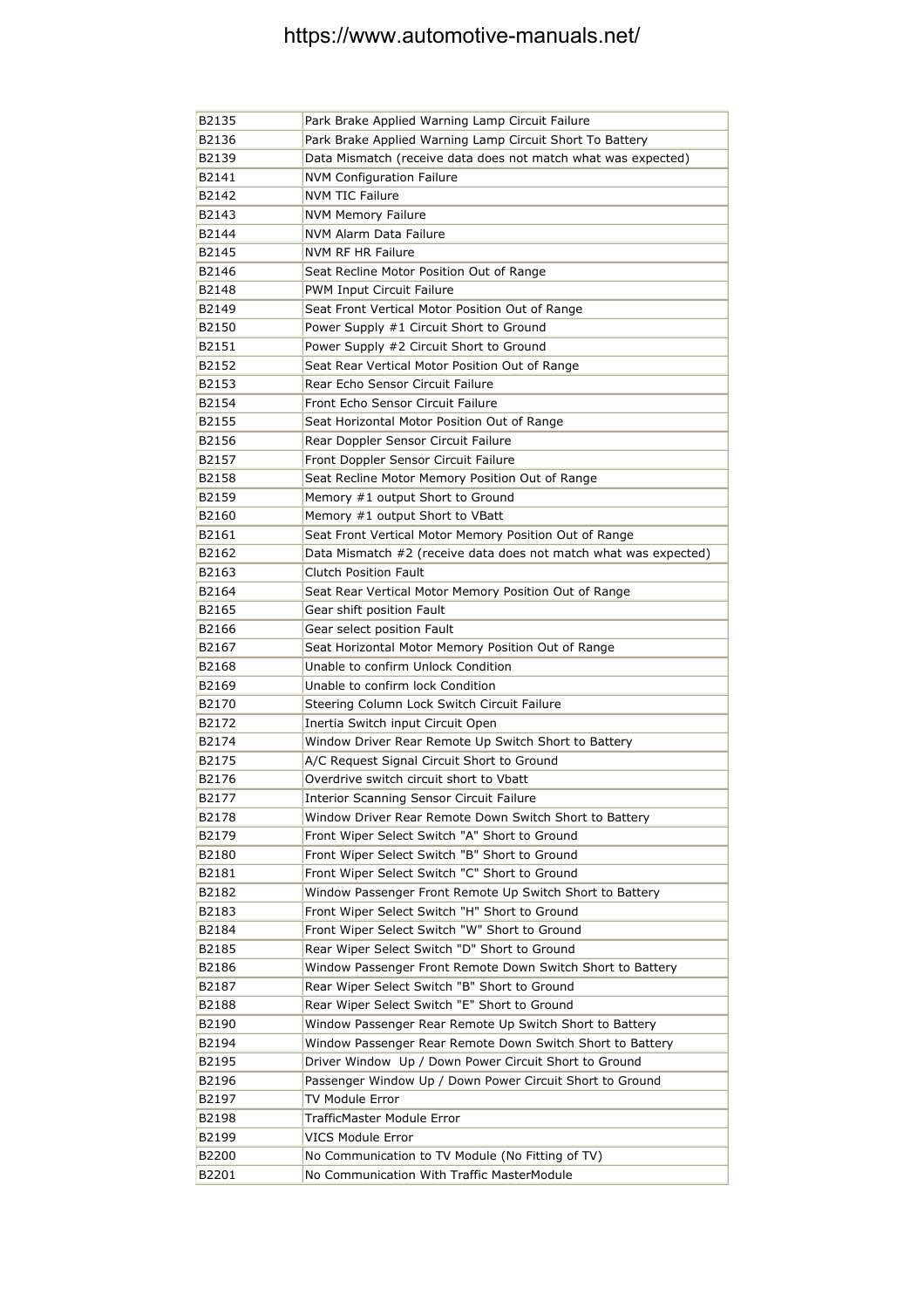| B2202 | No Communication to VICS Module (No Fitting of VICS)               |
|-------|--------------------------------------------------------------------|
| B2203 | <b>CD-ROM Error</b>                                                |
| B2204 | GPS Antenna Connection Open or Short                               |
| B2205 | <b>GPS Receiver Error</b>                                          |
| B2206 | Gyroscope Error                                                    |
| B2207 | <b>ECU ROM Checksum Error</b>                                      |
| B2208 | Communication Link to Display and Switch Module Error              |
| B2209 | Interior Lamp Override Switch Open Circuit                         |
| B2210 | Interior Lamp Override Switch Short to Ground                      |
| B2211 | Low Coolant Lamp Output Circuit Short to Battery                   |
| B2214 | Window Passenger Front Up Switch Short to Battery                  |
| B2215 | Window Passenger Front Down Switch Short to Battery                |
| B2219 | Window Driver Front Current Feedback Exceeded                      |
| B2220 | Window Driver Rear Current Feedback Exceeded                       |
| B2221 | Window Passenger Front Current Feedback Exceeded                   |
| B2222 | Window Passenger Rear Current Feedback Exceeded                    |
| B2223 | Mirror Driver Drive Circuit Failure                                |
| B2224 | Mirror Passenger Drive Circuit Failure                             |
| B2225 | Front Crash Sensor Mount Fault                                     |
| B2226 | Front Crash Sensor Internal Fault                                  |
| B2227 | Front Crash Sensor Driver Communications Fault                     |
| B2228 | Air Bag Driver Circuit Short to Ground - Loop #2                   |
| B2229 | Air Bag Passenger Circuit Short to Ground - Loop #2                |
| B2230 | Air Bag Driver Circuit Short to Battery - Loop #2                  |
| B2231 | Air Bag Passenger Circuit Short to Battery - Loop #2               |
| B2232 | Air Bag Driver Circuit Open - Loop #2                              |
| B2233 | Air Bag passenger Circuit Open - Loop #2                           |
| B2234 | Air Bag Driver Inflator Circuit Resistance Low on Squib - Loop #2  |
| B2235 | Air Bag Passenger Inflator Circuit                                 |
| B2236 | Weak or Defected Electric Vehicle Battery Module Fault             |
| B2237 | Vehicle Signal indicating Park While VSS Present                   |
| B2238 | Power Cable For Power Sliding Door Broken                          |
| B2239 | Rear Cargo Door Set Switch Stuck (Short to Ground)                 |
| B2240 | Rear Cargo Door Reset Switch Stuck (Short to Ground)               |
| B2241 | Rear Cargo Door Lock Circuit Short to Ground                       |
| B2242 | Rear Cargo Door Unlock Circuit Open                                |
| B2243 | Driver Rear Door Ajar Circuit Open                                 |
| B2244 | Driver Sliding Door Ajar Circuit Short to GND                      |
| B2245 | Passenger Rear Door Ajar Circuit Open                              |
| B2246 | Passenger Sliding Door Ajar Circuit Short to GND                   |
| B2247 | EV Battery Pack Temperature Fault                                  |
| B2248 | Heated Windshield Relay Coil Circuit Failure                       |
| B2249 | Head Lamp Relay Coil Short to Battery                              |
| B2250 | All Doors Unlock Relay Circuit Failure                             |
| B2251 | Parklamp Output Relay Driver Circuit Failure                       |
| B2252 | Parklamp Output Relay Dirver Short to Battery                      |
| B2300 | Seat Driver Memory Position Error                                  |
| B2301 | Seat Passenger Memory Position Error                               |
| B2302 | Seat Headrest Feedback Potentiometer Circuit Failure               |
| B2303 | Seat Headrest Feedback Potentiometer Circuit Open                  |
| B2304 | Seat Headrest Feedback Potentiometer Circuit Short to Battery      |
| B2305 | Seat Headrest Feedback Potentiometer Circuit Short to Ground       |
| B2306 | Seat Headrest Motor Stalled                                        |
| B2310 | Mirror Driver Memory Position Error                                |
| B2311 | Mirror Passenger Memory Position Error                             |
| B2312 | Mirror Passenger Horizontal Feedback Potentiometer Circuit Failure |
| B2313 | Mirror Passenger Horizontal Feedback Potentiometer Circuit Open    |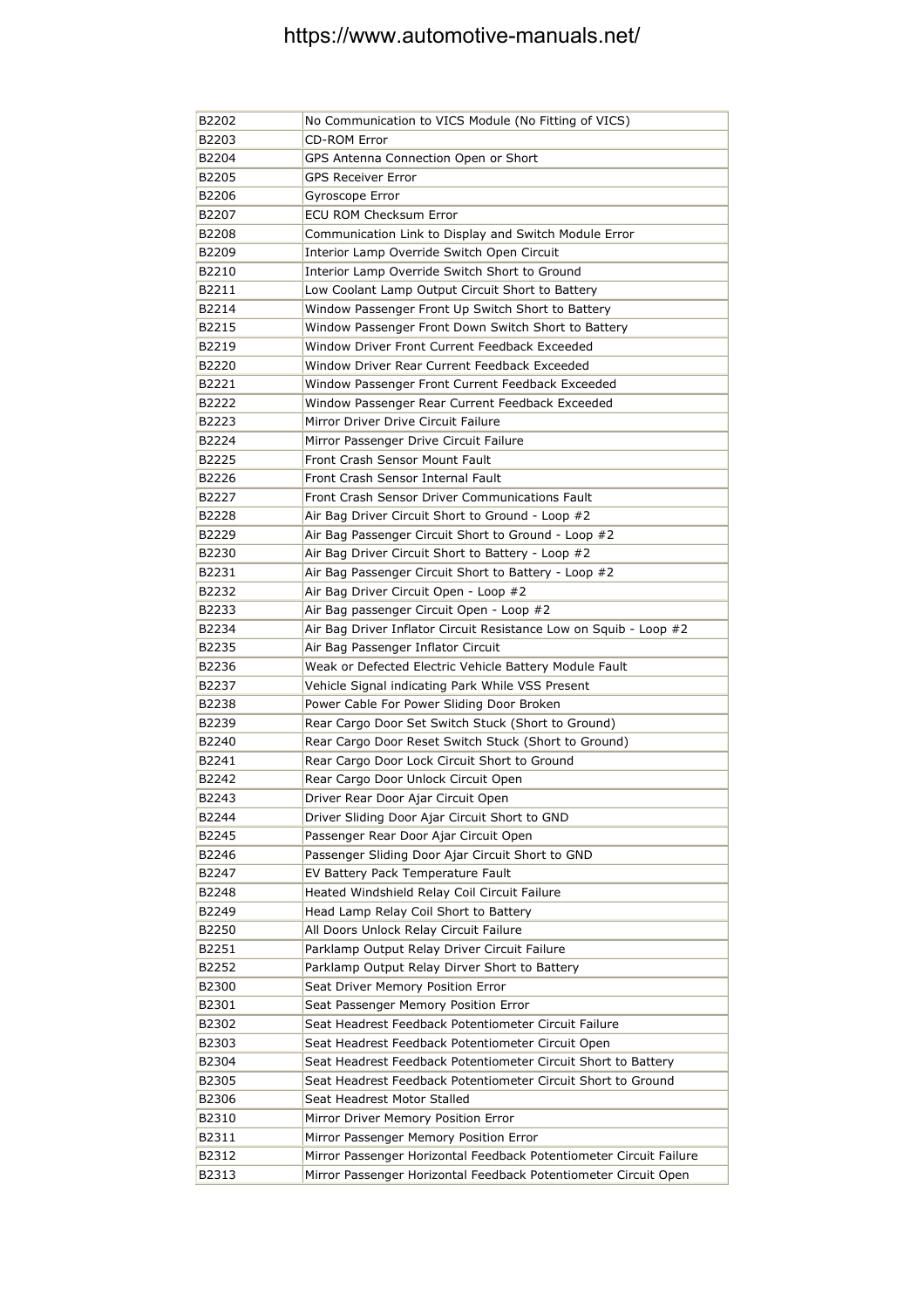| B2314 | Mirror Passenger Horizontal Feedback Potentiometer Circuit Short to<br>Battery |
|-------|--------------------------------------------------------------------------------|
| B2315 | Mirror Passenger Horizontal Feedback Potentiometer Circuit Short to<br>Ground  |
| B2316 | Mirror Passenger Vertical Feedback Potentiometer Circuit Failure               |
| B2317 | Mirror Passenger Vertical Feedback Potentiometer Circuit Open                  |
| B2318 | Mirror Passenger Vertical Feedback Potentiometer Circuit Short to<br>Battery   |
| B2319 | Mirror Passenger Vertical Feedback Potentiometer Circuit Short to<br>Ground    |
| B2320 | Mirror Driver Horizontal Feedback Potentiometer Circuit Failure                |
| B2321 | Mirror Driver Horizontal Feedback Potentiometer Circuit Open                   |
| B2322 | Mirror Driver Horizontal Feedback Potentiometer Circuit Short to<br>Battery    |
| B2323 | Mirror Driver Horizontal Feedback Potentiometer Circuit Short to<br>Ground     |
| B2324 | Mirror Driver Vertical Feedback Potentiometer Circuit Failure                  |
| B2325 | Mirror Driver Vertical Feedback Potentiometer Circuit Open                     |
| B2326 | Mirror Driver Vertical Feedback Potentiometer Circuit Short to Battery         |
| B2327 | Mirror Driver Vertical Feedback Potentiometer Circuit Short to Ground          |
| B2328 | Column Reach Feedback Potentiometer Circuit Failure                            |
| B2329 | Column Reach Feedback Potentiometer Circuit Open                               |
| B2330 | Column Reach Feedback Potentiometer Circuit Short to Battery                   |
| B2331 | Column Reach Feedback Potentiometer Circuit Short to Ground                    |
| B2332 | Column Tilt Feedback Potentiometer Circuit Failure                             |
| B2333 | Column Tilt Feedback Potentiometer Circuit Open                                |
| B2334 | Column Tilt Feedback Potentiometer Circuit Short to Battery                    |
| B2335 | Column Tilt Feedback Potentiometer Circuit Short to Ground                     |
| B2336 | Mirror Switch Assembly Circuit Failure                                         |
| B2337 | Mirror Switch Assembly Circuit Open                                            |
| B2338 | Mirror Switch Assembly Circuit Short to Battery                                |
| B2339 | Mirror Switch Assembly Circuit Short to Ground                                 |
| B2340 | Column Reach Motor Stalled                                                     |
|       | Column Tilt Motor Stalled                                                      |
| B2341 |                                                                                |
| B2342 | Seat Switch Reference Voltage Positive Common Open Circuit                     |
| B2343 | Seat Switch Reference Voltage Positive Common Supply Low Voltage               |
| B2344 | Seat Switch Reference Voltage Positive Common Supply Voltage Fault             |
| B2345 | Seat Switch Reference Voltage Negative Common Open Circuit                     |
| B2346 | Mirror Switch Reference Voltage Positive Common Open Circuit                   |
| B2347 | Mirror Switch Reference Voltage Positive Common Supply Low Voltage             |
| B2348 | Mirror Switch Reference Voltage Positive Common Supply Voltage Fault           |
| B2349 | Mirror Switch Reference Voltage Negative Common Open Circuit                   |
| B2350 | Steering Column Switch Circuit Short to Battery                                |
| B2351 | Steering Column Switch Circuit Failure                                         |
| B2352 | Driver Memory Power Switch Indicator Circuit Short to Battery                  |
| B2353 | Driver Mirror Power Driver Circuit Short Ground                                |
| B2354 | Driver Mirror Horizontal / Vertical Feedback Potentiometer Circuit Open        |
| B2355 | Passenger Mirror Horizontal / Vertical Feedback Potentiometer Circuit<br>Open  |
| B2357 | Driver Window Down Current Sense Low Circuit Failure                           |
| B2362 | Remote Open/Close signal Circuit Short to Ground                               |
| B2363 | Optical Sensor System Failure                                                  |
| B2364 | Fuel Filler Door Circuit Open                                                  |
| B2365 | B-pillar Power Sliding Door Open/Close Switch Input Ckt Short to Gnd           |
| B2366 | IP Power Sliding Door Open/Close switch Ckt Short to Gnd                       |
| B2367 | Power Sliding Door Override Switch Input Ckt Short to Gnd                      |
| B2368 | Steering Column Switch Circuit Out of Range                                    |
| B2369 | Chime OUTPUT Request Ckt Short to Ground                                       |
| B2373 | LED #1 Circuit Short to Battery                                                |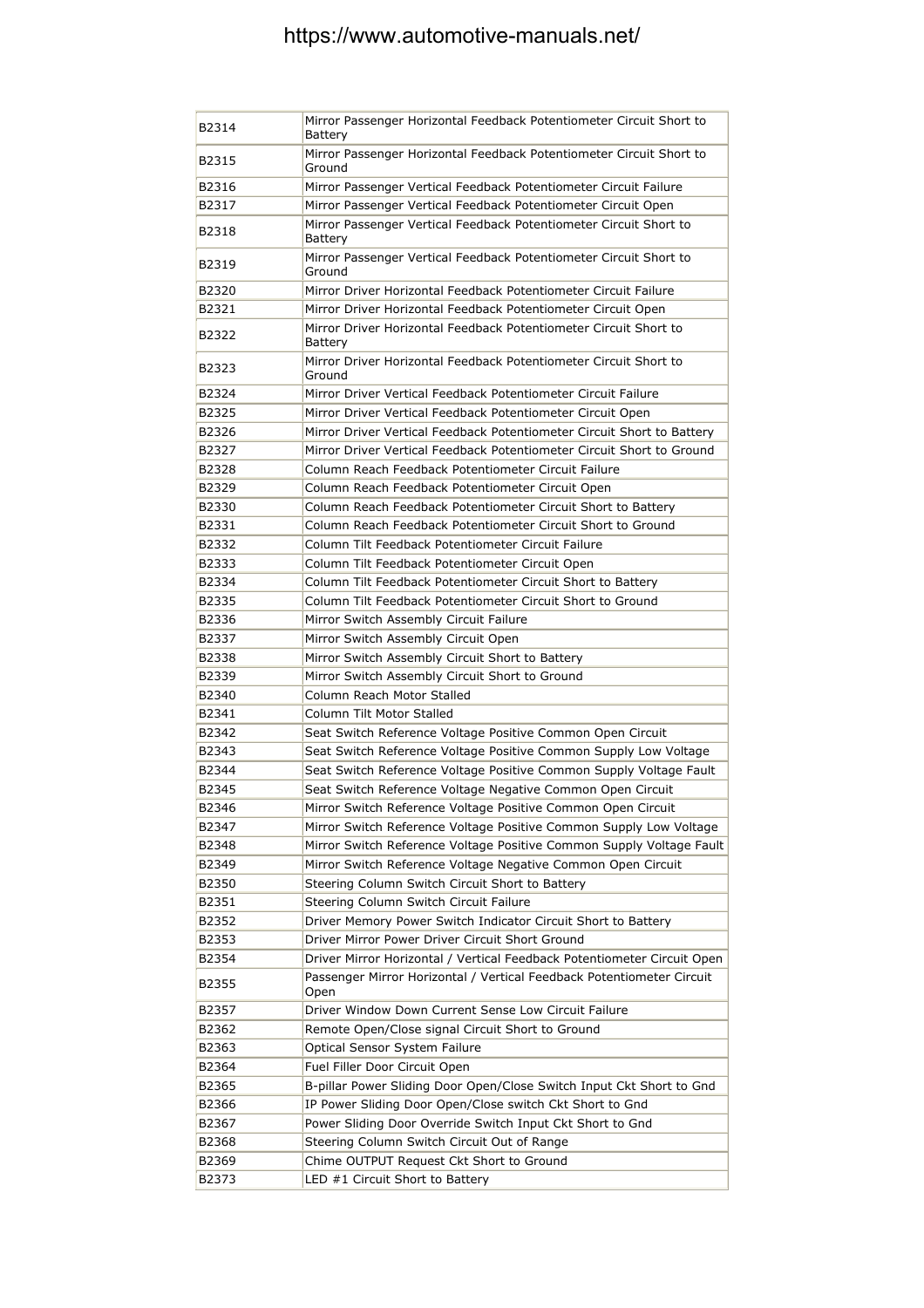| B2374 | Power Sliding Detent (Latch) Circuit Failure                     |
|-------|------------------------------------------------------------------|
| B2380 | Heater Coolant Temp sensor circuit Short to GND                  |
| B2381 | Heater Coolant Temp sensor circuit Open                          |
| B2384 | Audio Reverse Aid Mute Input Ckt Failure                         |
| B2385 | Audio Navigation Mute Input Ckt Failure                          |
| B2401 | Audio Tape Deck Mechanism Fault                                  |
| B2402 | Audio CD/DJ Thermal Shutdown Fault                               |
| B2403 | Audio CD/DJ Internal Fault                                       |
| B2404 | Audio Steering Wheel Switch Circuit Fault                        |
| B2405 | Audio Single-Disc CD Player Thermal Shutdown Fault               |
| B2406 | Audio Single-Disc CD Player Internal Fault                       |
| B2416 | Climate Control Recirculation Actuator Out of Limits             |
| B2425 | Remote Keyless Entry Out of Synchronization                      |
| B2426 | Passenger Solar Radiation Sensor Circuit Open                    |
| B2427 | Passenger Solar Radiation Sensor Circuit Short to Ground         |
| B2428 | A/C Post Heater Sensor #2 Circuit Failure                        |
| B2429 | A/C Post Heater Sensor #2 Circuit Short to Ground                |
| B2431 | Transponder Programming Failed                                   |
| B2432 | Drivers Seat Belt Buckle Switch Circuit Open                     |
| B2433 | Drivers Seat Belt Buckle Switch Circuit Short to Battery         |
| B2434 | Drivers Seat Belt Buckle Switch Circuit Short to Ground          |
| B2435 | Drivers Seat Belt Buckle Switch Resistance out of Range          |
| B2436 | Passengers Seat Belt Buckle Switch Circuit Open                  |
| B2437 | Passengers Seat Belt Buckle Switch Circuit Short to Battery      |
| B2438 | Passengers Seat Belt Buckle Switch Circuit Short to Ground       |
| B2439 | Passengers Seat Belt Buckle Switch Resistance out of Range       |
| B2440 | Passenger Side, Side crash sensor mount fault                    |
| B2441 | Driver Side, Side crash sensor mount fault                       |
| B2442 | <b>Intrusion Sensor Fault</b>                                    |
| B2443 | Powertrain Performance Mode Switch Circuit failure               |
| B2444 | Driver Side Crash Sensor Internal Fault                          |
| B2445 | Passenger Side Crash Sensor Internal Fault                       |
| B2446 | RESCU/VEMS Input Circuit Open                                    |
| B2447 | RESCU/VEMS Input Circuit Short to Battery                        |
| B2448 | RESCU/VEMS Input Circuit Short to Ground                         |
| B2449 | Aux Heater Glow Plug Circuit Short to Ground                     |
| B2450 | Aux Heater Glow Plug Circuit Open                                |
| B2451 | Aux Heater Fuel Pump Circuit Short to Ground                     |
| B2452 | Aux Heater Fuel Pump Circuit Open                                |
| B2453 | Aux Heater Blower Fan Circuit Short to Ground                    |
| B2454 | Aux Heater Blower Fan Circuit Open                               |
| B2455 | Aux Heater Blower Faulted                                        |
| B2456 | Aux Heater Coolant Sensor Circuit Short to Ground                |
| B2457 | Aux Heater Coolant Sensor Circuit Open                           |
| B2458 | Aux Heater Overheat Sensor Circuit Short to Ground               |
| B2459 | Aux Heater Overheat Sensor Circuit Open                          |
| B2460 | Aux Heater Flame Sensor Circuit Short to Ground                  |
| B2461 | Aux Heater Flame Sensor Circuit Open                             |
| B2462 | Aux Heater Flame Out Fault                                       |
| B2463 | Aux Heater Overheat Fault                                        |
| B2464 | Aux Heater Start Time Exceeded                                   |
| B2465 | Aux Heater Start Counter Overrun/System Locked (same as below ?) |
| B2466 | Aux Heater Overheat Counter Overrun/System Locked                |
| B2467 | Aux Heater Cool Down Time Exceeded (may be con to a453-5)        |
| B2468 | Aux Heater Coolant Pump Circuit Short to Ground                  |
| B2469 | Aux Heater Coolant Pump Circuit Open                             |
| B2470 | Interior Fan Control Circuit Short to Ground                     |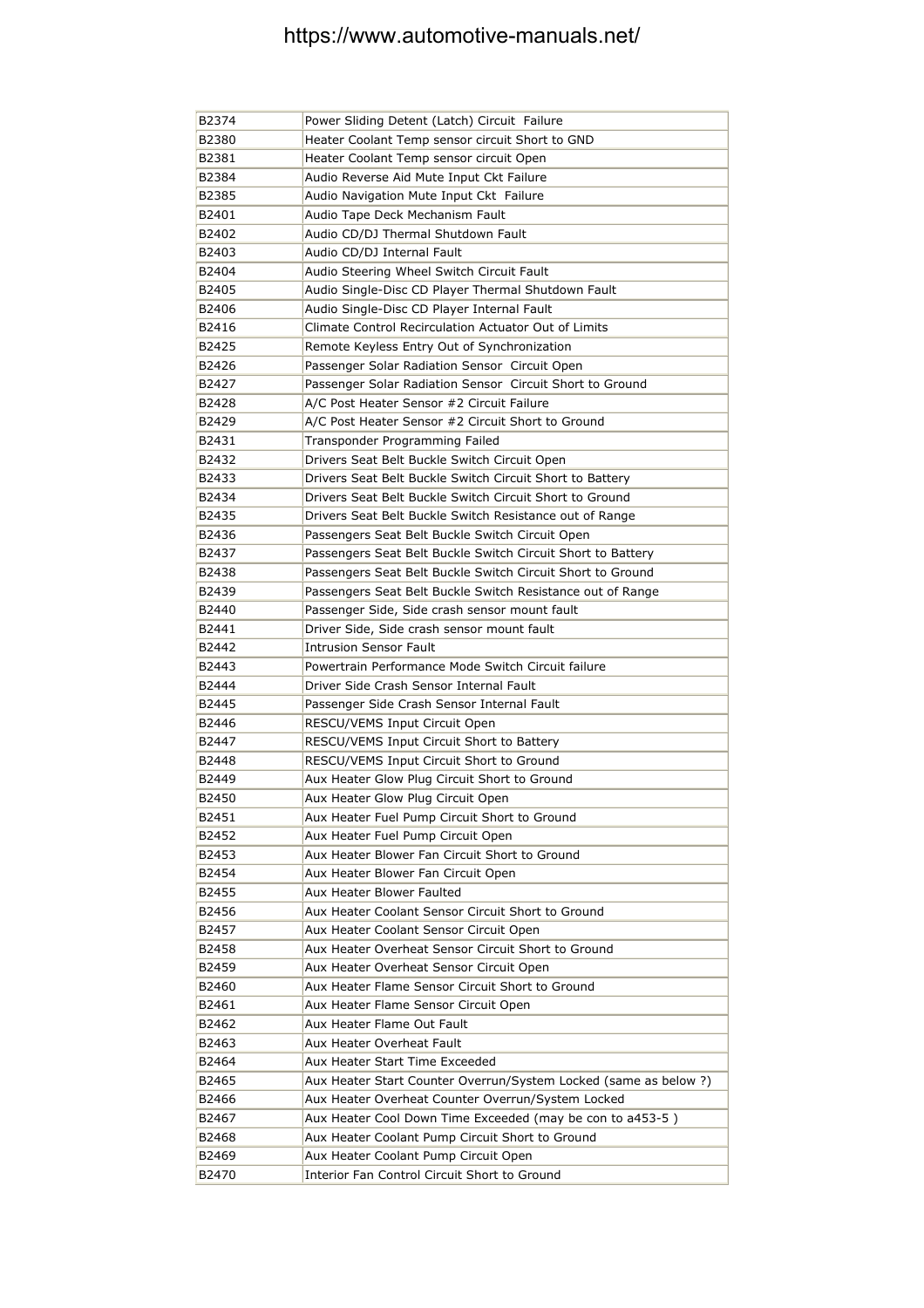| B2471 | Interior Fan Control Circuit Open                      |
|-------|--------------------------------------------------------|
| B2472 | Fog Lamp Switch Failure                                |
| B2473 | Passenger Door Disarm Switch ckt Short to Ground       |
| B2474 | Passenger Door Lock Switch Circuit Shorted to Ground   |
| B2475 | Passenger Door Unlock Switch Circuit Shorted to Ground |
| B2476 | RADIO PRESENT SWITCH Ckt Failure                       |
| B2477 | Module Configuration Failure                           |
| B2478 | ANTI THEFT INPUT SIGNAL SHORT TO GROUND                |
| B2479 | BRAKE PARK SWITCH CIRCUIT SHORT TO GROUND              |
| B2480 | LF CORNER LAMP OUTPUT Ckt Short to Battery             |
| B2481 | Convertible Top Up/Down switch Fault                   |
| B2482 | RF CORNER LAMP OUTPUT Ckt Short to Battery             |
| B2483 | Enable Signal Open Circuit                             |
| B2484 | Disable Signal Short to Ground                         |
| B2485 | LF SIDE REPEATER LAMP OUTPUT Ckt Short to Battery      |
| B2487 | RF SIDE REPEATER LAMP OUTPUT Ckt Short to Battery      |
| B2489 | UNDERHOOD LAMP OUTPUT CIRCUIT Failure                  |
| B2490 | UNDERHOOD LAMP OUTPUT CIRCUIT Short to Battery         |
| B2491 | RF PARK LAMP OUTPUT CIRCUIT Short to Battery           |
| B2492 | Already Programmed (Test Mode DTC Only !!!)            |
| B2493 | LF PARK LAMP OUTPUT CIRCUIT Short to Battery           |
| B2494 | ANTI THEFT HORN OUTPUT CIRCUIT Short to Batt           |
| B2495 | ANTI THEFT HORN OUTPUT CIRCUIT Failure                 |
| B2496 | ANTI THEFT HORN OUTPUT CIRCUIT Short to Gnd            |
| B2499 | <b>COURTESY LAMP OUTPUT Failure</b>                    |
| B2500 | COURTESY LAMP OUTPUT Ckt Short to Battery              |
| B2501 | LF LAMP LOW BEAM CIRCUIT Failure                       |
| B2502 | LF LAMP LOW BEAM CIRCUIT Short to Battery              |
| B2503 | RF LAMP LOW BEAM CIRCUIT Failure                       |
| B2504 | RF LAMP LOW BEAM CIRCUIT Short to Battery              |
| B2505 | LF LAMP HIGH BEAM CIRCUIT Failure                      |
| B2506 | LF LAMP HIGH BEAM CIRCUIT Short to Battery             |
| B2507 | RF LAMP HIGH BEAM CIRCUIT Failure                      |
| B2508 | RF LAMP HIGH BEAM CIRCUIT Short to Battery             |
| B2509 | Rear Fog Lamp Switch Circuit Failure                   |
| B2510 | Main Blower Motor Relay Circuit Short to Battery       |
| B2511 | Horn Output Relay Circuit Short to Battery             |
| B2512 | Front Fog Lamp Relay Ckt Short to Battery              |
| B2513 | Blower (Fan) Circuit Failure                           |
| B2514 | Blower (Fan) Circuit Short to Vbatt                    |
| B2515 | Heater Blower Relay Circuit Failure                    |
| B2516 | <b>Blower Control Circuit Failure</b>                  |
| B2517 | Emergency Power Off System Faulted                     |
| B2518 | Compressor Overtemp Fault                              |
| B2519 | High Mount Stop Lamp Circuit Failure                   |
| B2520 | High Mount Stop Lamp Circuit Short to Battery          |
| B2523 | License Lamp Circuit Failure                           |
| B2524 | License Lamp Circuit Short to Battery                  |
| B2525 | Left Rear Backup Lamp Circuit Failure                  |
| B2526 | Left Rear Backup Lamp Circuit Short to Battery         |
| B2527 | Left Rear Stop lamp Circuit Failure                    |
| B2528 | Left Rear Stop lamp Circuit Short to Battery           |
| B2529 | Left Rear Turn Lamp Circuit Failure                    |
| B2530 | Left Rear Turn Lamp Circuit Short to Battery           |
| B2531 | Right Rear Backup Lamp Circuit Failure                 |
| B2532 | Right Rear Backup Lamp Circuit Short to Battery        |
| B2533 | Right Rear Stop lamp Circuit Failure                   |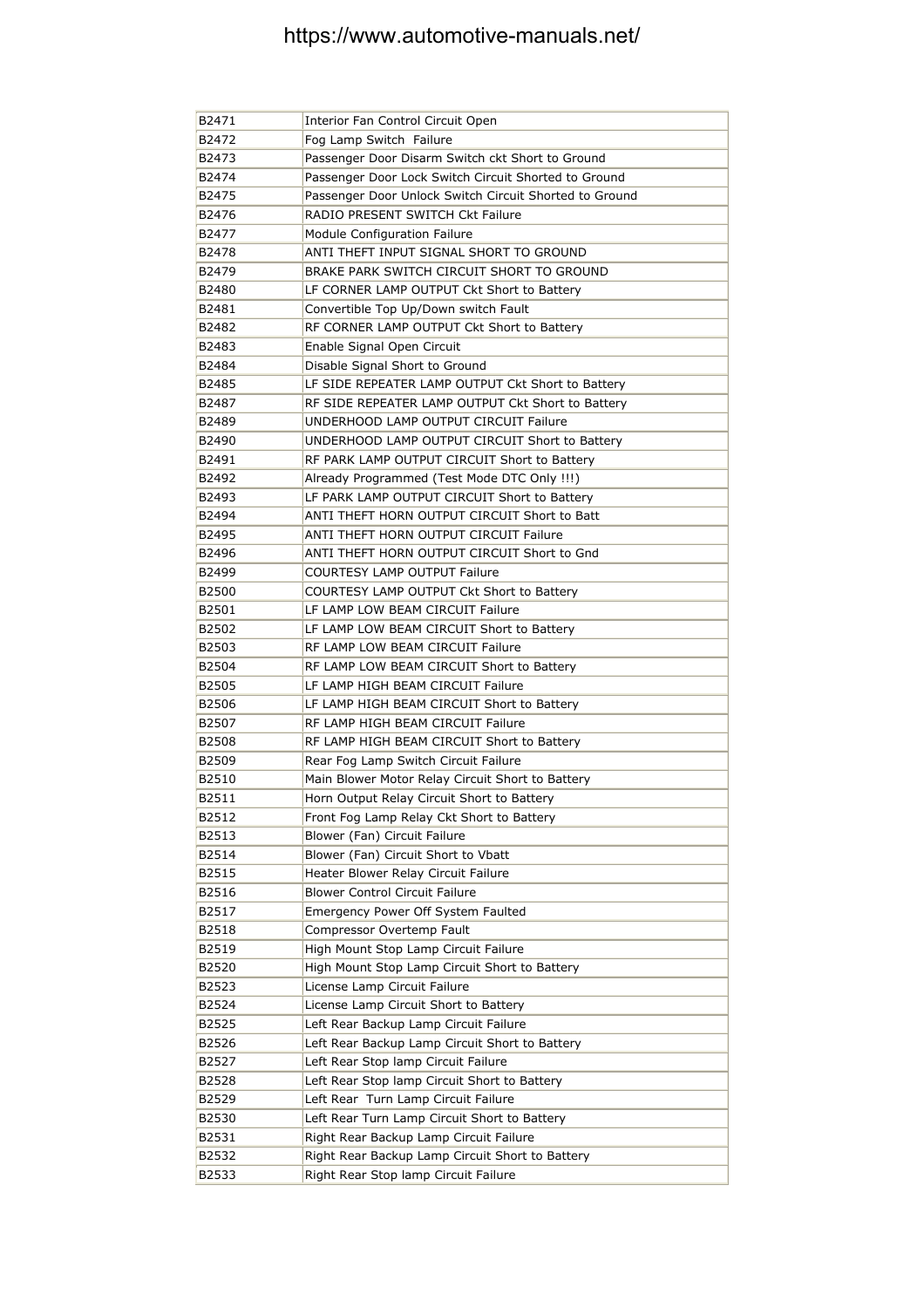| B2534 | Right Rear Stop lamp Circuit Short to Battery                       |
|-------|---------------------------------------------------------------------|
| B2535 | Right Rear Turn Lamp Circuit Failure                                |
| B2536 | Right Rear Turn Lamp Circuit Short to Battery                       |
| B2539 | Aux A/C Mode Position Reference Circuit Short to Ground             |
| B2540 | Aux A/C Mode Position Reference Circuit Short to Battery            |
| B2543 | Aux A/C Control Switch Reference Circuit Short to Ground            |
| B2544 | Aux A/C Control Switch Reference Circuit Short to Battery           |
| B2545 | System Power Relay Circuit Short to Battery                         |
| B2546 | System Power Relay Circuit Failure                                  |
| B2550 | LAMP DOME OUTPUT Circuit Short to Ground                            |
| B2553 | Disable Signal Output Circuit Short to Battery                      |
| B2554 | LAMP DOME OUTPUT Circuit Failure                                    |
| B2555 | LAMP DOME OUTPUT Circuit Short to Battery                           |
| B2556 | Enable Signal Circuit Short to Battery                              |
| B2557 | Left Power Sliding Door Open/Close Output Circuit Short to Battery  |
| B2558 | Right Power Sliding Door Open/Close Output Circuit Short to Battery |
| B2559 | Aux A/C Blower Motor Relay Circuit Short to Battery                 |
| B2560 | Aux A/C Blower Motor Relay Circuit Short to Ground                  |
| B2561 | Aux A/C Blower Speed 1 Circuit Failure                              |
| B2562 | Aux A/C Blower Speed 1 Circuit Short to Ground                      |
| B2563 | Aux A/C Blower Speed 2 Circuit Failure                              |
| B2564 | Aux A/C Blower Speed 2 Circuit Short to Ground                      |
| B2565 | Right Tail Lamp Circuit Failure                                     |
| B2566 | Right Tail Lamp Circuit Short to Ground                             |
| B2567 | Reverse Mirror Output Circuit Failure                               |
| B2568 | Reverse Mirror Output Circuit Short to Ground                       |
| B2569 | Liftgate Disarm Switch Circuit Short to Ground                      |
| B2570 | Right Lamp Outage Signal Circuit Short to Ground                    |
| B2571 | Left Lamp Outage Signal Circuit Short to Ground                     |
| B2580 | Aux Blower Sense Switch Circuit Failure                             |
| B2581 | Passenger Seat Occupant Detection Circuit Short To Ground           |
| B2582 | Passenger Seat Occupant Detection Circuit Open                      |
| B2583 | Child Seat Detection Circuit Short to Ground                        |
| B2584 | Child Seat Detection Circuit Open                                   |
| B2585 | Anti Theft Input Signal Circuit Short To Battery                    |
| B2586 | Headlamp Mode Select Circuit Failure                                |
| B2587 | Passenger Seat Occupant Detection Circuit Short To Battery          |
| B2588 | Child Seat Detection Circuit Short To Battery                       |
| B2589 | Unexpected Door Reversal During Close                               |
| B2590 | Vehicle Park/Speed Signal Circuit Failure                           |
| B2591 | Detent Signal Missing During Unlatch                                |
| B2592 | PSD Not Fully Closed (Module Commanded Successfully)                |
| B2593 | Power Sliding Door Opened During Module Close Command               |
| B2594 | No Movement Detected After an Unlatch During Power Open             |
| B2595 | Anti Theft Input Signal Circuit Failure                             |
| B2596 | Headlamp Aim Output Relay Circuit Short To Battery                  |
| B2597 | Headlamp Aim Output Relay Circuit Failure                           |
| B2598 | Headlamp Relay Circuit Failure                                      |
| B2599 | Tailgate Release Open Circuit                                       |
| B2600 | Double Locking Door Motor Frozen                                    |
| B2601 | No Latch Signal Sensed on Closing and Door Reversed                 |
| B2602 | Missing Latch Signal During Power Sliding Door Unlatch              |
| B2603 | PSD Not Fully Closed During Self-Test                               |
| B2604 | Power Sliding Door On/Off Switch Open Circuit                       |
| B2605 | Disable Signal Open Circuit                                         |
| B2606 | A/C Temperature Sensor Out of Range                                 |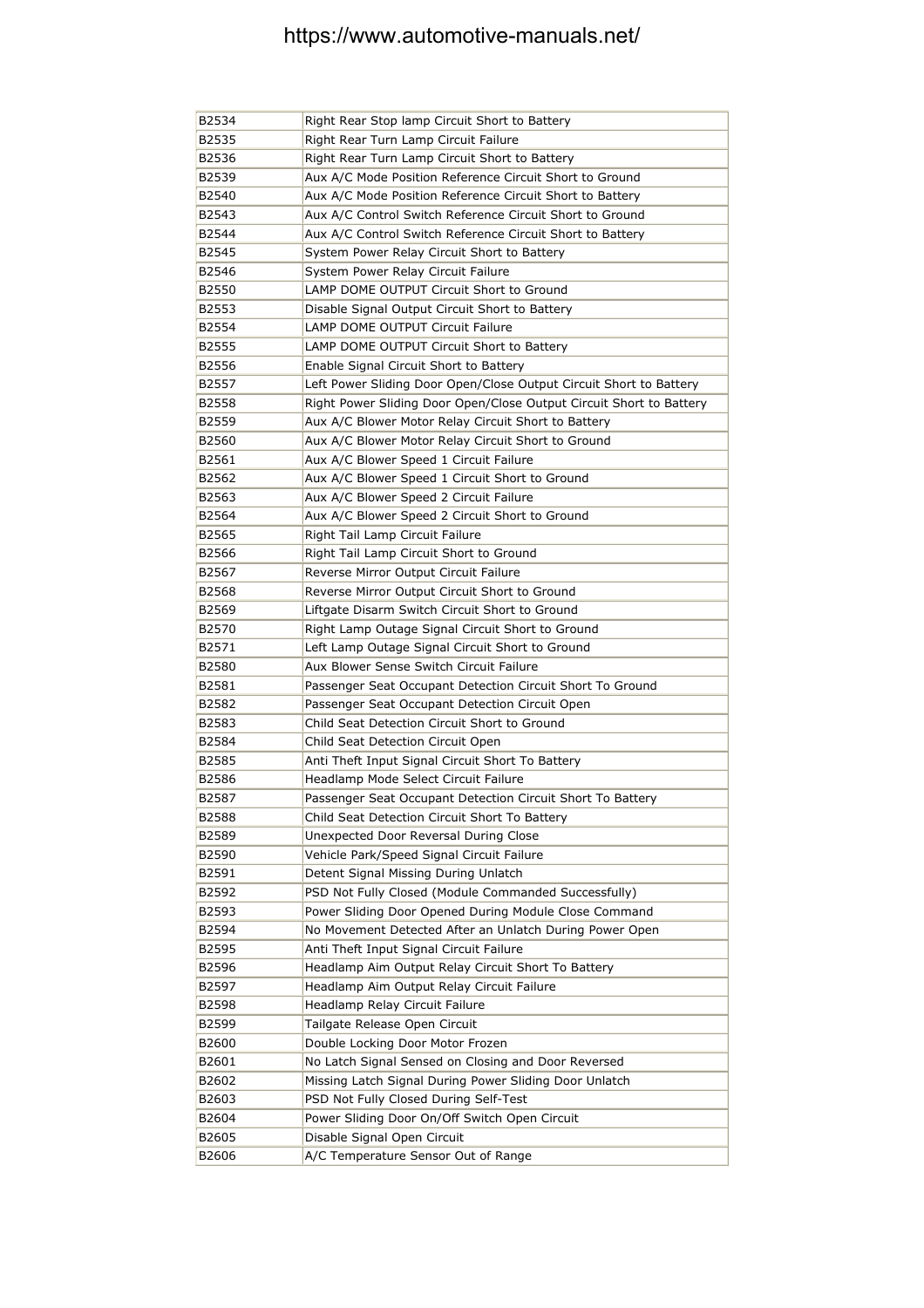#### **C - Generic OBD-II Chassis Codes**

See also: Generic OBD-II P Powertrain Codes & Generic OBD-II B Body Codes

C0000 - Vehicle Speed Information Circuit Malfunction C0035 - Left Front Wheel Speed Circuit Malfunction C0040 - Right Front Wheel Speed Circuit Malfunction C0041 - Right Front Wheel Speed Sensor Circuit Range/Performance (EBCM) C0045 - Left Rear Wheel Speed Circuit Malfunction C0046 - Left Rear Wheel Speed Sensor Circuit Range/Performance (EBCM) C0050 - Right Rear Wheel Speed Circuit Malfunction C0051 - LF Wheel Speed Sensor Circuit Range/Performance (EBCM) C0060 - Left Front ABS Solenoid #1 Circuit Malfunction C0065 - Left Front ABS Solenoid #2 Circuit Malfunction C0070 - Right Front ABS Solenoid #1 Circuit Malfunction C0075 - Right Front ABS Solenoid #2 Circuit Malfunction C0080 - Left Rear ABS Solenoid #1 Circuit Malfunction C0085 - Left Rear ABS Solenoid #2 Circuit Malfunction C0090 - Right Rear ABS Solenoid #1 Circuit Malfunction C0095 - Right Rear ABS Solenoid #2 Circuit Malfunction C0110 - Pump Motor Circuit Malfunction C0121 - Valve Relay Circuit Malfunction C0128 - Low Brake Fluid Circuit Low C0141 - Left TCS Solenoid #1 Circuit Malfunction C0146 - Left TCS Solenoid #2 Circuit Malfunction C0151 - Right TCS Solenoid #1 Circuit Malfunction C0156 - Right TCS Solenoid #2 Circuit Malfunction C0161 - ABS/TCS Brake Switch Circuit Malfunction C0221 - Right Front Wheel Speed Sensor Circuit Open C0222 - Right Front Wheel Speed Signal Missing C0223 - Right Front Wheel Speed Signal Erratic C0225 - Left Front Wheel Speed Sensor Circuit Open C0226 - Left Front Wheel Speed Signal Missing C0227 - Left Front Wheel Speed Signal Erratic C0229 - Drop Out of Front Wheel Speed Signals C0235 - Rear Wheel Speed Signal Circuit Open C0236 - Rear Wheel Speed Signal Circuit Missing C0237 - Rear Wheel Speed Signal Erratic C0238 - Wheel Speed Mismatch C0241 - EBCM Control Valve Circuit C0245 - Wheel Speed Sensor Frequency Error C0254 - EBCM Control Valve Circuit C0265 - EBCM Relay Circuit C0266 - EBCM Relay Circuit C0267 - Pump Motor Circuit Open/Shorted C0268 - Pump Motor Circuit Open/Shorted C0269 - Excessive Dump/Isolation Time C0271 - EBCM Malfunction C0272 - EBCM Malfunction C0273 - EBCM Malfunction C0274 - Excessive Dump/Isolation Time C0279 - Powertrain Configuration Not Valid C0281 - Brake Switch Circuit C0283 - Traction Switch Shorted to Ground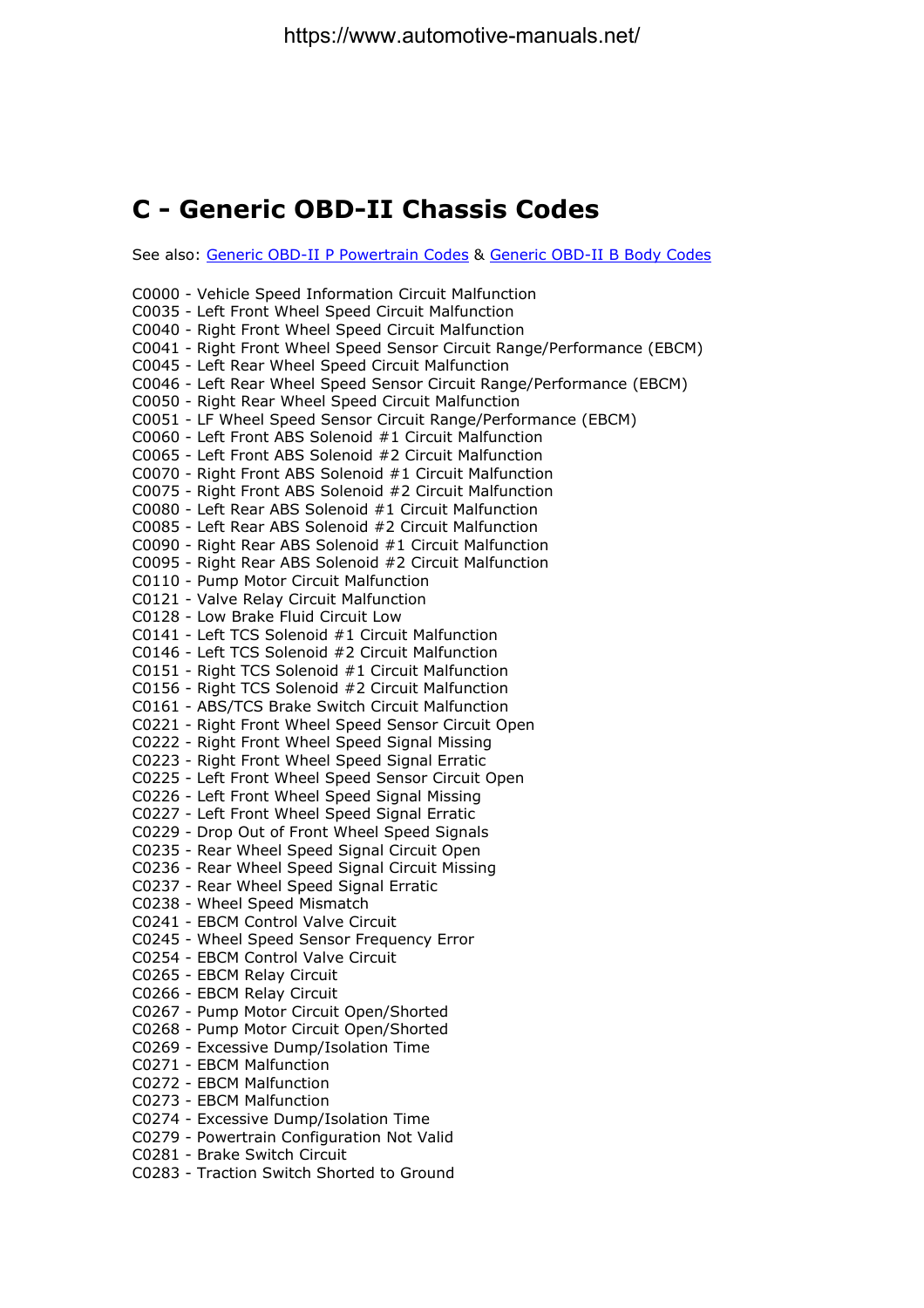C0284 - EBCM Malfunction C0286 - ABS Indicator Lamp Circuit Shorted to B+ C0287 - Delivered Torque Circuit C0288 - Brake Warning Lamp Circuit Shorted to B+ C0290 - Lost Communications With PCM C0292 - Lost Communications With PCM C0291 - Lost Communications With BCM C0297 - Powertrain Configuration Data Not Received C0298 - Powertrain Indicated Traction Control Malfunction C0300 - Rear Speed Sensor Malfunction C0305 - Front Speed Sensor Malfunction C0306 - Motor A or B Circuit C0308 - Motor A/B Circuit Low C0309 - Motor A/B Circuit High C0310 - Motor A/B Circuit Open C0315 - Motor Ground Circuit Open C0321 - Transfer Case Lock Circuit C0323 - T-Case Lock Circuit Low C0324 - T-Case Lock Circuit High C0327 - Encoder Circuit Malfunction C0357 - Park Switch Circuit High C0359 - Four Wheel Drive Low Range (4LO) Discrete Output Circuit C0362 - 4LO Discrete Output Circuit High C0367 - Front Axle Control Circuit High C0374 - General System Malfunction C0376 - Front/Rear Shaft Speed Mismatch C0379 - Front Axle System C0387 - Unable to Perform Shift C0472 - Steering Handwheel Speed Sensor Signal V Low C0473 - Steering Handwheel Speed Sensor Signal V High C0495 - EVO Tracking Error C0498 - Steering Assist Control Actuator Feed Circuit Low C0499 - Steering Assist Control Solenoid Feed Circuit High C0503 - Steering Assist Control Solenoid Return Circuit Low C0504 - Steering Assist Control Solenoid Return Circuit High C0550 - ECU Malfunction - internal write / checksum malfunction C0559 - EEPROM Checksum Error C0563 - Calibration ROM Checksum Error C0577 - Left Front Solenoid Circuit Low C0578 - Left Front Solenoid Circuit High C0579 - Left Front Solenoid Circuit Open C0582 - Right Front Solenoid Circuit Low C0583 - Right Front Solenoid Circuit High C0584 - Right Front Solenoid Circuit Open C0587 - Left Rear Solenoid Circuit Low C0588 - Left Rear Solenoid Circuit High C0589 - Left Rear Solenoid Circuit Open C0592 - Right Rear Solenoid Circuit Low C0593 - Right Rear Solenoid Circuit High C0594 - Right Rear Solenoid Circuit Open C0611 - VIN Information Error C0615 - Left Front Position Sensor Malfunction C0620 - Right Front Position Sensor Malfunction C0625 - Left Rear Position Sensor Malfunction C0628 - Level Control Position Sensor Circuit High C0630 - Right Rear Position Sensor Malfunction C0635 - Left Front Normal Force Circuit Malfunction C0638 - Left Front Normal Force Circuit High C0640 - Right Front Normal Force Circuit Malfunction C0643 - Right Front Normal Force Circuit High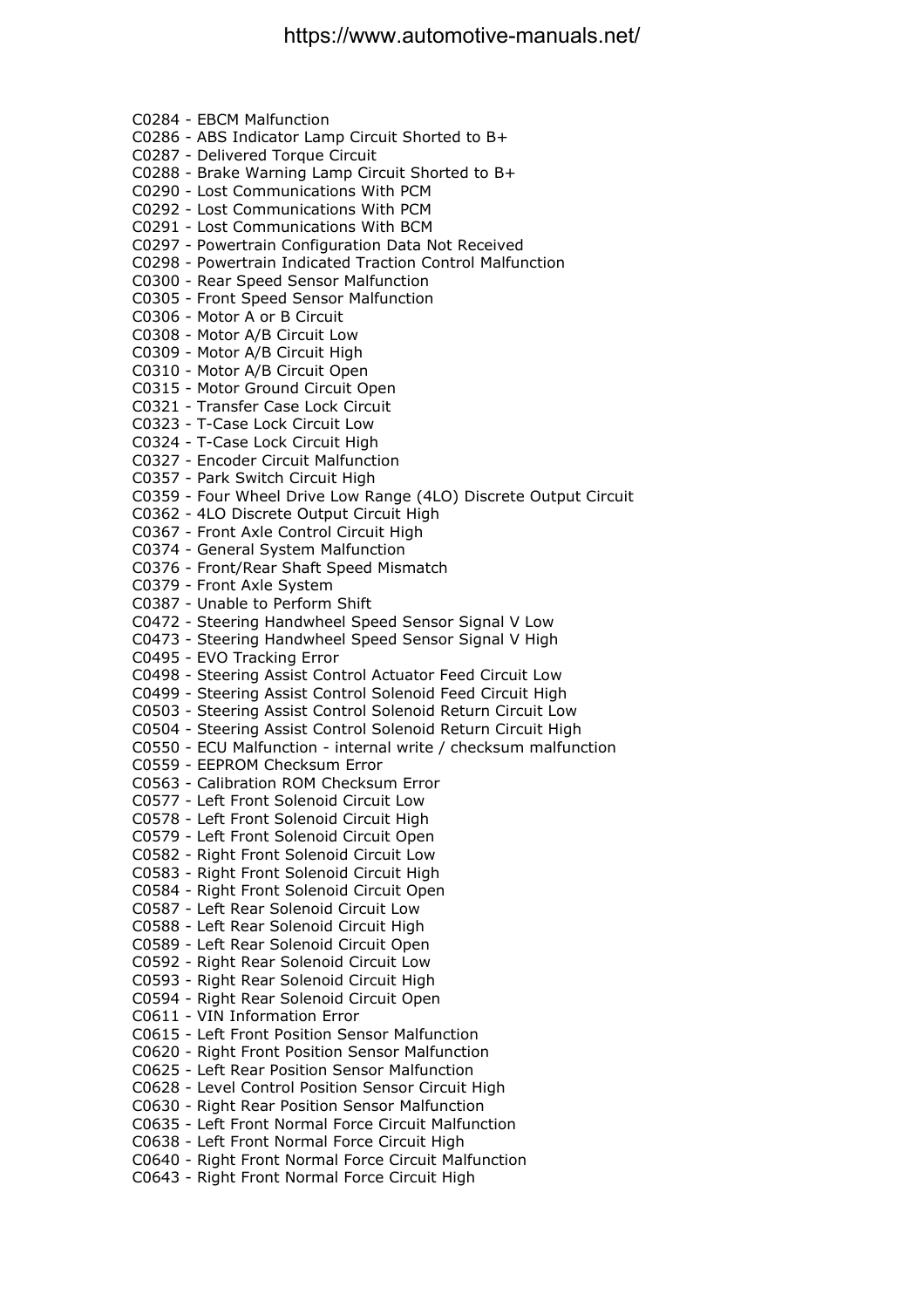- C0655 Level Control Compressor Relay Malfunction
- C0657 Level Control Compressor Circuit Low
- C0658 Level Control Compressor Circuit High
- C0660 Level Control Exhaust Valve Circuit Malfunction
- C0662 Level Control Exhaust Valve Circuit Low
- C0663 Level Control Exhaust Valve Circuit High
- C0665 Chassis Pitch Signal Circuit
- C0690 Damper Control Relay Circuit Malfunction
- C0691 Damper Control Relay Circuit Range
- C0693 Damper Control Relay Circuit High
- C0695 Position Sensor Overcurrent (8 volt supply)
- C0696 Position Sensor Overcurrent (5 volt supply)
- C0710 Steering Position Signal Malfunction
- C0750 Tire Pressure Monitor (TPM) system sensor not transmitting
- C0755 Tire Pressure Monitor (TPM) system sensor not transmitting
- C0760 Tire Pressure Monitor (TPM) system sensor not transmitting
- C0765 Tire Pressure Monitor (TPM) system sensor not transmitting
- C0800 Device Power #1 Circuit Malfunction

C0896 - Electronic Suspension Control (ESC) voltage is outside the normal range of 9 to 15.5 volts

#### **GM - Chevrolet - GMC Chassis Codes**

- C1211 ABS Indicator Lamp Circuit Malfunction
- C1214 System Relay Contact or Coil Circuit Open
- C1217 Pump Motor Shorted to Ground
- C1218 Pump Motor Circuit Shorted to Voltage or Motor Ground Open
- C1221 Left Front Wheel Speed Sensor Input Signal is 0
- C1222 Right Front Wheel Speed Sensor Input Signal is 0
- C1223 Left Rear Wheel Speed Sensor Input Signal is 0
- C1224 Right Rear Wheel Speed Sensor Input Signal is 0
- C1225 Left Front Excessive Wheel Speed Variation
- C1226 Right Front Excessive Wheel Speed Variation
- C1227 Left Rear Excessive Wheel Speed Variation
- C1228 Right Rear Excessive Wheel Speed Variation
- C1232 Left Front Wheel Speed Circuit Open or Shorted
- C1233 Right Front Wheel Speed Circuit Open or Shorted
- C1234 Left Rear Wheel Speed Circuit Open or Shorted
- C1235 Right Rear Wheel Speed Circuit Open or Shorted
- C1236 Low System Supply Voltage
- C1237 High System Supply Voltage
- C1238 Brake Thermal Model Exceeded
- C1241 Variable Effort Steering Circuit Malfunction
- C1242 Pump Motor Circuit Open
- C1243 BPMV Pump Motor Stalled
- C1244 Powertrain Indicated Engine Drag Control Malfunction
- C1246 Brake Lining Wear Circuit Open
- C1248 EBCM Turned the Red Brake Warning Indicator On
- C1251 RSS Indicated Malfunction
- C1252 Left Front Normal Force Malfunction
- C1253 Right Front Normal Force Malfunction
- C1254 Abnormal Shutdown Detected
- C1255 EBCM Internal Malfunction
- C1256 EBCM Internal Malfunction
- C1261 Left Front Inlet Valve Solenoid Malfunction
- C1262 Left Front Outlet Valve Solenoid Malfunction
- C1263 Right Front Inlet Valve Solenoid Malfunction
- C1264 Right Front Outlet Valve Solenoid Malfunction
- C1265 Left Rear Inlet Valve Solenoid Malfunction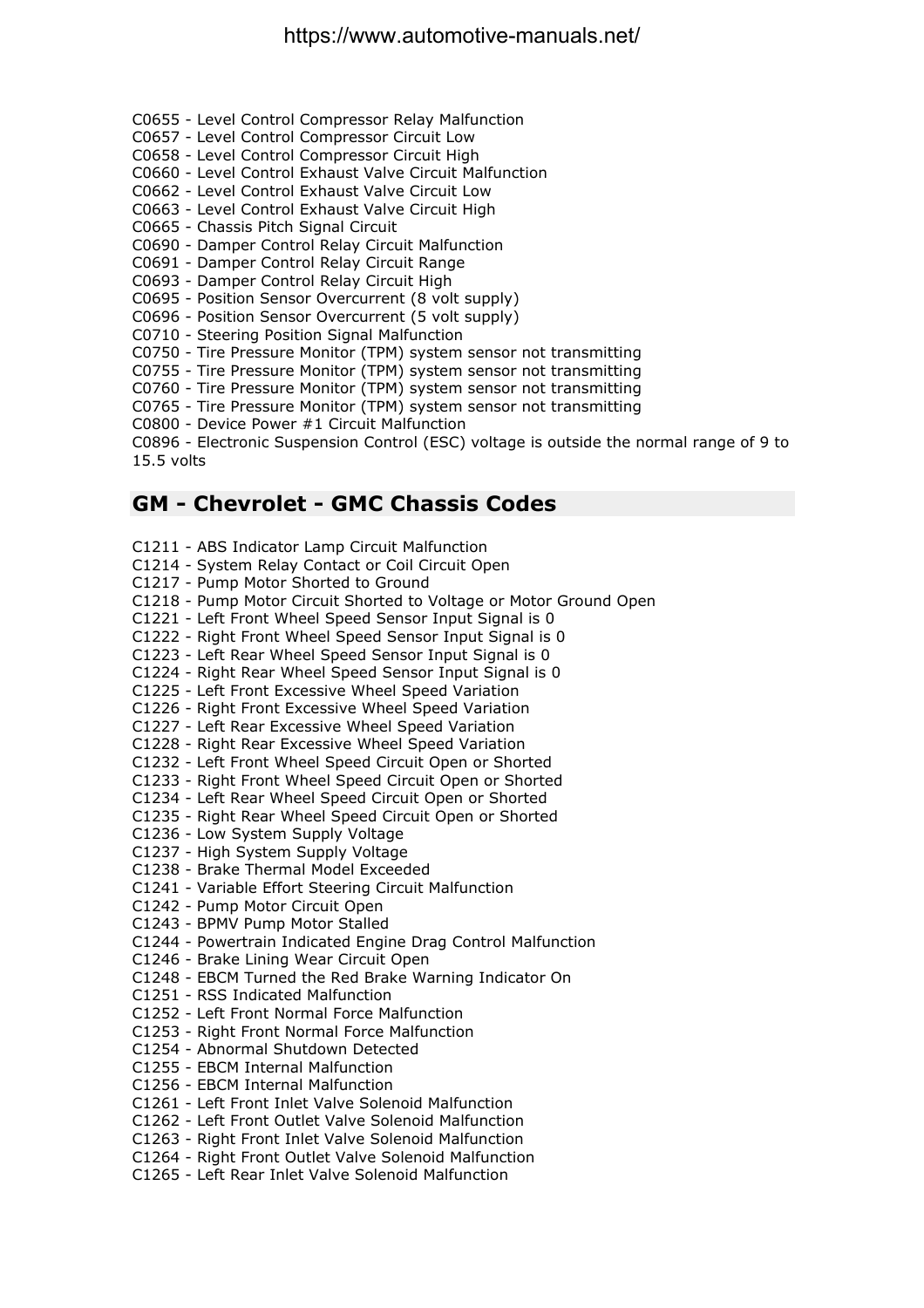C1266 - Left Rear Outlet Valve Solenoid Malfunction C1267 - Right Rear Inlet Valve Solenoid Malfunction C1268 - Right Rear Outlet Valve Solenoid Malfunction C1271 - Left Front TCS Master Cylinder Isolation Valve Malfunction C1272 - Left Front TCS Prime Valve Malfunction C1273 - Right Front TCS Master Cylinder Isolation Valve Malfunction C1274 - Right Front TCS Prime Valve Malfunction C1276 - Delivered Torque Signal Circuit Malfunction C1277 - Requested Torque Signal Circuit Malfunction C1278 - TCS Temporarily Inhibited By PCM C1281 - VSES Sensors Uncorrelated C1282 - Yaw Rate Sensor Bias Circuit Malfunction C1283 - Excessive Time to Center Steering C1284 - Lateral Accelerometer Sensor Bias Malfunction C1285 - Lateral Accelerometer Sensor Circuit Malfunction C1286 - Steering Sensor Bias Malfunction C1287 - Steering Sensor Rate Malfunction C1288 - Steering Sensor Circuit Malfunction C1291 - Open Brake Lamp Switch Contacts During Deceleration C1292 - Brake Fluid Pressure Sensor Circuit C1293 - Code C1291 Set in Previous Ignition Cycle C1294 - Brake Lamp Switch Circuit Always Active C1295 - Brake Lamp Switch Circuit Open C1296 - Brake Fluid Pressure Sensor Circuit C1297 - PCM Indicated Brake Extended Travel Switch Failure C1298 - PCM Class 2 Serial Data Link Malfunction C1326 - Battery Out of Range C1650 - RSS Control Module Fault C1658 - RSS Control Module Calibration Fault C1710 - Left Front Damper Actuator Short Circuit to Battery C1711 - Left Front Damper Actuator Short Circuit to Ground C1712 - Left Front Damper Actuator Open Circuit C1715 - Right Front Damper Actuator Short Circuit to Battery C1716 - Right Front Damper Actuator Short Circuit to Ground C1717 - Right Front Damper Actuator Open Circuit C1720 - Left Rear Damper Actuator Short Circuit to Battery C1721 - Left Rear Damper Actuator Short Circuit to Ground C1722 - Left Rear Damper Actuator Open Circuit C1725 - Right Rear Damper Actuator Short Circuit to Battery C1726 - Right Rear Damper Actuator Short Circuit to Ground C1727 - Right Rear Damper Actuator Open Circuit C1735 - Compressor Relay Short to Battery C1736 - Compressor Relay Short to GND/Open Circuit C1737 - Exhaust Solenoid Valve Short to Battery C1738 - Exhaust Solenoid Valve Short to GND C1743 - Speed Signal Fault C1744 - Lift/Dive Signal Discrete Fault C1760 - Left Front Position Sensor Input Fault C1761 - Right Front Position Sensor Input Fault C1762 - Left Rear Position Sensor Input Fault C1763 - Right Rear Position Sensor Input Fault C1768 - Position Sensor Supply Fault C1780 - Loss of Steering Position Signal C1782 - ICCS2 DL Left Output Short Circuit to Bat C1783 - ICCS2 DL Left Output Short Circuit to GND C1784 - ICCS2 DL Right Output Short Circuit to Bat C1785 - ICCS2 DL Right Output Short Circuit to GND C1786 - Damper Control Relay Fault C1787 - Damper Control Relay Short to GND C1788 - Damper Control Relay Short to Bat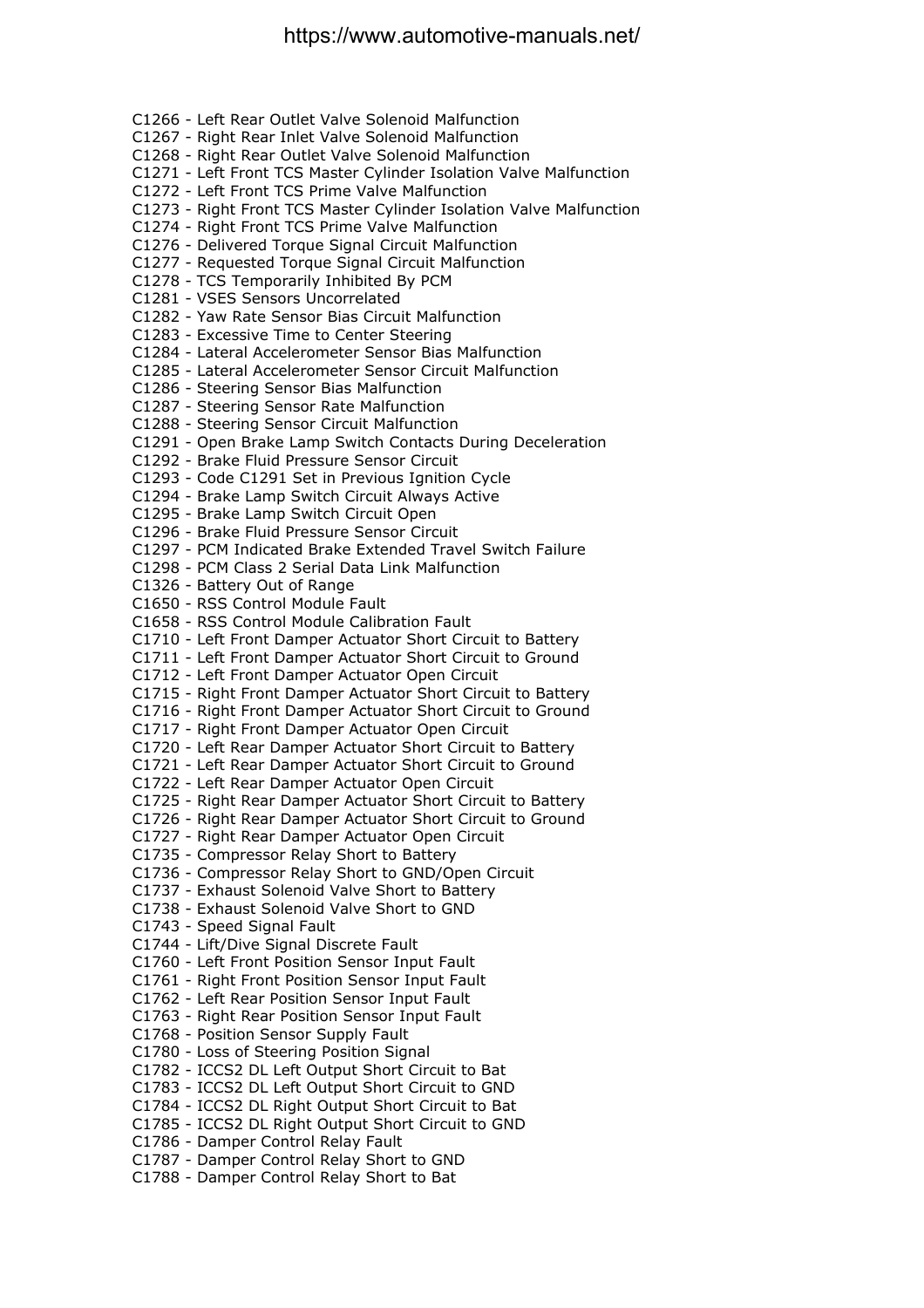#### **U - Generic OBD-II Network Codes**

See also: Generic OBD-II P Powertrain Codes & Generic OBD-II B Body Codes

| Code  | <b>Description</b>                                            |
|-------|---------------------------------------------------------------|
| U0001 | High Speed CAN Communication Bus                              |
| U0002 | High Speed CAN Communication Bus Performance                  |
| U0003 | High Speed CAN Communication Bus (+) Open                     |
| U0004 | High Speed CAN Communication Bus (+) Low                      |
| U0005 | High Speed CAN Communication Bus (+) High                     |
| U0006 | High Speed CAN Communication Bus (-) Open                     |
| U0007 | High Speed CAN Communication Bus (-) Low                      |
| U0008 | High Speed CAN Communication Bus (-) High                     |
| U0009 | High Speed CAN Communication Bus $(-)$ shorted to Bus $(+)$   |
| U0010 | Medium Speed CAN Communication Bus                            |
| U0011 | Medium Speed CAN Communication Bus Performance                |
| U0012 | Medium Speed CAN Communication Bus (+) Open                   |
| U0013 | Medium Speed CAN Communication Bus (+) Low                    |
| U0014 | Medium Speed CAN Communication Bus (+) High                   |
| U0015 | Medium Speed CAN Communication Bus (-) Open                   |
| U0016 | Medium Speed CAN Communication Bus (-) Low                    |
| U0017 | Medium Speed CAN Communication Bus (-) High                   |
| U0018 | Medium Speed CAN Communication Bus $(-)$ shorted to Bus $(+)$ |
| U0019 | Low Speed CAN Communication Bus                               |
| U0020 | Low Speed CAN Communication Bus Performance                   |
| U0021 | Low Speed CAN Communication Bus (+) Open                      |
| U0022 | Low Speed CAN Communication Bus (+) Low                       |
| U0023 | Low Speed CAN Communication Bus (+) High                      |
| U0024 | Low Speed CAN Communication Bus (-) Open                      |
| U0025 | Low Speed CAN Communication Bus (-) Low                       |
| U0026 | Low Speed CAN Communication Bus (-) High                      |
| U0027 | Low Speed CAN Communication Bus $(-)$ shorted to Bus $(+)$    |
| U0028 | Vehicle Communication Bus A                                   |
| U0029 | Vehicle Communication Bus A Performance                       |
| U0030 | Vehicle Communication Bus A (+) Open                          |
| U0031 | Vehicle Communication Bus A (+) Low                           |
| U0032 | Vehicle Communication Bus A (+) High                          |
| U0033 | Vehicle Communication Bus A (-) Open                          |
| U0034 | Vehicle Communication Bus A (-) Low                           |
| U0035 | Vehicle Communication Bus A (-) High                          |
| U0036 | Vehicle Communication Bus A $(-)$ shorted to Bus A $(+)$      |
| U0037 | Vehicle Communication Bus B                                   |
| U0038 | Vehicle Communication Bus B Performance                       |
| U0039 | Vehicle Communication Bus B (+) Open                          |
| U0040 | Vehicle Communication Bus $B (+)$ Low                         |
| U0041 | Vehicle Communication Bus B (+) High                          |
| U0042 | Vehicle Communication Bus B (-) Open                          |
| U0043 | Vehicle Communication Bus B (-) Low                           |
| U0044 | Vehicle Communication Bus B (-) High                          |
| U0045 | Vehicle Communication Bus B $(-)$ shorted to Bus B $(+)$      |
| U0046 | Vehicle Communication Bus C                                   |
| U0047 | Vehicle Communication Bus C Performance                       |
| U0048 | Vehicle Communication Bus C (+) Open                          |
| U0049 | Vehicle Communication Bus C (+) Low                           |
| U0050 | Vehicle Communication Bus C (+) High                          |
| U0051 | Vehicle Communication Bus C (-) Open                          |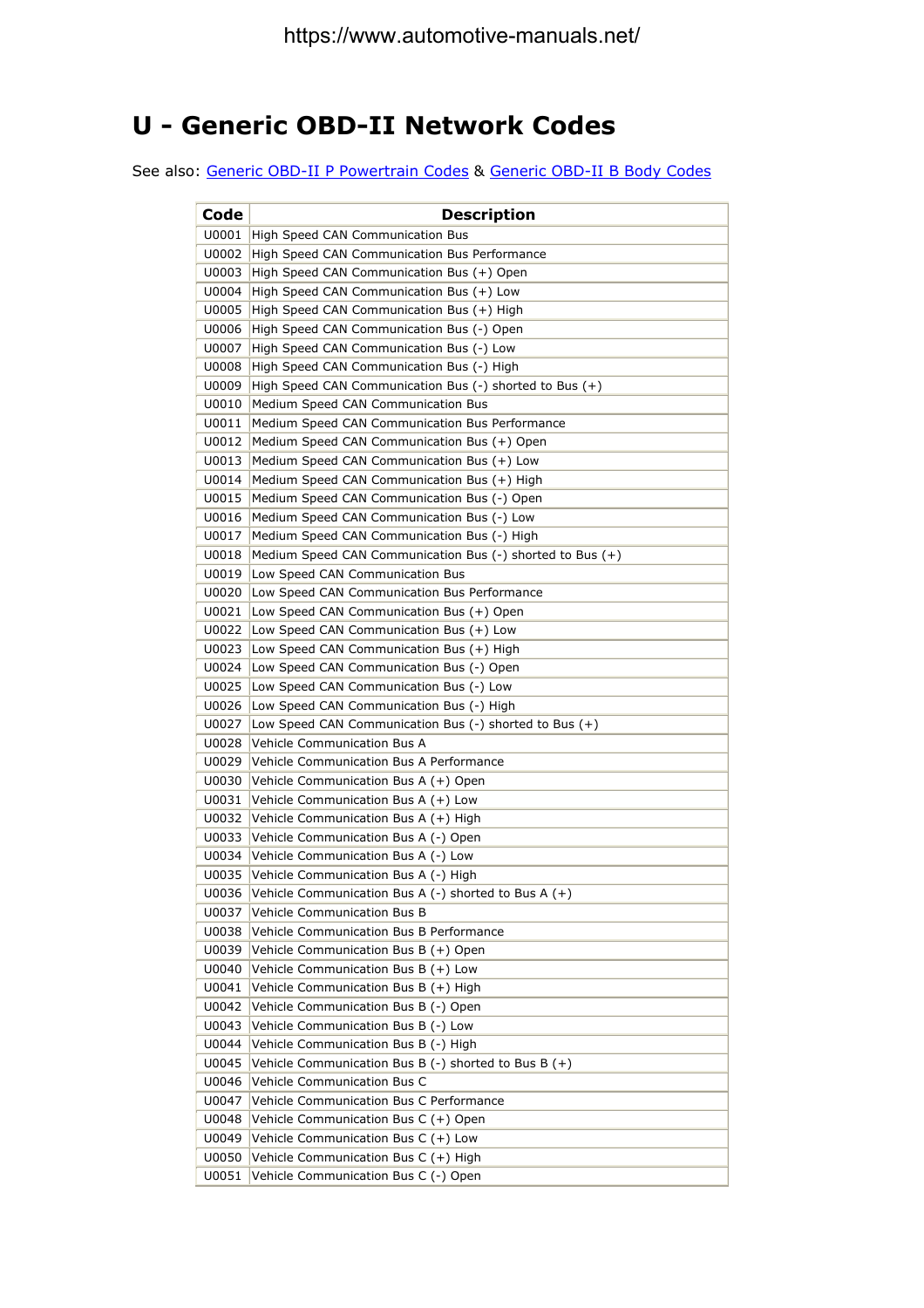|                | U0052 Vehicle Communication Bus C (-) Low                |
|----------------|----------------------------------------------------------|
| U0053          | Vehicle Communication Bus C (-) High                     |
| U0054          | Vehicle Communication Bus C $(-)$ shorted to Bus C $(+)$ |
| U0055          | Vehicle Communication Bus D                              |
| U0056          | Vehicle Communication Bus D Performance                  |
| U0057          | Vehicle Communication Bus D (+) Open                     |
| U0058          | Vehicle Communication Bus D (+) Low                      |
| U0059          | Vehicle Communication Bus D (+) High                     |
| U0060          | Vehicle Communication Bus D (-) Open                     |
| U0061          | Vehicle Communication Bus D (-) Low                      |
| U0062          | Vehicle Communication Bus D (-) High                     |
| U0063          | Vehicle Communication Bus D (-) shorted to Bus D (+)     |
| U0064          | <b>Vehicle Communication Bus E</b>                       |
| U0065          | Vehicle Communication Bus E Performance                  |
| U0066          | Vehicle Communication Bus E (+) Open                     |
| U0067          | Vehicle Communication Bus E (+) Low                      |
| U0068          | Vehicle Communication Bus E (+) High                     |
| U0069          | Vehicle Communication Bus E (-) Open                     |
| U0070          | Vehicle Communication Bus E (-) Low                      |
| U0071          | Vehicle Communication Bus E (-) High                     |
| U0072          | Vehicle Communication Bus E $(-)$ shorted to Bus E $(+)$ |
| U0073          | Control Module Communication Bus Off                     |
| U0074          | Reserved by Document                                     |
| U0075          | Reserved by Document                                     |
| U0076          | Reserved by Document                                     |
| U0077          | Reserved by Document                                     |
| U0078          | Reserved by Document                                     |
| U0079          | Reserved by Document                                     |
| U0080          | Reserved by Document                                     |
| U0081          | Reserved by Document                                     |
| U0082          | Reserved by Document                                     |
| U0083          | Reserved by Document                                     |
| U0084          | Reserved by Document                                     |
| U0085          | Reserved by Document                                     |
| U0086<br>U0087 | Reserved by Document<br>Reserved by Document             |
| U0088          | Reserved by Document                                     |
| U0089          | Reserved by Document                                     |
| U0090          | Reserved by Document                                     |
| U0091          | Reserved by Document                                     |
| U0092          | Reserved by Document                                     |
| U0093          | Reserved by Document                                     |
| U0094          | Reserved by Document                                     |
| U0095          | Reserved by Document                                     |
| U0096          | Reserved by Document                                     |
| U0097          | Reserved by Document                                     |
| U0098          | Reserved by Document                                     |
| U0099          | Reserved by Document                                     |
| U0100          | Lost Communication With ECM/PCM "A"                      |
| U0101          | Lost Communication with TCM                              |
| U0102          | Lost Communication with Transfer Case Control Module     |
| U0103          | Lost Communication With Gear Shift Module                |
| U0104          | Lost Communication With Cruise Control Module            |
| U0105          | Lost Communication With Fuel Injector Control Module     |
| U0106          | Lost Communication With Glow Plug Control Module         |
| U0107          | Lost Communication With Throttle Actuator Control Module |
| U0108          | Lost Communication With Alternative Fuel Control Module  |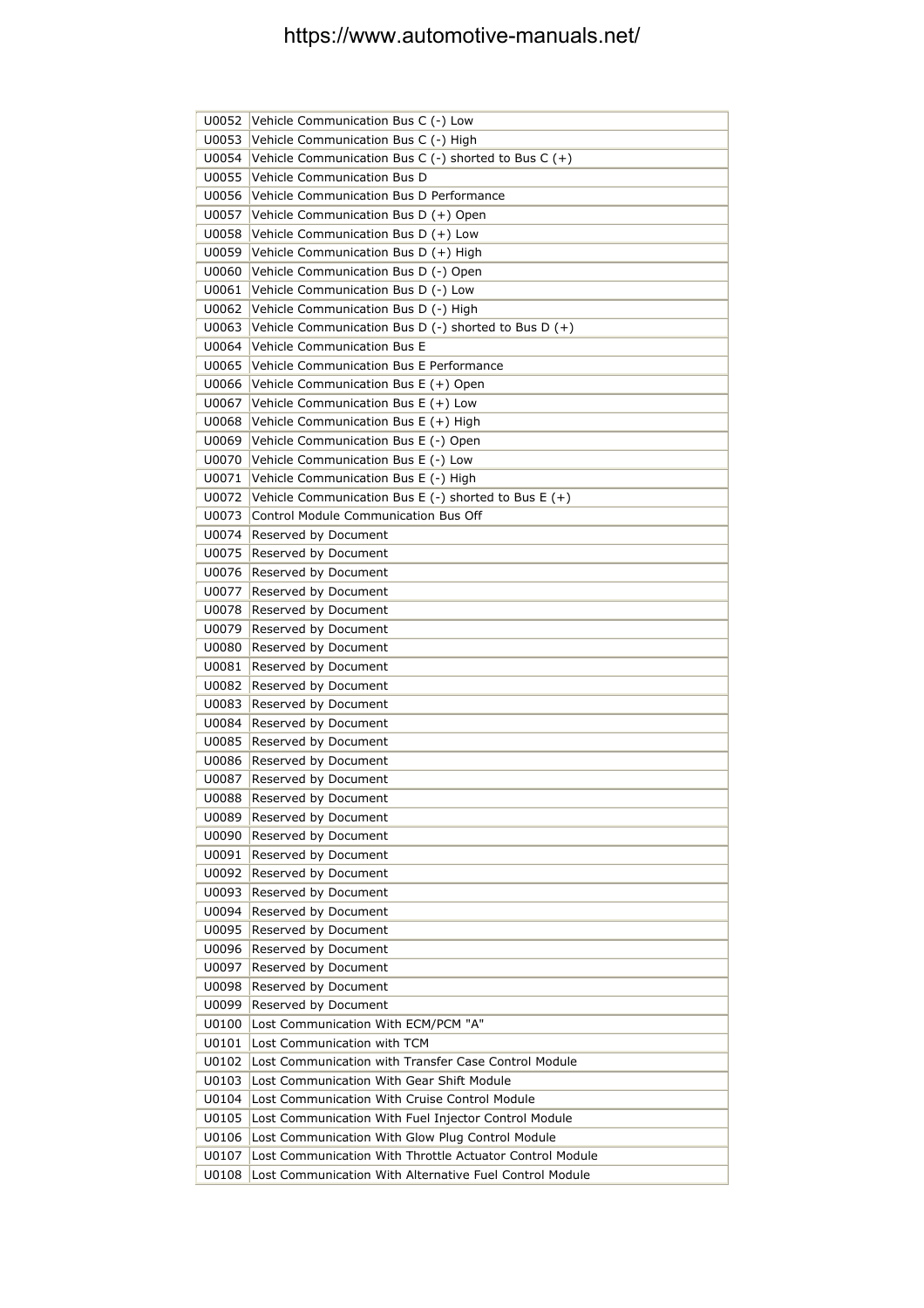| U0109          | Lost Communication With Fuel Pump Control Module                                                                   |
|----------------|--------------------------------------------------------------------------------------------------------------------|
| U0110          | Lost Communication With Drive Motor Control Module                                                                 |
| U0111          | Lost Communication With Battery Energy Control Module "A"                                                          |
| U0112          | Lost Communication With Battery Energy Control Module "B"                                                          |
| U0113          | Lost Communication With Emissions Critical Control Information                                                     |
| $U$ 0114       | Lost Communication With Four-Wheel Drive Clutch Control Module                                                     |
| U0115          | Lost Communication With ECM/PCM "B"                                                                                |
| U0116          | Reserved by Document                                                                                               |
| U0117          | Reserved by Document                                                                                               |
| U0118          | Reserved by Document                                                                                               |
| U0119          | Reserved by Document                                                                                               |
| U0120          | Reserved by Document                                                                                               |
|                | U0121   Lost Communication With Anti-Lock Brake System (ABS) Control Module                                        |
|                | U0122 Lost Communication With Vehicle Dynamics Control Module                                                      |
|                | U0123 Lost Communication With Yaw Rate Sensor Module                                                               |
|                | U0124 Lost Communication With Lateral Acceleration Sensor Module                                                   |
| U0125          | Lost Communication With Multi-axis Acceleration Sensor Module                                                      |
|                | U0126 Lost Communication With Steering Angle Sensor Module                                                         |
| U0127          | Lost Communication With Tire Pressure Monitor Module                                                               |
| U0128          | Lost Communication With Park Brake Control Module                                                                  |
| U0129          | Lost Communication With Brake System Control Module                                                                |
| U0130          | Lost Communication With Steering Effort Control Module                                                             |
| U0131          | Lost Communication With Power Steering Control Module                                                              |
| U0132          | Lost Communication With Ride Level Control Module                                                                  |
| U0133          | Reserved by Document                                                                                               |
| U0134          | Reserved by Document                                                                                               |
| U0135          | Reserved by Document                                                                                               |
| U0136          | Reserved by Document                                                                                               |
| U0137          | Reserved by Document                                                                                               |
| U0138          | Reserved by Document                                                                                               |
| U0139          | Reserved by Document                                                                                               |
| U0140          | Lost Communication With Body Control Module                                                                        |
| U0141          | Lost Communication With Body Control Module "A"                                                                    |
|                | U0142 Lost Communication With Body Control Module "B"                                                              |
|                | U0143   Lost Communication With Body Control Module "C"                                                            |
|                | U0144   Lost Communication With Body Control Module "D"<br>U0145   Lost Communication With Body Control Module "E" |
|                |                                                                                                                    |
|                | U0146   Lost Communication With Gateway "A"<br>Lost Communication With Gateway "B"                                 |
| U0147          | Lost Communication With Gateway "C"                                                                                |
| U0148<br>U0149 | Lost Communication With Gateway "D"                                                                                |
| U0150          | Lost Communication With Gateway "E"                                                                                |
| U0151          | Lost Communication With Restraints Control Module                                                                  |
| U0152          | Lost Communication With Side Restraints Control Module                                                             |
| U0153          | Lost Communication With Side Restraints Control Module                                                             |
| U0154          | Lost Communication With Restraints Occupant Sensing Control Module                                                 |
| U0155          | Lost Communication With Instrument Panel Cluster (IPC) Control Module                                              |
| U0156          | Lost Communication With Information Center "A"                                                                     |
| U0157          | Lost Communication With Information Center "B"                                                                     |
| U0158          | Lost Communication With Head Up Display                                                                            |
| U0159          | Lost Communication With Parking Assist Control Module                                                              |
| U0160          | Lost Communication With Audible Alert Control Module                                                               |
| U0161          | Lost Communication With Compass Module                                                                             |
| U0162          | Lost Communication With Navigation Display Module                                                                  |
| U0163          | Lost Communication With Navigation Control Module                                                                  |
| U0164          | Lost Communication With HVAC Control Module                                                                        |
| U0165          | Lost Communication With HVAC Control Module                                                                        |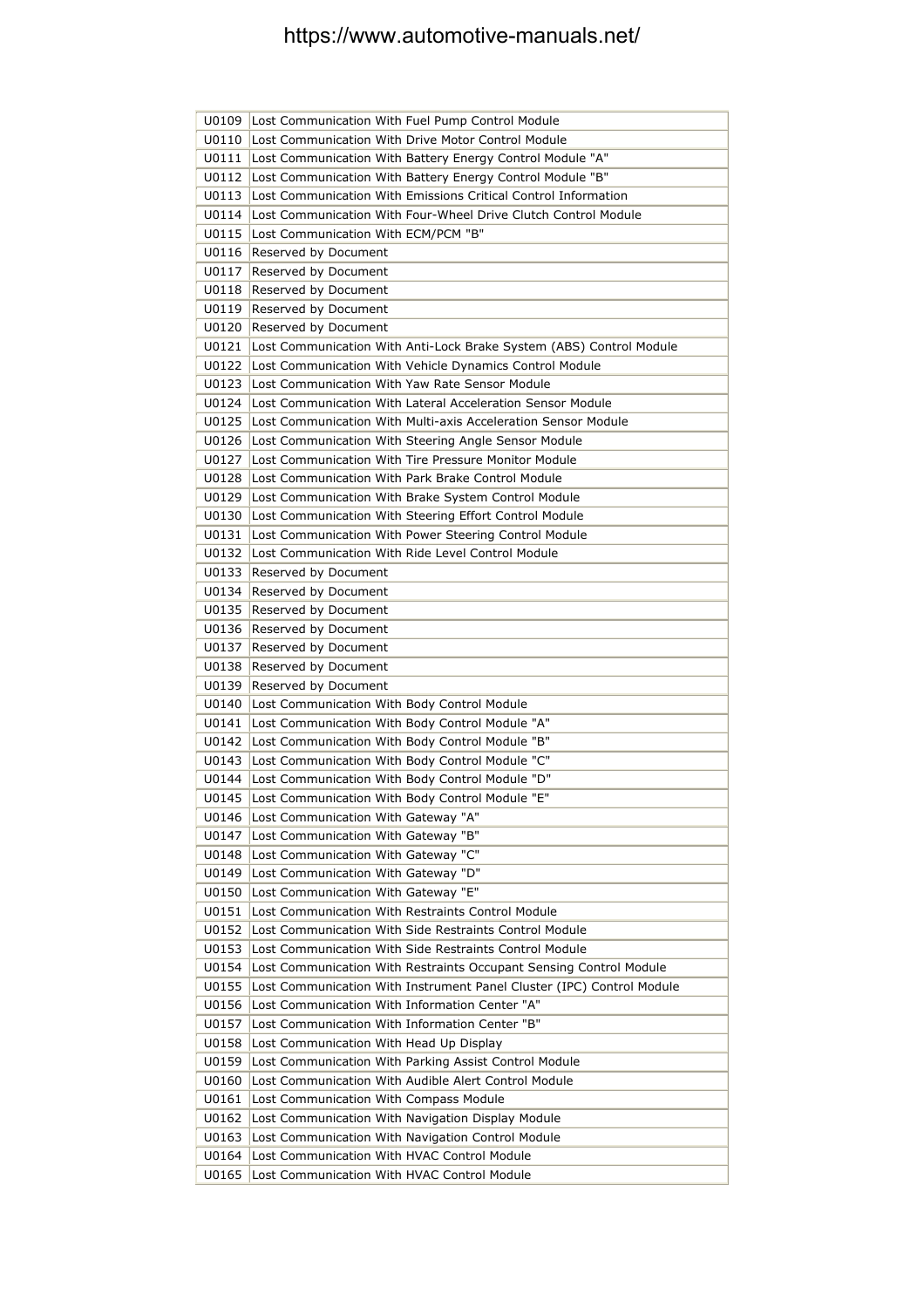|       | U0166 Lost Communication With Auxiliary Heater Control Module                                                  |
|-------|----------------------------------------------------------------------------------------------------------------|
| U0167 | Lost Communication With Vehicle Immobilizer Control Module                                                     |
| U0168 | Lost Communication With Vehicle Security Control Module                                                        |
| U0169 | Lost Communication With Sunroof Control Module                                                                 |
| U0170 | Lost Communication With "Restraints System Sensor A"                                                           |
| U0171 | Lost Communication With "Restraints System Sensor B"                                                           |
| U0172 | Lost Communication With "Restraints System Sensor C"                                                           |
| U0173 | Lost Communication With "Restraints System Sensor D"                                                           |
| U0174 | Lost Communication With "Restraints System Sensor E"                                                           |
| U0175 | Lost Communication With "Restraints System Sensor F"                                                           |
| U0176 | Lost Communication With "Restraints System Sensor G"                                                           |
| U0177 | Lost Communication With "Restraints System Sensor H"                                                           |
| U0178 | Lost Communication With "Restraints System Sensor I"                                                           |
| U0179 | Lost Communication With "Restraints System Sensor J"                                                           |
| U0180 | Lost Communication With Automatic Lighting Control Module                                                      |
| U0181 | Lost Communication With Headlamp Leveling Control Module                                                       |
| U0182 | Lost Communication With Lighting Control Module                                                                |
| U0183 | Lost Communication With Lighting Control Module                                                                |
| U0184 | Lost Communication With Radio                                                                                  |
| U0185 | Lost Communication With Antenna Control Module                                                                 |
| U0186 | Lost Communication With Audio Amplifier                                                                        |
| U0187 | Lost Communication With Digital Disc Player/Changer Module "A"                                                 |
| U0188 | Lost Communication With Digital Disc Player/Changer Module "B"                                                 |
| U0189 | Lost Communication With Digital Disc Player/Changer Module "C"                                                 |
| U0190 | Lost Communication With Digital Disc Player/Changer Module "D"                                                 |
| U0191 | Lost Communication With Television                                                                             |
| U0192 | Lost Communication With Personal Computer                                                                      |
| U0193 | Lost Communication With "Digital Audio Control Module A"                                                       |
| U0194 | Lost Communication With "Digital Audio Control Module B"                                                       |
| U0195 | Lost Communication With Subscription Entertainment Receiver Module                                             |
| U0196 |                                                                                                                |
|       | Lost Communication With Rear Seat Entertainment Control Module                                                 |
| U0197 | Lost Communication With Telephone Control Module                                                               |
| U0198 | Lost Communication With Telematic Control Module                                                               |
| U0199 | Lost Communication With "Door Control Module A"                                                                |
|       | U0200 Lost Communication With "Door Control Module B"                                                          |
|       | U0201 Lost Communication With "Door Control Module C"                                                          |
|       | U0202 Lost Communication With "Door Control Module D"                                                          |
| U0203 | Lost Communication With "Door Control Module E"                                                                |
| U0204 | Lost Communication With "Door Control Module F"                                                                |
| U0205 | Lost Communication With "Door Control Module G"                                                                |
|       | U0206 Lost Communication With Folding Top Control Module                                                       |
| U0207 | Lost Communication With Movable Roof Control Module                                                            |
| U0208 | Lost Communication With "Seat Control Module A"                                                                |
| U0209 | Lost Communication With "Seat Control Module B"                                                                |
| U0210 | Lost Communication With "Seat Control Module C"                                                                |
|       | U0211 Lost Communication With "Seat Control Module D"                                                          |
|       | U0212 Lost Communication With Steering Column Control Module                                                   |
|       | U0213 Lost Communication With Mirror Control Module<br>U0214 Lost Communication With Remote Function Actuation |
| U0215 | Lost Communication With "Door Switch A"                                                                        |
| U0216 | Lost Communication With "Door Switch B"                                                                        |
| U0217 | Lost Communication With "Door Switch C"                                                                        |
| U0218 | Lost Communication With "Door Switch D"                                                                        |
| U0219 | Lost Communication With "Door Switch E"                                                                        |
| U0220 | Lost Communication With "Door Switch F"                                                                        |
| U0221 | Lost Communication With "Door Switch G"                                                                        |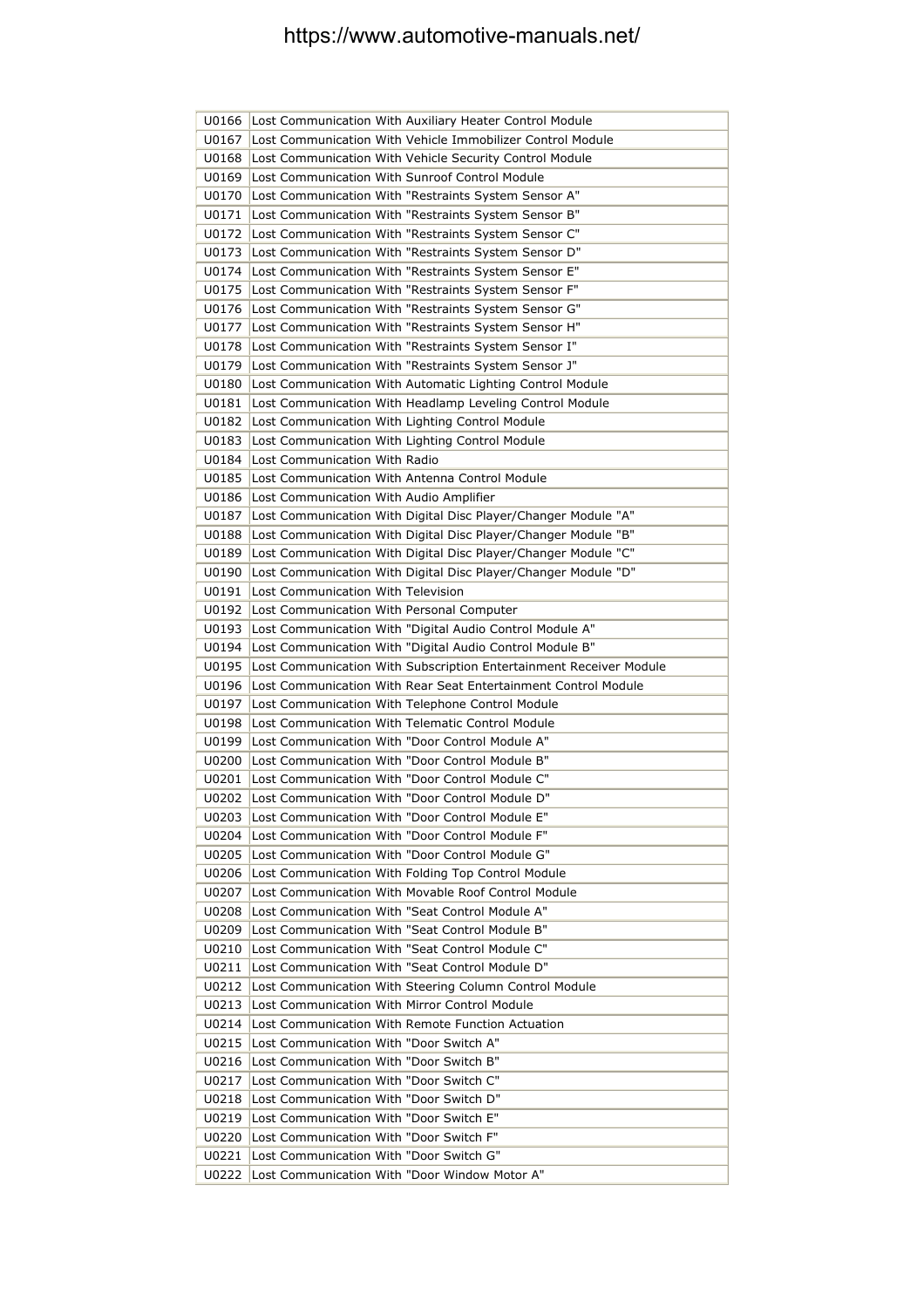| U0223          | Lost Communication With "Door Window Motor B"                                                                                        |
|----------------|--------------------------------------------------------------------------------------------------------------------------------------|
| U0224          | Lost Communication With "Door Window Motor C"                                                                                        |
| U0225          | Lost Communication With "Door Window Motor D"                                                                                        |
| U0226          | Lost Communication With "Door Window Motor E"                                                                                        |
| U0227          | Lost Communication With "Door Window Motor F"                                                                                        |
| U0228          | Lost Communication With "Door Window Motor G"                                                                                        |
| U0229          | Lost Communication With Heated Steering Wheel Module                                                                                 |
| U0230          | Lost Communication With Rear Gate Module                                                                                             |
| U0231          | Lost Communication With Rain Sensing Module                                                                                          |
| U0232          | Lost Communication With Side Obstacle Detection Control Module                                                                       |
| U0233          | Lost Communication With Side Obstacle Detection Control Module                                                                       |
| U0234          | Lost Communication With Convenience Recall Module                                                                                    |
| U0235          | Lost Communication With Cruise Control Front Distance Range Sensor                                                                   |
| U0300          | Internal Control Module Software Incompatibility                                                                                     |
| U0301          | Software Incompatibility with ECM/PCM                                                                                                |
| U0302          | Software Incompatibility with Transmission Control Module                                                                            |
| U0303          | Software Incompatibility with Transfer Case Control Module                                                                           |
| U0304          | Software Incompatibility with Gear Shift Control Module                                                                              |
| U0305          | Software Incompatibility with Cruise Control Module                                                                                  |
| U0306          | Software Incompatibility with Fuel Injector Control Module                                                                           |
| U0307          | Software Incompatibility with Glow Plug Control Module                                                                               |
| U0308          | Software Incompatibility with Throttle Actuator Control Module                                                                       |
| U0309          | Software Incompatibility with Alternative Fuel Control Module                                                                        |
| U0310          | Software Incompatibility with Fuel Pump Control Module                                                                               |
| U0311          | Software Incompatibility with Drive Motor Control Module                                                                             |
| U0312          | Software Incompatibility with Battery Energy Control Module A                                                                        |
| U0313          | Software Incompatibility with Battery Energy Control Module B                                                                        |
| U0314          | Software Incompatibility with Four-Wheel Drive Clutch Control Module                                                                 |
| U0315<br>U0316 | Software Incompatibility with Anti-Lock Brake System Control Module<br>Software Incompatibility with Vehicle Dynamics Control Module |
| U0317          | Software Incompatibility with Park Brake Control Module                                                                              |
| U0318          | Software Incompatibility with Brake System Control Module                                                                            |
| U0319          | Software Incompatibility with Steering Effort Control Module                                                                         |
| U0320          | Software Incompatibility with Power Steering Control Module                                                                          |
| U0321          | Software Incompatibility with Ride Level Control Module                                                                              |
| U0322          | Software Incompatibility with Body Control Module                                                                                    |
| U0323          | Software Incompatibility with Instrument Panel Control Module                                                                        |
| U0324          | Software Incompatibility with HVAC Control Module                                                                                    |
| U0325          | Software Incompatibility with Auxiliary Heater Control Module                                                                        |
| U0326          | Software Incompatibility with Vehicle Immobilizer Control Module                                                                     |
| U0327          | Software Incompatibility with Vehicle Security Control Module                                                                        |
| U0328          | Software Incompatibility with Steering Angle Sensor Module                                                                           |
| U0329          | Software Incompatibility with Steering Column Control Module                                                                         |
| U0330          | Software Incompatibility with Tire Pressure Monitor Module                                                                           |
| U0331          | Software Incompatibility with Body Control Module "A"                                                                                |
| U0400          | <b>Invalid Data Received</b>                                                                                                         |
| U0401          | Invalid Data Received From ECM/PCM                                                                                                   |
| U0402          | Invalid Data Received From Transmission Control Module                                                                               |
| U0403          | Invalid Data Received From Transfer Case Control Module                                                                              |
| U0404          | Invalid Data Received From Gear Shift Control Module                                                                                 |
| U0405          | Invalid Data Received From Cruise Control Module                                                                                     |
| U0406          | Invalid Data Received From Fuel Injector Control Module                                                                              |
| U0407          | Invalid Data Received From Glow Plug Control Module                                                                                  |
| U0408          | Invalid Data Received From Throttle Actuator Control Module                                                                          |
| U0409          | Invalid Data Received From Alternative Fuel Control Module                                                                           |
| U0410          | Invalid Data Received From Fuel Pump Control Module                                                                                  |
| U0411          | Invalid Data Received From Drive Motor Control Module                                                                                |